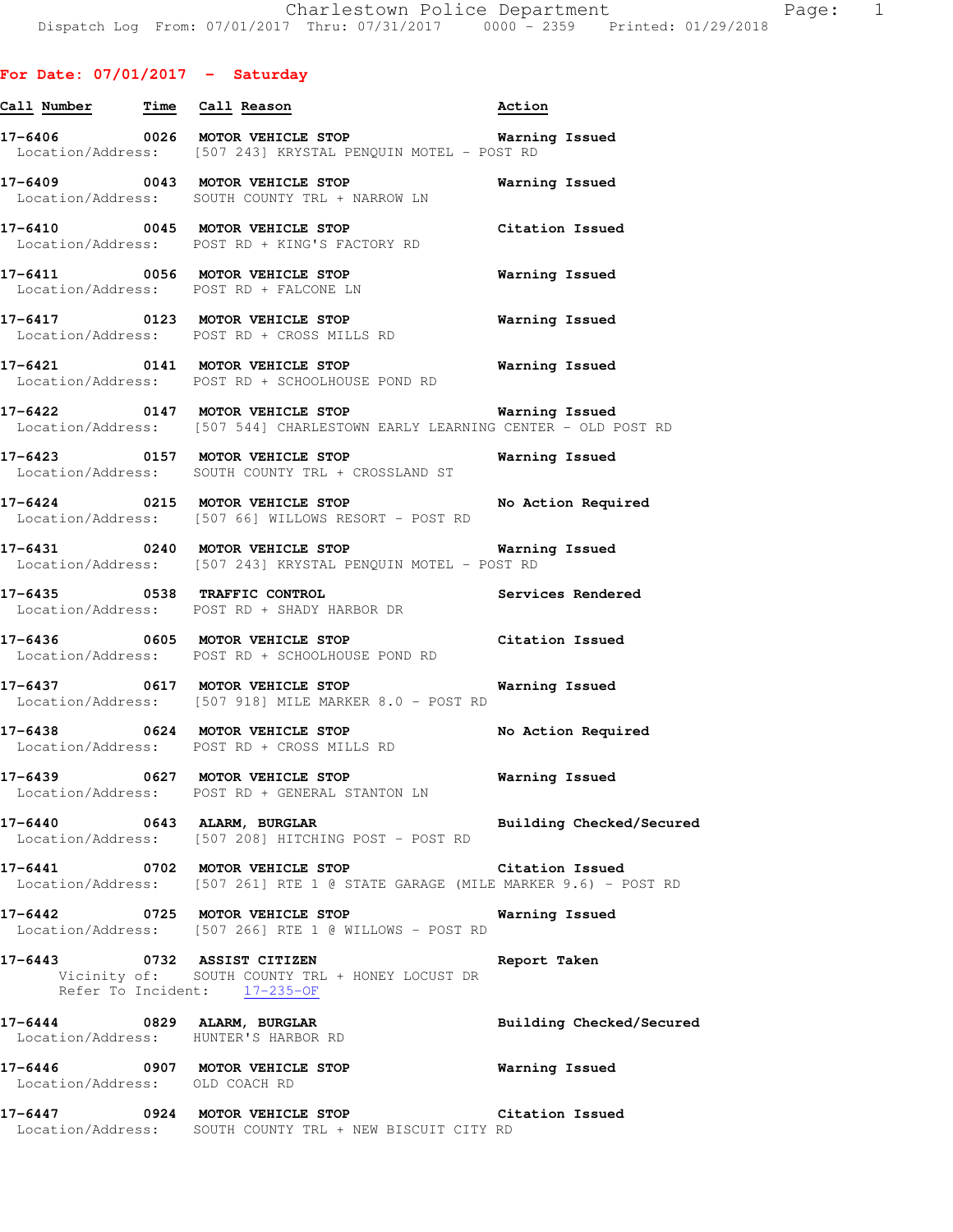**17-6448 0934 MOTOR VEHICLE STOP Warning Issued**  Location/Address: [507 276] RTE 2 @ RICHMOND LINE - SOUTH COUNTY TRL

**17-6449 0944 MOTOR VEHICLE STOP Warning Issued**  Location/Address: [507 276] RTE 2 @ RICHMOND LINE - SOUTH COUNTY TRL

**17-6450 0953 MOTOR VEHICLE STOP Warning Issued**  Location/Address: [507 276] RTE 2 @ RICHMOND LINE - SOUTH COUNTY TRL

**17-6451 1003 MOTOR VEHICLE STOP Warning Issued**  Location/Address: [507 270] RTE 1 @ BURLINGAME (MILE MARKER 6.0) - POST RD

**17-6452 1014 MOTOR VEHICLE STOP Warning Issued**  Location/Address: [507 100] RTE 1 @ FIORES (MILE MARKER 8.0) - POST RD

**17-6453 1022 MOTOR VEHICLE STOP Citation Issued**  Location/Address: [507 276] RTE 2 @ RICHMOND LINE - SOUTH COUNTY TRL

**17-6454 1041 ASSIST CITIZEN Could Not Locate**  Location/Address: [507 266] RTE 1 @ WILLOWS - POST RD

**17-6456 1137 MVA - Minor Report Taken**  Location/Address: [507 45] RIPPY'S LIQUOR MART - SOUTH COUNTY TRL Refer To Accident: 17-102-AC

**17-6457 1338 LARCENY Investigated**  Location/Address: [507 219] SHELTER COVE MARINA - CHARLESTOWN BEACH RD

**17-6458 1414 ROAD HAZARD/OBSTRUCTION Removed Hazard**  Vicinity of: [507 261] RTE 1 @ STATE GARAGE (MILE MARKER 9.6) - POST RD

**17-6459 1415 BOATING - VESSEL VIOLATION Warning Issued**  Location: [507 341] NINIGRET POND - EAST

**17-6460 1505 ASSIST OTHER AGENCY Services Rendered**  Location/Address: [507 642] CHARLESTOWN POLICE DEPARTMENT - OLD POST RD

**17-6462 1522 ROAD HAZARD/OBSTRUCTION Removed Hazard**  Vicinity of: [507 260] RTE 1 @ GENERAL STANTON - POST RD

**17-6463 1541 TRAFFIC CONTROL Services Rendered**  Location/Address: POST RD + EAST BEACH RD

**17-6464 1542 POLICE INFORMATION Services Rendered**  Location/Address: SCAPA FLOW RD

**17-6465 1548 MOTOR VEHICLE COMPLAINT Investigated**  Location/Address: [507 376] SAINT JAMES CHURCH - MATUNUCK SCHOOLHOUSE RD

**17-6466 1702 POLICE INFORMATION Investigated**  Location/Address: [507 76] DOWNEY WEAVER POST - WHIPPLE DR

**17-6467 1737 SUSPICIOUS ACTIVITY/VEHICLE Investigated**  Location/Address: AUBURN DR

**17-6468 1830 911 CALLS/False/Hang-Ups/Open Investigated**  Location/Address: QUAIL LN

**17-6469 1838 MOTOR VEHICLE STOP Warning Issued**  Vicinity of: POST RD + SCHOOLHOUSE POND RD

**17-6472 1900 SUSPICIOUS ACTIVITY/VEHICLE Investigated**  Vicinity of: [507 626] EAST BEACH RD

**17-6473 1909 SUSPICIOUS ACTIVITY/VEHICLE Investigated**  Location/Address: [507 60] CHARLESTOWN EQUIPMENT - NARROW LN + DEBBY LN

**17-6474 1919 SUSPICIOUS ACTIVITY/VEHICLE Investigated**  Location/Address: KLONDIKE RD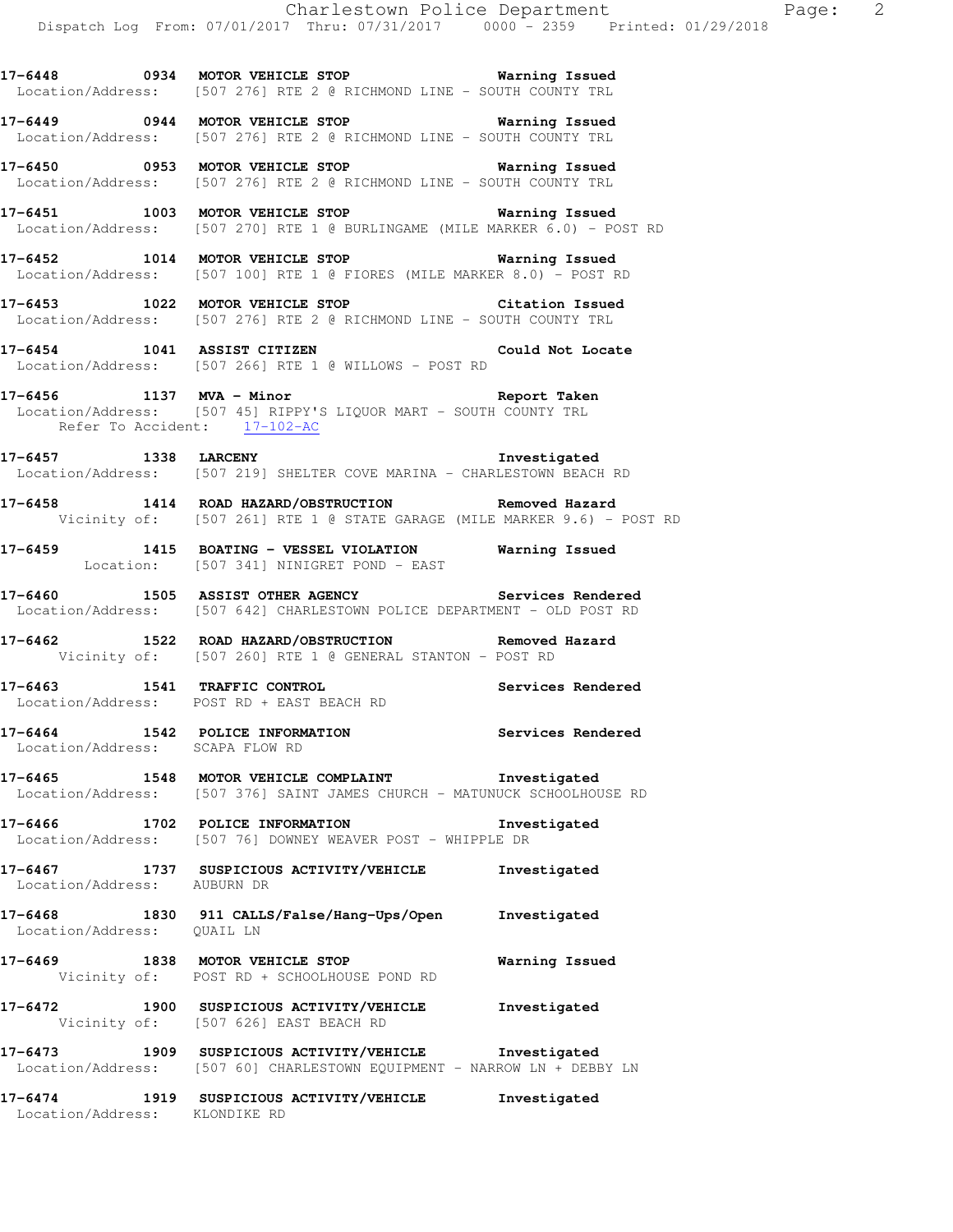|                                                       | Dispatch Log From: 07/01/2017 Thru: 07/31/2017 0000 - 2359 Printed: 01/29/2018                                          | Charlestown Police Department | Page: 3 |  |
|-------------------------------------------------------|-------------------------------------------------------------------------------------------------------------------------|-------------------------------|---------|--|
|                                                       | 17-6475 1938 SUSPICIOUS ACTIVITY/VEHICLE Could Not Locate<br>Vicinity of: [507 362] RTE 2 @ SUNOCO - SOUTH COUNTY TRL   |                               |         |  |
|                                                       | 17-6478 2041 MOTOR VEHICLE STOP<br>Location/Address: MATUNUCK SCHOOLHOUSE RD + CEDAR RD                                 | No Action Required            |         |  |
|                                                       | 17-6479 2057 MOTOR VEHICLE STOP<br>Location/Address: SOUTH COUNTY TRL + NARROW LN                                       | Warning Issued                |         |  |
|                                                       | 17-6480 2105 ASSIST OTHER TOWN DEPT Services Rendered<br>Location/Address: [507 31] BLUE SHUTTERS BEACH - EAST BEACH RD |                               |         |  |
| Location/Address: SAND PLAIN RD                       | 17-6481  2146 FIREWORKS/Possession/Use/Other  Could Not Locate                                                          |                               |         |  |
| Location/Address: SOUTH COUNTY TRL                    | 17-6482 2147 FIREWORKS/Possession/Use/Other                                                                             | Investigated                  |         |  |
| Location/Address: BISCUIT CITY RD                     | 17-6483 2151 FIREWORKS/Possession/Use/Other Could Not Locate                                                            |                               |         |  |
| Location/Address: CHARLES AVE                         | 17-6484 2158 FIREWORKS/Possession/Use/Other                                                                             | Investigated                  |         |  |
| 17-6485 2217 COMPLAINT<br>Location/Address: THOMAS ST |                                                                                                                         | Investigated                  |         |  |
|                                                       | 17-6486 2243 MOTOR VEHICLE STOP<br>Location/Address: POST RD + PROSSER TRL                                              | No Action Required            |         |  |
|                                                       | 17-6487 2252 ASSIST CITIZEN<br>Location/Address: KING'S FACTORY RD                                                      | Services Rendered             |         |  |
| Location/Address: SPRUCE RD                           | 17-6488  2313 DISTURBANCE/Music/Noise  Could Not Locate                                                                 |                               |         |  |
|                                                       | 17-6490 2326 SUSPICIOUS ACTIVITY/VEHICLE No Action Required<br>Location/Address: GEMELLI - FALCONE LN                   |                               |         |  |
|                                                       | 17-6494 2354 MOTOR VEHICLE STOP<br>Location/Address: SK LINE - POST RD                                                  | Warning Issued                |         |  |
|                                                       |                                                                                                                         |                               |         |  |

## **For Date: 07/02/2017 - Sunday**

|                                                           | Location/Address: [507 100] RTE 1 @ FIORES (MILE MARKER 8.0) - POST RD                                                          |                    |
|-----------------------------------------------------------|---------------------------------------------------------------------------------------------------------------------------------|--------------------|
|                                                           | 17-6505 0121 ANIMAL COMPLAINT<br>Location/Address: COLUMBIA HEIGHTS RD                                                          | Services Rendered  |
|                                                           | 17-6507 0128 MOTOR VEHICLE STOP 6507 Warning Issued<br>Location/Address: [507 100] RTE 1 @ FIORES (MILE MARKER 8.0) - POST RD   |                    |
|                                                           | 17-6508 0141 MOTOR VEHICLE STOP<br>Location/Address: SOUTH SHORE - POST RD                                                      | Warning Issued     |
|                                                           | 17-6510 0153 DISTURBANCE/Music/Noise<br>Location/Address: CAROLINA BACK RD                                                      | Peace Restored     |
|                                                           | 17-6516 		 0400 MVA - W/Injury/Fluid/Hazard Shrvestigated<br>Location/Address: SOUTH COUNTY TRL<br>Refer To Accident: 17-103-AC |                    |
| 17-6517 0447 TRANSPORT<br>Location/Address: CARMICHAEL LN |                                                                                                                                 | Services Rendered  |
|                                                           | 17-6518 0602 FOLLOW-UP INVESTIGATION<br>Location/Address: SOUTH COUNTY TRL                                                      | No Action Required |
|                                                           | 17-6519 0710 MOTOR VEHICLE STOP                                                                                                 | Citation Issued    |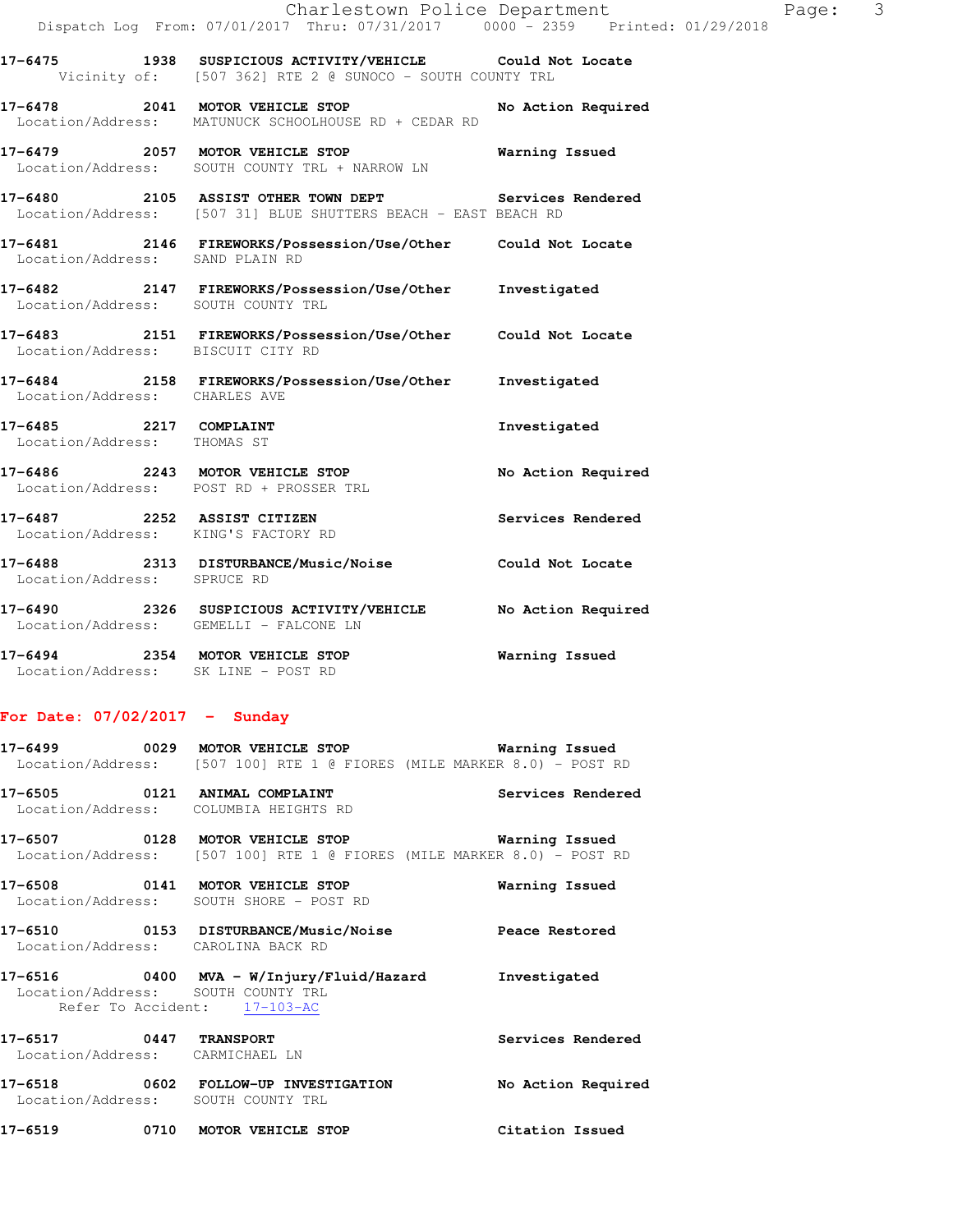|                                   | Dispatch Log From: 07/01/2017 Thru: 07/31/2017 0000 - 2359 Printed: 01/29/2018                                                   | Charlestown Police Department | Page: 4 |
|-----------------------------------|----------------------------------------------------------------------------------------------------------------------------------|-------------------------------|---------|
|                                   | Location/Address: [507 270] RTE 1 @ BURLINGAME (MILE MARKER 6.0) - POST RD                                                       |                               |         |
|                                   | 17-6520 0725 MOTOR VEHICLE STOP 6520 Warning Issued<br>Location/Address: [507 266] RTE 1 @ WILLOWS - POST RD                     |                               |         |
|                                   | 17-6521 0751 MOTOR VEHICLE STOP 677 Warning Issued<br>Location/Address: [507 269] RTE 1 @ DRIVING RANGE - POST RD                |                               |         |
|                                   | 17-6522 0803 MOTOR VEHICLE STOP<br>Location/Address: POST RD + WEST BEACH RD                                                     | Warning Issued                |         |
| Location/Address: EAST CHARLES ST | 17-6527 0928 COMPLAINT                                                                                                           | Investigated                  |         |
|                                   | 17-6528 0955 MOTOR VEHICLE STOP 6528 Warning Issued<br>Location/Address: [507 260] RTE 1 @ GENERAL STANTON - POST RD             |                               |         |
| Location/Address: COBLEIGH ST     | 17-6529 0958 OFFICER WANTED                                                                                                      | No Action Required            |         |
|                                   | 17-6530 1002 COMPLAINT 17-6530 Investigated<br>Location/Address: [507 252] GENERAL STANTON INN - OLD POST RD                     |                               |         |
|                                   | 17-6531 1043 TRAFFIC CONTROL<br>Location/Address: EAST BEACH RD + PARADISE LN                                                    | Services Rendered             |         |
| Location/Address: SPORTSMAN RD    | 17-6532 1048 FIREWORKS/Possession/Use/Other Investigated                                                                         |                               |         |
|                                   | 17-6533 1101 COMPLAINT<br>Location/Address: CHARLESTOWN BEACH RD                                                                 | Investigated                  |         |
|                                   | 17-6534 1157 BOATING - SAFETY CHECK Warning Issued<br>Location: [507 341] NINIGRET POND - EAST                                   |                               |         |
|                                   | 17-6535 1236 TRAFFIC CONTROL Services Rendered<br>Location/Address: [507 257] DUNNS CORNERS FIRE STATION (STATION TWO) - POST RD |                               |         |
|                                   | 17-6536 1252 BOATING - ACCIDENT 17-6536 Investigated<br>Location/Address: [507 219] SHELTER COVE MARINA - CHARLESTOWN BEACH RD   |                               |         |
| 17-6537 1320 PARKING VIOLATIONS   | Location/Address: [507 320] QUONOCHONTAUG BREACHWAY - WEST BEACH RD                                                              | No Action Required            |         |
| Location/Address: TAMANACO DR     | 17-6539 1331 MOTOR VEHICLE STOP Citation Issued                                                                                  |                               |         |
|                                   | 17-6543 1500 ASSIST CITIZEN Services Rendered<br>Location/Address: [507 642] CHARLESTOWN POLICE DEPARTMENT - OLD POST RD         |                               |         |
| Location/Address: RAILROAD AVE    | 17-6544 1512 JUVENILE OFFENSES Peace Restored                                                                                    |                               |         |
|                                   | 17-6545 1542 PARKING VIOLATIONS Warning Issued<br>Location/Address: JOHNNY ANGELS - CHARLESTOWN BEACH RD                         |                               |         |
|                                   | 17-6550 1645 POLICE INFORMATION 17-6550 Investigated<br>Location/Address: [507 240] LAVINS LANDING MARINA INC - SPORTSMAN RD     |                               |         |
|                                   | 17-6551 1654 Boating - Assistance Services Rendered<br>Location/Address: [507 26] CHARLESTOWN BREACHWAY - CHARLESTOWN BEACH RD   |                               |         |
|                                   | 17-6552 1659 ANIMAL COMPLAINT Could Not Locate<br>Vicinity of: CHARLESTOWN BEACH RD + MATUNUCK SCHOOLHOUSE RD                    |                               |         |
|                                   | 17-6553 1757 MOTOR VEHICLE STOP<br>Location/Address: CHARLESTOWN BEACH RD                                                        | Warning Issued                |         |
|                                   | 17-6554 1800 MOTOR VEHICLE STOP<br>Location/Address: POST RD + ROSS HILL RD                                                      | Warning Issued                |         |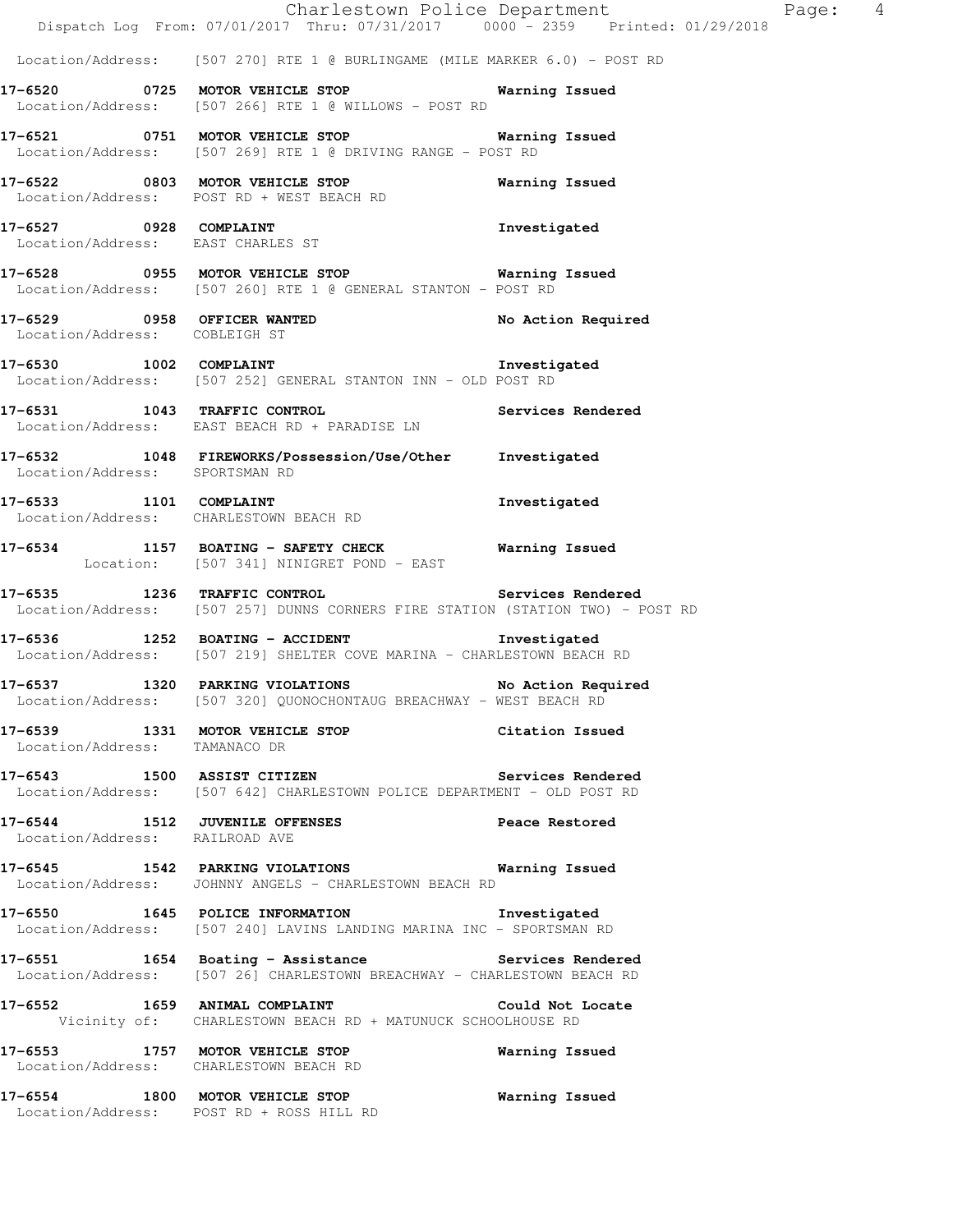**17-6555 1809 TRAFFIC CONTROL No Action Required**  Location/Address: CHARLESTOWN BEACH RD + SHORE DR

**17-6556 1814 MOTOR VEHICLE STOP Warning Issued**  Location/Address: [507 269] RTE 1 @ DRIVING RANGE - POST RD

**17-6557 1821 WATER RESCUE Investigated**  Location/Address: [507 26] CHARLESTOWN BREACHWAY - CHARLESTOWN BEACH RD

**17-6558 1834 MOTOR VEHICLE STOP Warning Issued**  Location/Address: POST RD + EAST BEACH RD

**17-6559 1845 BURGLARY (B & E) Report Taken**  Location/Address: [507 865] ARNOLD FAMILY CABIN - KING'S FACTORY RD Refer To Incident: 17-236-OF

**17-6560 2015 FIRE, OTHER Extinquished**  Location/Address: CEDAR SWAMP PATH

**17-6561 2029 DISABLED MV Services Rendered**  Location/Address: POST RD + NARROW LN

**17-6562 2044 MVA - Minor Services Rendered**  Location/Address: NEPTUNE AVE

**17-6563 2059 FIREWORKS/Possession/Use/Other Investigated**  Location/Address: [507 50] CENTRAL BEACH - SURFSIDE AVE

**17-6564 2155 DISTURBANCE/Music/Noise Warning Issued**  Location/Address: CAROLINA BACK RD

**17-6565 2157 MOTOR VEHICLE STOP No Action Required**  Location/Address: [507 261] RTE 1 @ STATE GARAGE (MILE MARKER 9.6) - POST RD

**17-6566 2217 MOTOR VEHICLE COMPLAINT Could Not Locate**  Location/Address: [507 31] BLUE SHUTTERS BEACH - EAST BEACH RD

**17-6567 2219 MOTOR VEHICLE STOP Warning Issued**  Location/Address: POST RD + SCHOOLHOUSE POND RD

**17-6568 2239 DISABLED MV Investigated**  Location/Address: [507 854] WINDSWEPT INN - PROSSER TRL

**17-6569 2243 ASSIST OTHER TOWN DEPT Services Rendered**  Location/Address: [507 31] BLUE SHUTTERS BEACH - EAST BEACH RD

**17-6570 2247 MOTOR VEHICLE STOP No Action Required**  Location/Address: [507 270] RTE 1 @ BURLINGAME (MILE MARKER 6.0) - POST RD

**17-6571 2333 FIRE, BRUSH Extinquished**  Location/Address: EAST BEACH RD Refer To Incident: 17-237-OF

### **For Date: 07/03/2017 - Monday**

| 17-6572<br>Location/Address:     | 0019 | DISTURBANCE/Music/Noise<br>RICHARD ST                          | Services Rendered |
|----------------------------------|------|----------------------------------------------------------------|-------------------|
| 17-6578<br>Location/Address:     | 0045 | DISTURBANCE/Music/Noise<br>RICHARD ST                          | Investigated      |
| 17-6582                          | 0142 | MOTOR VEHICLE STOP<br>Location/Address: POST RD + ROSS HILL RD | Warning Issued    |
| $17 - 6593$<br>Location/Address: | 0518 | MOTOR VEHICLE STOP<br>[507 66] WILLOWS RESORT - POST RD        | Warning Issued    |

**17-6594 0525 MOTOR VEHICLE STOP Warning Issued**  Location/Address: [507 258] RTE 1 @ SOUTH KINGSTOWN LINE (MM 11.4) - POST RD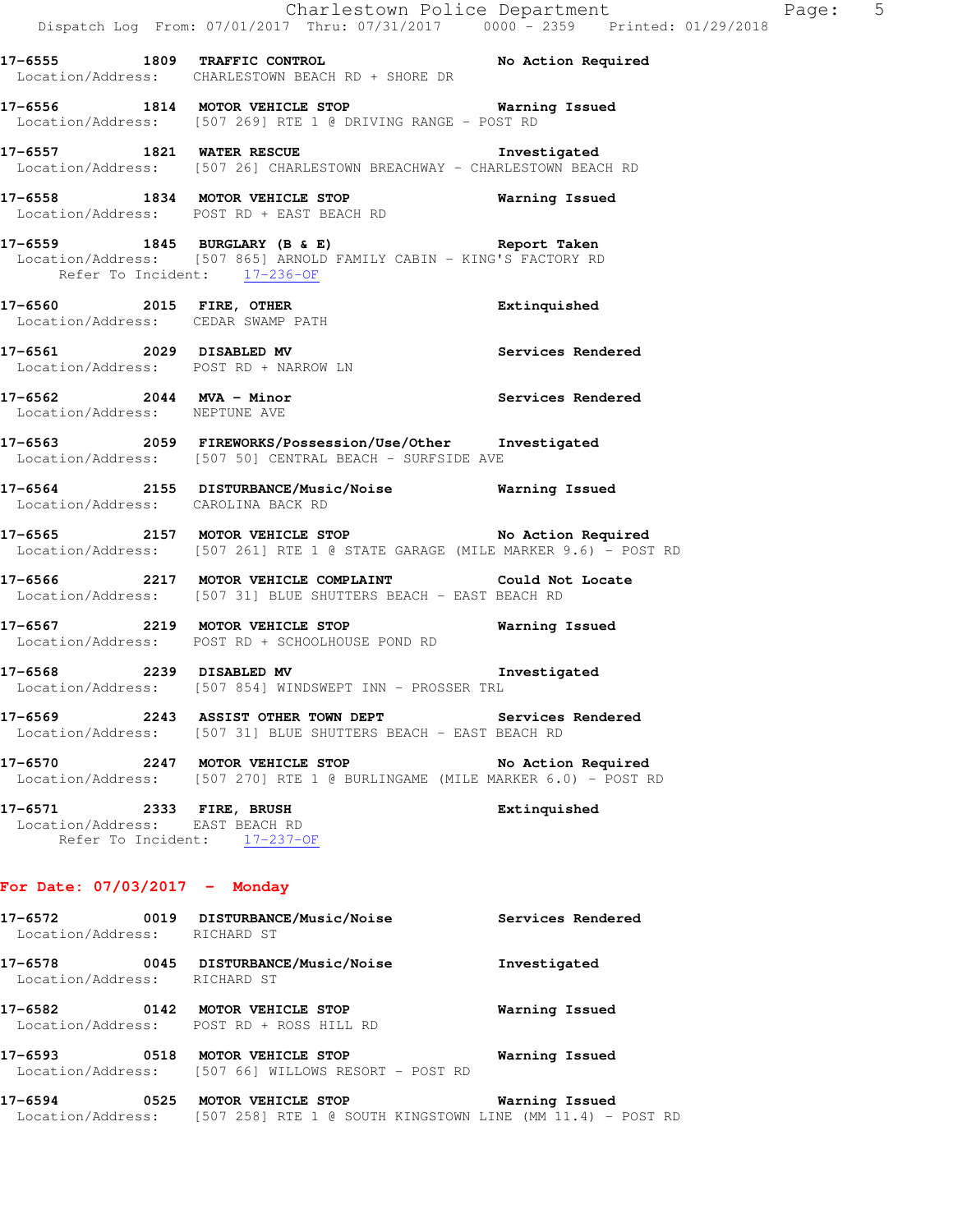**17-6595 0540 MOTOR VEHICLE STOP Warning Issued**  Location/Address: POST RD + WILDFLOWER RD **17-6596 0552 MOTOR VEHICLE STOP Warning Issued**  Location/Address: POST RD + SCHOOLHOUSE POND RD **17-6597 0601 MOTOR VEHICLE STOP Warning Issued**  Location/Address: [507 260] RTE 1 @ GENERAL STANTON - POST RD **17-6598 0610 MOTOR VEHICLE STOP Warning Issued**  Location/Address: [507 260] RTE 1 @ GENERAL STANTON - POST RD **17-6600 0630 MOTOR VEHICLE STOP Warning Issued**  Location/Address: [507 66] WILLOWS RESORT - POST RD **17-6601 0641 MOTOR VEHICLE STOP Warning Issued**  Location/Address: STATE GARAGE - POST RD **17-6602 0648 LARCENY Report Taken**  Location/Address: [507 72] CUMBERLAND FARMS - OLD POST RD Refer To Incident: 17-238-OF **17-6603 0754 VANDALISM Report Taken**  Location/Address: [507 20] NINIGRET PARK - PARK LN Refer To Incident: 17-239-OF Refer To Incident: 17-240-OF **17-6605 0925 TRAFFIC CONTROL No Action Required**  Location/Address: CHARLESTOWN BEACH RD **17-6606 0930 TRAFFIC CONTROL Services Rendered**  Vicinity of: [507 31] BLUE SHUTTERS BEACH - EAST BEACH RD **17-6607 0948 TRAFFIC CONTROL No Action Required**  Location/Address: [507 469] MATUNUCK SCHOOLHOUSE RD **17-6608 1025 MOTOR VEHICLE STOP Warning Issued**  Location/Address: EAST BEACH RD **17-6609 1039 ASSIST CITIZEN Services Rendered**  Location/Address: POST RD + EAST BEACH RD **17-6610 1123 MOTOR VEHICLE STOP Warning Issued**  Vicinity of: [507 547] EAST BEACH RD **17-6612 1237 TOWN ORDINANCE VIOLATION Investigated**  Location/Address: ESSEX DR **17-6613 1321 MOTOR VEHICLE STOP No Action Required**  Vicinity of: EAST BEACH RD + OVERLOOK DR **17-6614 1357 ASSIST CITIZEN Investigated**  Location/Address: OLD MILL RD **17-6620 1702 PSYCHOLOGICAL EMERGENCY Transported to Hospital**  Location/Address: [507 884] CAROLINA BACK RD **17-6621 1730 ALARM, FIRE False Alarm** 

 Location/Address: TOCKWOTTEN COVE RD **17-6623 2003 WELL BEING CHECK Services Rendered**  Vicinity of: CHARLESTOWN BEACH RD

**17-6624 2010 ANIMAL COMPLAINT Taken to Family/Guardian**  Location/Address: [507 652] CHARLESTOWN BEACH RD

**17-6625 2011 DIS CONDUCT / FIGHT Investigated**  Location/Address: [507 653] THE COVE RESTURANT - OLD POST RD

**17-6626 2144 MOTOR VEHICLE STOP No Action Required**  Vicinity of: [507 850] CROSS MILLS FIRE STATION - OLD POST RD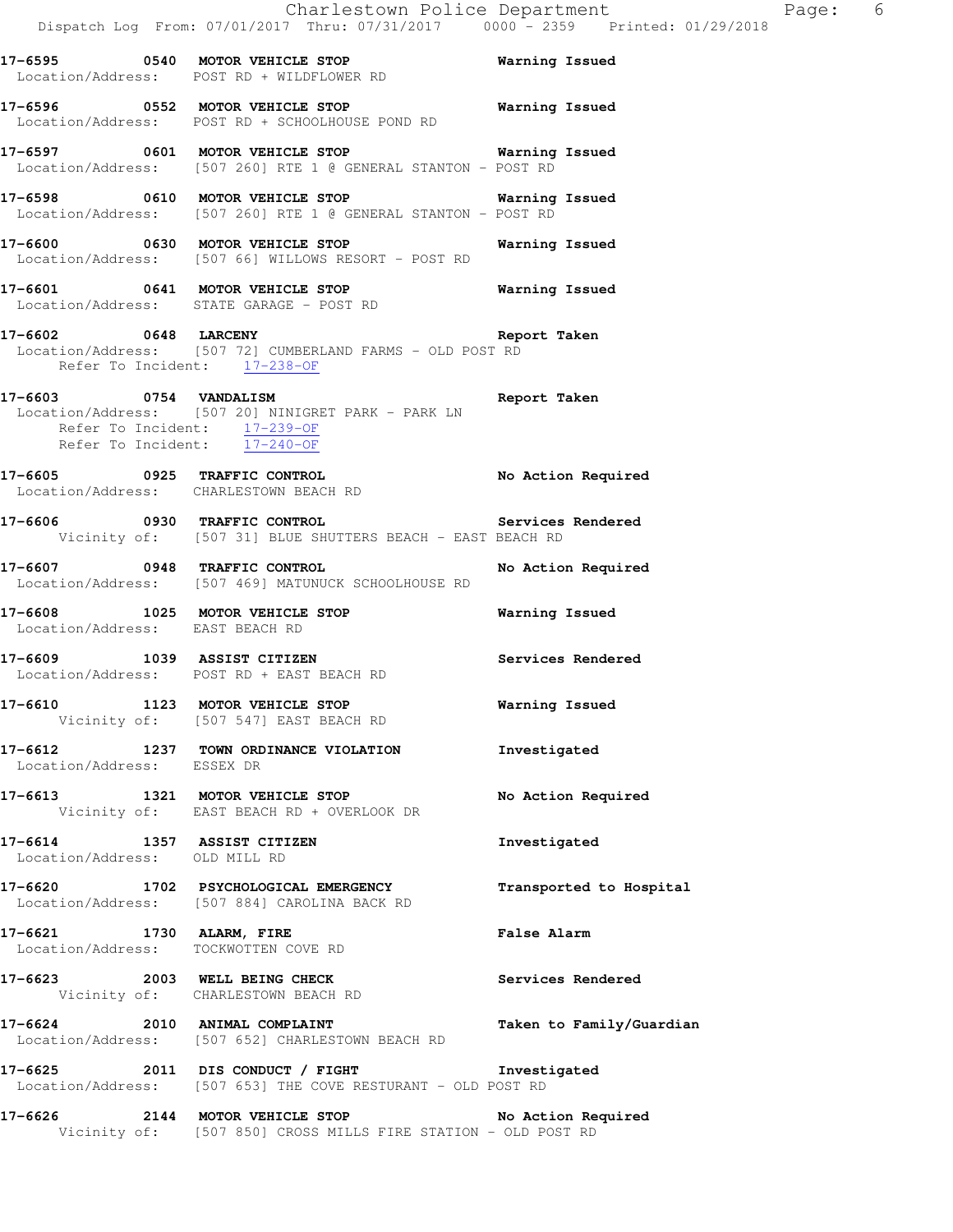**17-6627 2154 MOTOR VEHICLE STOP Warning Issued** 

**17-6628 2207 FIREWORKS/Possession/Use/Other Investigated** 

Location/Address: CHARLESTOWN BEACH RD

 Vicinity of: FORT NINIGRET RD **17-6629 2241 ASSIST OTHER TOWN DEPT Services Rendered**  Location/Address: [507 31] BLUE SHUTTERS BEACH - EAST BEACH RD **17-6631 2328 DISTURBANCE/Music/Noise Investigated**  Location/Address: SURFSIDE AVE **17-6632 2331 MOTOR VEHICLE COMPLAINT Investigated**  Location/Address: [507 258] RTE 1 @ SOUTH KINGSTOWN LINE (MM 11.4) - POST RD **For Date: 07/04/2017 - Tuesday 17-6642 0057 MOTOR VEHICLE STOP Citation Issued**  Location/Address: POST RD + SCHOOLHOUSE POND RD **17-6643 0104 DISTURBANCE/Music/Noise Peace Restored**  Location/Address: [507 809] CEDAR RD **17-6644 0117 FIREWORKS/Possession/Use/Other Peace Restored**  Location/Address: CHARLESTOWN BEACH RD **17-6645 0149 SUSPICIOUS ACTIVITY/VEHICLE Investigated**  Location/Address: [507 360] COUNTRY FOOD MART - SOUTH COUNTY TRL **17-6646 0209 FIREWORKS/Possession/Use/Other Investigated**  Location/Address: SURFSIDE AVE **17-6648 0309 MOTOR VEHICLE STOP Warning Issued**  Location/Address: POST RD + SCHOOLHOUSE POND RD **17-6652 0525 MOTOR VEHICLE STOP Warning Issued**  Location/Address: [507 263] RTE 1 @ TOURIST INFO (MILE MARKER 7.6) - POST RD **17-6653 0556 MOTOR VEHICLE STOP Citation Issued**  Location/Address: [507 258] RTE 1 @ SOUTH KINGSTOWN LINE (MM 11.4) - POST RD **17-6654 0559 ALARM, CO DETECTOR Investigated**  Location/Address: SAND HILL RD **17-6655 0658 ASSIST OTHER AGENCY Services Rendered**  Location/Address: EAST BEACH RD **17-6656 0827 MOTOR VEHICLE STOP Warning Issued**  Location/Address: EAST BEACH RD + PARADISE LN **17-6657 0839 MOTOR VEHICLE STOP Warning Issued**  Location/Address: EAST BEACH RD + PARADISE LN **17-6658 0843 TRAFFIC CONTROL No Action Required**  Location/Address: CHARLESTOWN BEACH RD **17-6659 0910 ASSIST OTHER POLICE DEPT Report Taken**  Location/Address: [507 21] BURLINGAME STATE PARK - CAMPING AREA - BURLINGAME STATE PARK RD Refer To Incident: 17-241-OF **17-6661 1107 MOTOR VEHICLE STOP Warning Issued**  Vicinity of: [507 372] SOUTH SHORE MENTAL HEALTH - OLD POST RD **17-6662 1119 MOTOR VEHICLE STOP Warning Issued**  Location/Address: POST RD + WILDFLOWER RD **17-6665 1306 PARKING VIOLATIONS Citation Issued** 

Location/Address: [507 320] QUONOCHONTAUG BREACHWAY - WEST BEACH RD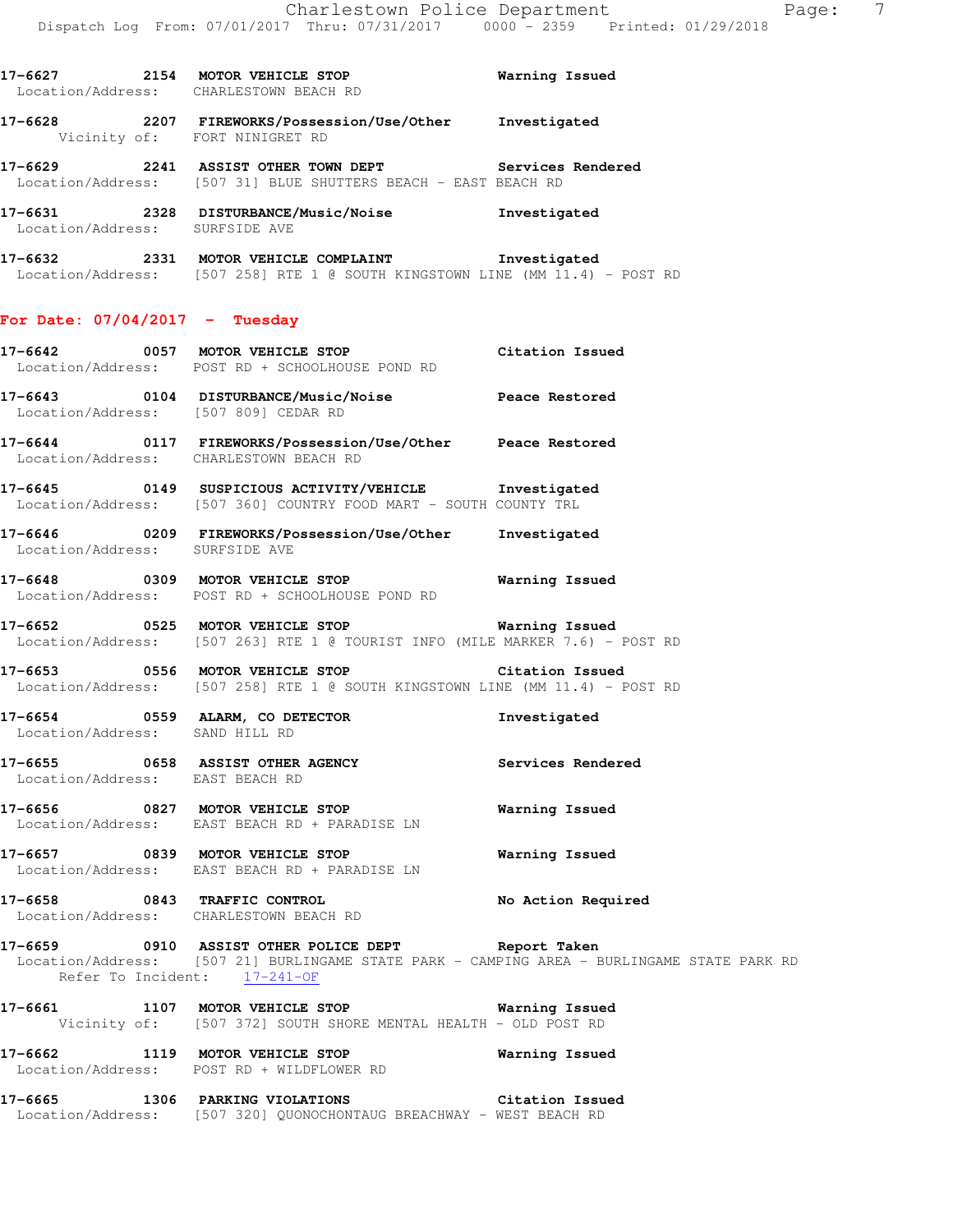|                                 | Dispatch Log From: 07/01/2017 Thru: 07/31/2017 0000 <sup>-</sup> 2359 Printed: 01/29/2018                                                                                                                        | Charlestown Police Department<br>Page: 8                                                   |  |
|---------------------------------|------------------------------------------------------------------------------------------------------------------------------------------------------------------------------------------------------------------|--------------------------------------------------------------------------------------------|--|
|                                 | 17-6666 1306 BOATING - VESSEL VIOLATION Warning Issued<br>Location: [507 341] NINIGRET POND - EAST                                                                                                               |                                                                                            |  |
|                                 | 17-6667 1357 PARKING VIOLATIONS 1nvestigated<br>Location/Address: [507 320] QUONOCHONTAUG BREACHWAY - WEST BEACH RD                                                                                              |                                                                                            |  |
|                                 | 17-6668 1403 MVA - Minor Sand American Musculin and Musculin Musculin and Musculin Musculin Musculin and Muscu<br>Location/Address: [507 31] BLUE SHUTTERS BEACH - EAST BEACH RD<br>Refer To Accident: 17-111-AC |                                                                                            |  |
|                                 | 17-6669 1418 AIRCRAFT COMPLAINT <b>Taken/Refered</b> to Other A<br>Location/Address: [507 321] CHARLESTOWN BEACH - CHARLESTOWN BEACH RD                                                                          |                                                                                            |  |
| Location/Address: CATALPA CT    | 17-6670 1430 EMBEZZELMENT/FRAUD/FORGERY Taken/Refered to Other A                                                                                                                                                 |                                                                                            |  |
|                                 | 17-6671 1432 Boating - Assistance Services Rendered<br>Location/Address: [507 339] QUONOCHONTAUG POND - WEST BEACH RD                                                                                            |                                                                                            |  |
|                                 | 17-6672 1448 MOTOR VEHICLE COMPLAINT Could Not Locate<br>Location/Address: [507 100] RTE 1 @ FIORES (MILE MARKER 8.0) - POST RD                                                                                  |                                                                                            |  |
|                                 | 17-6676 1656 DISTURBANCE/Music/Noise Investigated<br>Location/Address: [507 321] CHARLESTOWN BEACH - CHARLESTOWN BEACH RD                                                                                        |                                                                                            |  |
|                                 | 17-6677 1731 OFFICER WANTED<br>Location/Address: CHARLESTOWN BEACH RD                                                                                                                                            | Investigated                                                                               |  |
|                                 | 17-6678 1924 VANDALISM<br>Location/Address: COLUMBIA HEIGHTS OVAL<br>Refer To Incident: 17-243-OF                                                                                                                | Report Taken                                                                               |  |
|                                 | 17-6679 1929 ANIMAL COMPLAINT<br>Location/Address: SOUTH COUNTY TRL                                                                                                                                              | No Action Required                                                                         |  |
|                                 | 17-6680 1937 MOTOR VEHICLE STOP<br>Location/Address: POST RD + TAMANACO DR                                                                                                                                       | Warning Issued                                                                             |  |
|                                 | 17-6681 2007 MOTOR VEHICLE COMPLAINT<br>Location/Address: MATUNUCK SCHOOLHOUSE RD                                                                                                                                | Unfounded                                                                                  |  |
|                                 | 17-6682 2034 ASSIST OTHER POLICE DEPT Services Rendered                                                                                                                                                          | Location/Address: [507 21] BURLINGAME STATE PARK - CAMPING AREA - BURLINGAME STATE PARK RD |  |
| Location/Address: OLD MILL RD   | 17-6684 2113 ANIMAL COMPLAINT                                                                                                                                                                                    | Unfounded                                                                                  |  |
| Location/Address: CROSSPATCH RD | 17-6685 2132 DOMESTIC/Assault/Diso/Other Investigated                                                                                                                                                            |                                                                                            |  |
|                                 | 17-6686 2147 ASSIST OTHER POLICE DEPT No Action Required<br>Location/Address: [507 258] RTE 1 @ SOUTH KINGSTOWN LINE (MM 11.4) - POST RD                                                                         |                                                                                            |  |
|                                 | 17-6688 2208 ASSIST OTHER TOWN DEPT Services Rendered<br>Location/Address: [507 327] CHARLESTOWN BEACH TOWN PARKING LOT - CHARLESTOWN BEACH RD                                                                   |                                                                                            |  |
|                                 | 17-6689 2248 ALARM, BURGLAR<br>Location/Address: [507 405] SOUTH COUNTY TRL                                                                                                                                      | Investigated                                                                               |  |
|                                 | 17-6690 2309 SUSPICIOUS ACTIVITY/VEHICLE Services Rendered<br>Location/Address: [507 220] SHERMAN AND SON'S UPHOLSTRY - SOUTH COUNTY TRL                                                                         |                                                                                            |  |
|                                 | For Date: $07/05/2017$ - Wednesday                                                                                                                                                                               |                                                                                            |  |
|                                 | 17-6693 0054 MOTOR VEHICLE STOP<br>Location/Address: POST RD + SCHOOLHOUSE POND RD                                                                                                                               | No Action Required                                                                         |  |
|                                 | 17-6694 0059 MOTOR VEHICLE STOP 60 Warning Issued                                                                                                                                                                |                                                                                            |  |

Location/Address: SK LINE - POST RD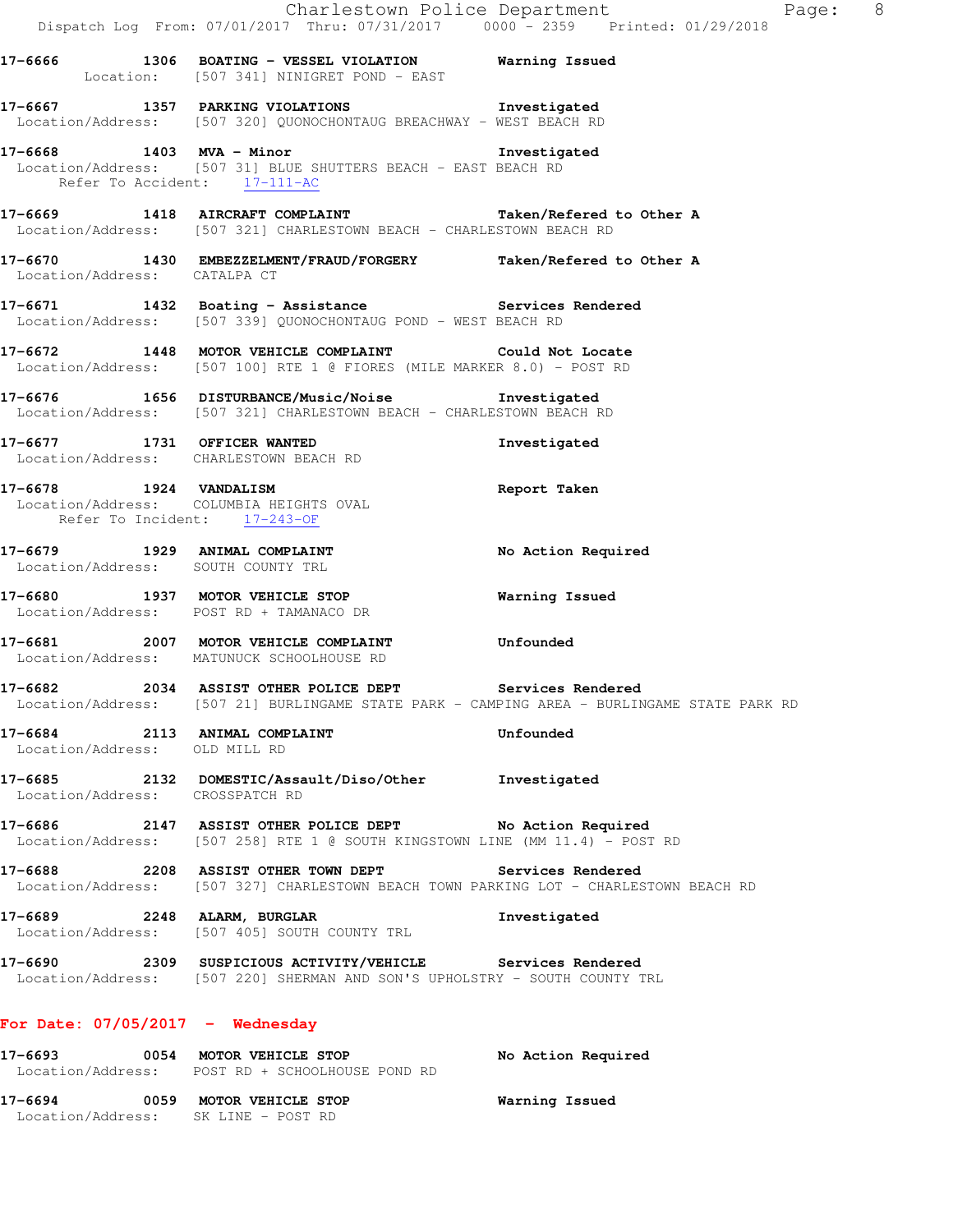|                                | Charlestown Police Department The Rage: 9<br>Dispatch Log From: 07/01/2017 Thru: 07/31/2017 0000 - 2359 Printed: 01/29/2018            |                       |  |
|--------------------------------|----------------------------------------------------------------------------------------------------------------------------------------|-----------------------|--|
|                                | Location/Address: POST RD + SCHOOLHOUSE POND RD                                                                                        |                       |  |
|                                | 17-6697 0125 MOTOR VEHICLE STOP<br>Location/Address: POST RD + SCHOOLHOUSE POND RD                                                     | <b>Warning Issued</b> |  |
|                                | 17-6698 0129 DISABLED MV Services Rendered<br>Location/Address: [507 604] BESTWAY GAS STATION - POST RD                                |                       |  |
| Location/Address: POST RD      | 17-6699 0142 MOTOR VEHICLE STOP Citation Issued                                                                                        |                       |  |
|                                | 17-6700 0145 ASSIST CITIZEN Narning Issued<br>Location/Address: [507 920] MILE MARKER 9.2 - POST RD                                    |                       |  |
|                                | 17-6711 0532 MOTOR VEHICLE STOP<br>Location/Address: SK LINE - POST RD                                                                 | Warning Issued        |  |
|                                | 17-6712 0542 MOTOR VEHICLE STOP<br>Location/Address: POST RD + FALCONE LN                                                              | <b>Warning Issued</b> |  |
|                                | 17-6713 0551 MOTOR VEHICLE STOP<br>Location/Address: POST RD + GENERAL STANTON LN                                                      | Warning Issued        |  |
|                                | 17-6714 0602 MOTOR VEHICLE STOP<br>Location/Address: SK LINE - POST RD                                                                 | Warning Issued        |  |
|                                | 17-6715 0615 MOTOR VEHICLE STOP<br>Location/Address: POST RD + LAKESIDE DR                                                             | Warning Issued        |  |
|                                | 17-6716 0625 MOTOR VEHICLE STOP<br>Location/Address: SOUTH COUNTY TRL + POST RD                                                        | Investigated          |  |
| 17-6717 0647 ALARM, FIRE       | <b>False Alarm</b><br>Location/Address: [507 201] KENYON INDUSTRIES - SHERMAN AVE                                                      |                       |  |
|                                | 17-6718 0724 MOTOR VEHICLE STOP Citation Issued<br>Location/Address: EAST BEACH RD + PARADISE LN                                       |                       |  |
|                                | 17-6719 0727 ROAD HAZARD/OBSTRUCTION Removed Hazard<br>Location/Address: POST RD + EAST BEACH RD                                       |                       |  |
|                                | 17-6720 0746 MOTOR VEHICLE STOP<br>Location/Address: EAST BEACH RD + PARADISE LN                                                       | Warning Issued        |  |
| Location/Address: CRESTWOOD LN | 17-6721 1024 EMBEZZELMENT/FRAUD/FORGERY Report Taken<br>Refer To Incident: 17-244-OF                                                   |                       |  |
| Location/Address: NEPTUNE AVE  | 17-6723 1232 FOUND/LOST PROPERTY Report Taken<br>Refer To Incident: 17-245-OF                                                          |                       |  |
| Location/Address: SHEILA DR    | 17-6725 1519 DISTURBANCE/Music/Noise Investigated<br>Refer To Incident: 17-246-OF                                                      |                       |  |
|                                | 17-6727 1611 MOTOR VEHICLE STOP 30 Citation Issued<br>Location/Address: [507 303] RTE 1 @ SOUTH SHORE MENTAL HEALTH (MM 9.0) - POST RD |                       |  |
|                                | 17-6728 1617 POLICE INFORMATION<br>Location/Address: [507 936] 90 POWAGET AVE - POWAGET AVE                                            | No Action Required    |  |
| 17-6729 1643 TRESPASSING       | Location/Address: [507 467] SOUTH COUNTY TRL<br>Refer To Incident: 17-247-OF                                                           | Report Taken          |  |
|                                | 17-6731 1752 TRAFFIC CONTROL<br>Location/Address: POST RD + SCHOOLHOUSE POND RD                                                        | Services Rendered     |  |
|                                | 17-6733 1944 MOTOR VEHICLE STOP                                                                                                        | Warning Issued        |  |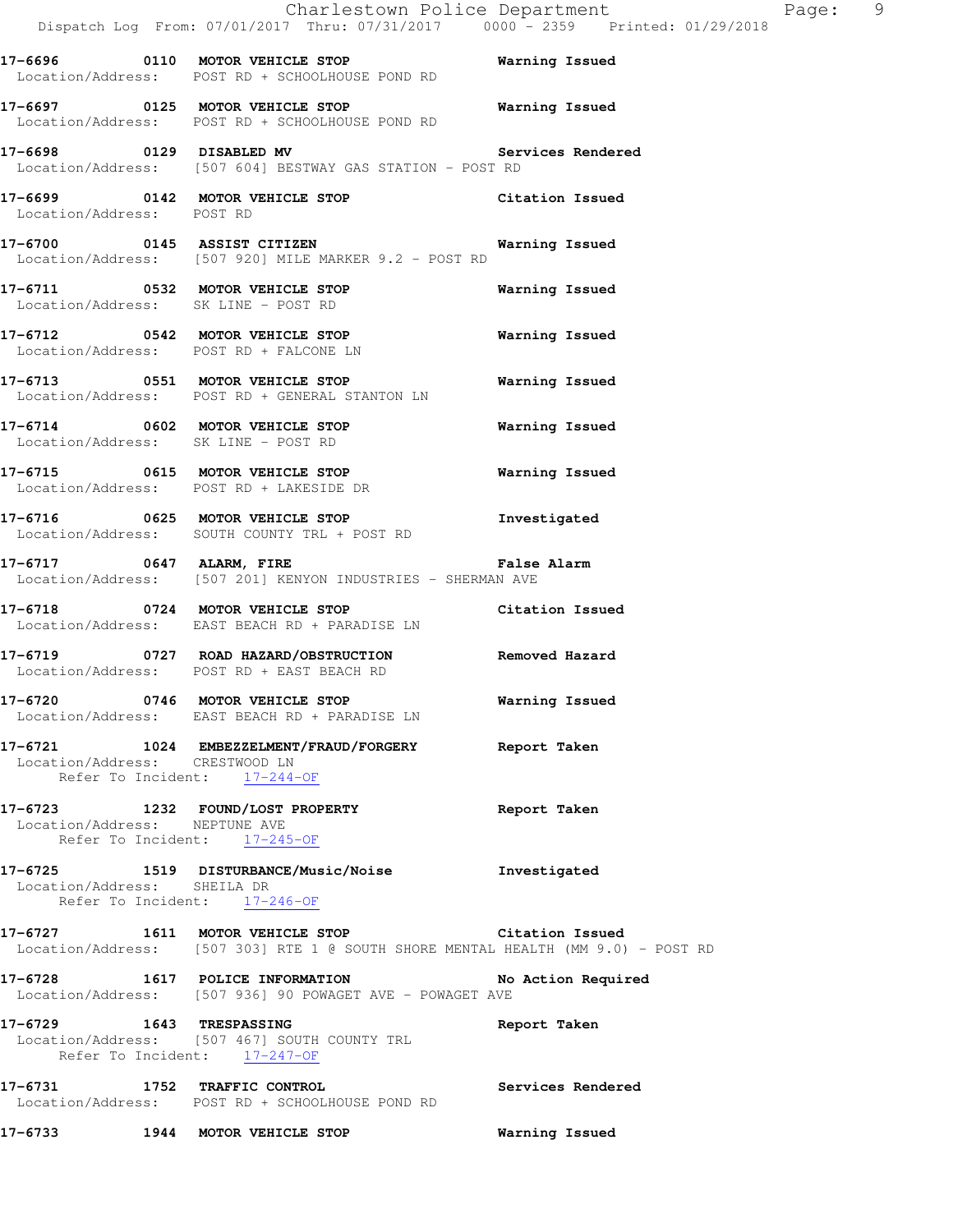|                                                           | Dispatch Log From: 07/01/2017 Thru: 07/31/2017 0000 - 2359 Printed: 01/29/2018                                                                 | Charlestown Police Department The Page: 10 |  |
|-----------------------------------------------------------|------------------------------------------------------------------------------------------------------------------------------------------------|--------------------------------------------|--|
|                                                           | Location/Address: ROSS HILL RD + LAUREL RD                                                                                                     |                                            |  |
|                                                           | 17-6734 2013 MOTOR VEHICLE STOP 6734 Warning Issued<br>Location/Address: POST RD + SCHOOLHOUSE POND RD                                         |                                            |  |
| Location/Address: FALCONE LN                              | 17-6735 2050 MOTOR VEHICLE STOP 6735 Warning Issued                                                                                            |                                            |  |
|                                                           | 17-6736 2101 FIREWORKS/Possession/Use/Other Unfounded<br>Location/Address: [507 50] CENTRAL BEACH - SURFSIDE AVE                               |                                            |  |
| Location/Address: JOHNSON LN                              | 17-6737 2124 DISTURBANCE/Music/Noise Unfounded                                                                                                 |                                            |  |
|                                                           | 17-6738 2126 ASSIST OTHER TOWN DEPT Services Rendered<br>Location/Address: [507 31] BLUE SHUTTERS BEACH - EAST BEACH RD                        |                                            |  |
|                                                           | 17-6739 2139 ASSIST OTHER TOWN DEPT Services Rendered<br>Location/Address: [507 327] CHARLESTOWN BEACH TOWN PARKING LOT - CHARLESTOWN BEACH RD |                                            |  |
|                                                           | 17-6740 2155 MOTOR VEHICLE STOP 671 Warning Issued<br>Location/Address: POST RD + SCHOOLHOUSE POND RD                                          |                                            |  |
| For Date: $07/06/2017$ - Thursday                         |                                                                                                                                                |                                            |  |
|                                                           | 17-6743 0009 MOTOR VEHICLE STOP 6743 Warning Issued<br>Location/Address: [507 919] MILE MARKER 9.0 - POST RD                                   |                                            |  |
|                                                           | 17-6744 0023 MOTOR VEHICLE STOP Warning Issued<br>Location/Address: NARROW LN + OLD POST RD                                                    |                                            |  |
|                                                           | 17-6756 0100 SUSPICIOUS ACTIVITY/VEHICLE Investigated<br>Location/Address: [507 849] NINIGRET NATIONAL WILDLIFE REFUGE - POST RD               |                                            |  |
|                                                           | 17-6771 0454 ALARM, FIRE <b>17-6771</b> Palse Alarm<br>Location/Address: [507 201] KENYON INDUSTRIES - SHERMAN AVE                             |                                            |  |
| Location/Address: BURLING - POST RD                       | 17-6772 0541 MOTOR VEHICLE STOP                                                                                                                | Warning Issued                             |  |
| 17-6773                                                   | 0551 MOTOR VEHICLE STOP<br>Location/Address: [507 257] DUNNS CORNERS FIRE STATION (STATION TWO) - POST RD                                      | Citation Issued                            |  |
| 17-6774 0613 COMPLAINT<br>Location/Address: MILL BROOK CT |                                                                                                                                                | Investigated                               |  |
|                                                           | 17-6775 0622 MOTOR VEHICLE STOP No Action Required<br>Location/Address: POST RD + SCHOOLHOUSE POND RD                                          |                                            |  |
|                                                           | 17-6776 0740 MOTOR VEHICLE STOP<br>Location/Address: POST RD + S COUNTY TRL                                                                    | <b>Warning Issued</b>                      |  |
|                                                           | 17-6777 0754 MOTOR VEHICLE STOP 6777 Warning Issued<br>Location/Address: [507 362] RTE 2 @ SUNOCO - SOUTH COUNTY TRL                           |                                            |  |
|                                                           | 17-6778 0802 MOTOR VEHICLE STOP 6778 Warning Issued<br>  Location/Address: [507 280] RTE 2 @ CROTTY'S GARAGE - SOUTH COUNTY TRL                |                                            |  |
| Refer To Incident: 17-248-OF                              | 17-6779 0807 MVA - Minor Changes of the Report Taken<br>Location/Address: [507 687] CAMP WATCHAUG - PROSSER TRL                                |                                            |  |
|                                                           | 17-6780 0814 MOTOR VEHICLE STOP 678 Warning Issued<br>Location/Address: [507 276] RTE 2 @ RICHMOND LINE - SOUTH COUNTY TRL                     |                                            |  |
|                                                           | 17-6781 0821 MOTOR VEHICLE STOP 67 Warning Issued<br>Location/Address: SOUTH COUNTY TRL + NEW BISCUIT CITY RD                                  |                                            |  |
|                                                           | 17-6782 0824 MOTOR VEHICLE STOP<br>Location/Address: POST RD + GENERAL STANTON LN                                                              | Citation Issued                            |  |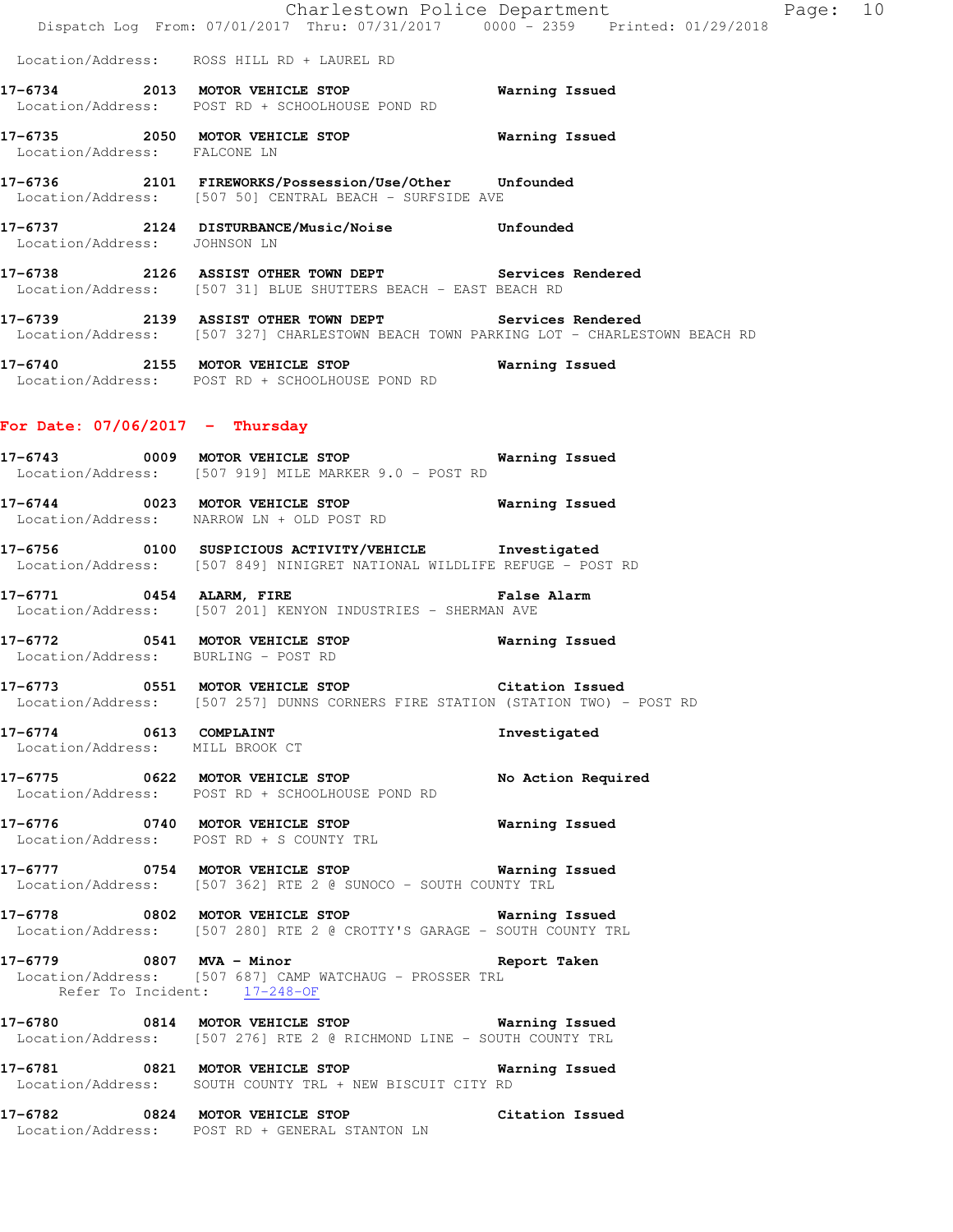**17-6783 0830 FOLLOW-UP INVESTIGATION Investigated** 

Location/Address: PECKHAM HOLLOW RD

**17-6784 0832 MOTOR VEHICLE STOP Warning Issued**  Location/Address: [507 276] RTE 2 @ RICHMOND LINE - SOUTH COUNTY TRL **17-6785 0841 MOTOR VEHICLE STOP Citation Issued**  Location/Address: [507 258] RTE 1 @ SOUTH KINGSTOWN LINE (MM 11.4) - POST RD **17-6786 0853 MOTOR VEHICLE STOP Citation Issued**  Location/Address: SOUTH COUNTY TRL + NARROW LN **17-6787 0926 MOTOR VEHICLE STOP Warning Issued**  Location/Address: POST RD + SCHOOLHOUSE POND RD **17-6788 0934 MOTOR VEHICLE STOP Warning Issued**  Location/Address: [507 260] RTE 1 @ GENERAL STANTON - POST RD **17-6789 0944 MOTOR VEHICLE STOP Warning Issued**  Location/Address: POST RD + SCHOOLHOUSE POND RD **17-6790 1018 MOTOR VEHICLE STOP Warning Issued**  Location/Address: POST RD + GENERAL STANTON LN **17-6791 1018 TRAFFIC CONTROL No Action Required**  Location/Address: WEST BEACH RD + SEA BREEZE AVE **17-6792 1029 MOTOR VEHICLE STOP Warning Issued**  Location/Address: MATUNUCK SCHOOLHOUSE RD + CHARLESTOWN BEACH RD **17-6793 1034 MOTOR VEHICLE STOP Citation Issued**  Location/Address: CHARLESTOWN BEACH RD + SOUTH LEWIS ST **17-6794 1049 Boating - Fishing Viol Services Rendered**  Location/Address: TOWN DOCK RD **17-6795 1111 MOTOR VEHICLE STOP Warning Issued**  Location/Address: POST RD + SOUTH COUNTY TRL **17-6796 1116 MOTOR VEHICLE STOP Warning Issued**  Location/Address: [507 302] RTE 1A @ SOUTH SHORE MENTAL HEALTH - OLD POST RD **17-6798 1511 OFFICER WANTED Report Taken**  Location/Address: [507 642] CHARLESTOWN POLICE DEPARTMENT - OLD POST RD Refer To Incident: 17-249-OF **17-6801 1636 MOTOR VEHICLE COMPLAINT Unfounded**  Location/Address: [507 263] RTE 1 @ TOURIST INFO (MILE MARKER 7.6) - POST RD **17-6802 1830 ANIMAL COMPLAINT Services Rendered**  Location/Address: [507 49] CHARLESTOWN TOWN BEACH - CHARLESTOWN BEACH RD **17-6804 2047 SUSPICIOUS ACTIVITY/VEHICLE Services Rendered**  Location/Address: [507 356] MCGREWS BOATS INC - OLD POST RD **17-6805 2058 MOTOR VEHICLE STOP Warning Issued**  Location/Address: POST RD + SCHOOLHOUSE POND RD 17-6806 2103 ANIMAL COMPLAINT **Investigated**  Location/Address: [507 512] NORTH NIANTIC DR **17-6807 2105 MVA - Minor Report Taken**  Location/Address: OLD POST RD + NARROW LN Refer To Accident: 17-105-AC **17-6808 2105 ASSIST OTHER TOWN DEPT Services Rendered**  Location/Address: [507 31] BLUE SHUTTERS BEACH - EAST BEACH RD **17-6809 2301 SUSPICIOUS ACTIVITY/VEHICLE Could Not Locate**  Location/Address: EAST BEACH RD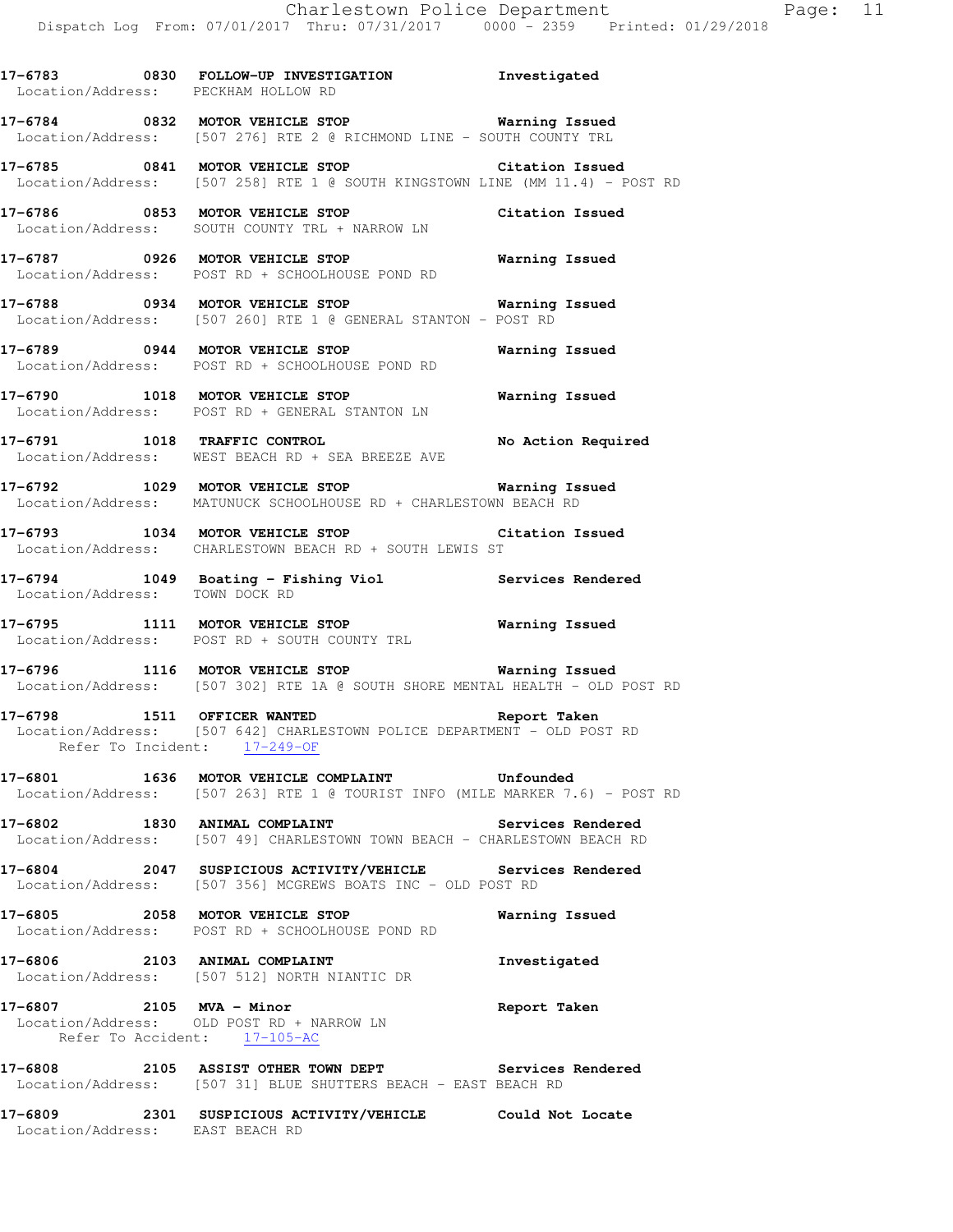|                                           | 17-6810 0104 MOTOR VEHICLE STOP <b>WATER WATER</b><br>Location/Address: [507 919] MILE MARKER 9.0 - POST RD                                                                                                   |                       |
|-------------------------------------------|---------------------------------------------------------------------------------------------------------------------------------------------------------------------------------------------------------------|-----------------------|
|                                           | 17-6811 0110 MOTOR VEHICLE STOP Citation Issued<br>Location/Address: KING'S FACTORY RD + QUAIL LN                                                                                                             |                       |
|                                           | 17-6814 0142 MOTOR VEHICLE STOP<br>Location/Address: POST RD + CROSS MILLS RD                                                                                                                                 | Warning Issued        |
|                                           | 17-6836 0358 MOTOR VEHICLE STOP<br>Location/Address: POST RD + SCHOOLHOUSE POND RD                                                                                                                            | Warning Issued        |
|                                           | 17-6838 0514 MOTOR VEHICLE STOP<br>Location/Address: POST RD + CROSS MILLS RD                                                                                                                                 | <b>Warning Issued</b> |
|                                           | 17-6839 0535 ANIMAL COMPLAINT<br>Location/Address: CHARLESTOWN BEACH RD                                                                                                                                       | Investigated          |
|                                           | 17-6840 0609 TRAFFIC CONTROL Services Rendered Location/Address: POST RD + BRATHENTHAL LNDG                                                                                                                   |                       |
|                                           | 17-6841 0843 ANIMAL COMPLAINT Could Not Locate<br>Location/Address: SOUTH COUNTY TRL + HONEY LOCUST DR                                                                                                        |                       |
|                                           | 17-6842 1226 ASSIST OTHER AGENCY Services Rendered<br>Location/Address: [507 642] CHARLESTOWN POLICE DEPARTMENT - OLD POST RD                                                                                 |                       |
| Refer To Accident: 17-106-AC              | 17-6845 1444 MVA - W/Injury/Fluid/Hazard Transported to Hospital<br>Location/Address: EAST ARNOLDA DR + OLD POST RD                                                                                           |                       |
|                                           | 17-6846 1617 POLICE INFORMATION Services Rendered<br>Location/Address: COLUMBIA HEIGHTS OVAL                                                                                                                  |                       |
| Location/Address: LAKESIDE DR             | 17-6848 1639 TOWN COUNCIL DOCKET DELIVERY Services Rendered                                                                                                                                                   |                       |
| Location/Address: BRIARWOOD DR            | 17-6849 1648 TOWN COUNCIL DOCKET DELIVERY Services Rendered                                                                                                                                                   |                       |
| Refer To Accident: 17-107-AC              | 17-6850 1748 MVA - W/Injury/Fluid/Hazard Report Taken<br>$\begin{bmatrix} \text{Location}/\text{Address:} \\ \text{NoCain} \\ \text{PoCain} \\ \text{PoCain} \\ \end{bmatrix}$ OLD MILL RD + SOUTH COUNTY TRL |                       |
|                                           | 17-6851 2107 ASSIST OTHER TOWN DEPT Services Rendered<br>Location/Address: [507 31] BLUE SHUTTERS BEACH - EAST BEACH RD                                                                                       |                       |
| 17-6852<br>Location/Address: SPORTSMAN RD | 2133 SUSPICIOUS ACTIVITY/VEHICLE Thvestigated                                                                                                                                                                 |                       |
| 17-6853 2156 DISABLED MV                  | Location/Address: [507 261] RTE 1 @ STATE GARAGE (MILE MARKER 9.6) - POST RD                                                                                                                                  | Investigated          |
|                                           | 17-6854 2158 MOTOR VEHICLE STOP<br>Location/Address: [507 260] RTE 1 @ GENERAL STANTON - POST RD                                                                                                              | <b>Warning Issued</b> |
|                                           | 17-6855 2206 ASSIST OTHER TOWN DEPT Services Rendered<br>Location/Address: [507 327] CHARLESTOWN BEACH TOWN PARKING LOT - CHARLESTOWN BEACH RD                                                                |                       |
|                                           |                                                                                                                                                                                                               |                       |

## **For Date: 07/08/2017 - Saturday**

**17-6861 0105 SUSPICIOUS ACTIVITY/VEHICLE Investigated**  Location/Address: CAROLINA BACK RD + ALTON CAROLINA RD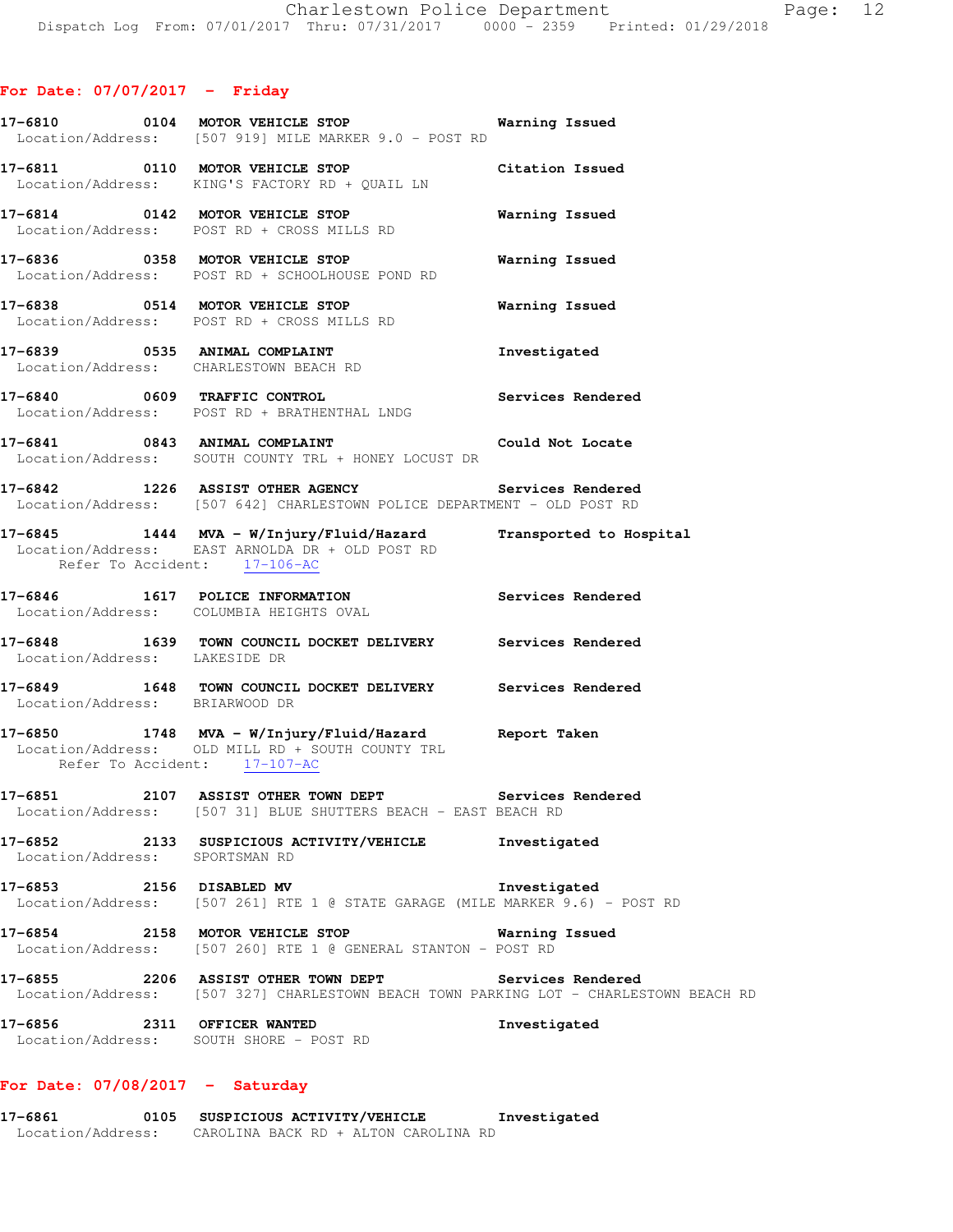**17-6876 0208 MOTOR VEHICLE STOP Warning Issued**  Location/Address: POST RD + GENERAL STANTON LN **17-6878 0520 TRAFFIC CONTROL Services Rendered**  Location/Address: POST RD + SCHOOLHOUSE POND RD **17-6879 0551 MOTOR VEHICLE STOP No Action Required**  Location/Address: POST RD + CROSS MILLS RD **17-6880 0604 MOTOR VEHICLE STOP No Action Required**  Location/Address: POST RD + GENERAL STANTON LN **17-6883 0931 DISTURBANCE/Music/Noise Warning Issued**  Location/Address: RAM ISLAND RD **17-6884 1058 TRAFFIC CONTROL Services Rendered**  Location/Address: EAST BEACH RD + PARADISE LN **17-6885 1117 MOTOR VEHICLE STOP Warning Issued**  Location/Address: [507 261] RTE 1 @ STATE GARAGE (MILE MARKER 9.6) - POST RD **17-6886 1124 ALARM, CO DETECTOR False Alarm**  Location/Address: KING TOM DR **17-6891 1243 PSYCHOLOGICAL EMERGENCY Transported to Hospital**  Location/Address: [507 435] SOUTH SHORE MENTAL HEALTH CHARLESTOWN HOUS - OLD POST RD **17-6893 1440 MVA - W/Injury/Fluid/Hazard Transported to Hospital**  Vicinity of: SOUTH COUNTY TRL Refer To Accident: 17-108-AC **17-6894 1504 MVA - Minor Report Taken**  Location/Address: PROSSER TRL Refer To Accident: 17-109-AC **17-6895 1520 ASSIST OTHER POLICE DEPT Services Rendered**  Vicinity of: ROSS HILL RD **17-6896 1606 FOLLOW-UP INVESTIGATION Citation Issued**  Location/Address: PROSSER TRL **17-6897 1716 POLICE INFORMATION Investigated**  Location/Address: [507 21] BURLINGAME STATE PARK - CAMPING AREA - BURLINGAME STATE PARK RD **17-6900 1944 POLICE INFORMATION No Action Required**  Location/Address: SOUTH COUNTY TRL + DOGWOOD DR **17-6902 2030 MOTOR VEHICLE STOP Warning Issued**  Location/Address: [507 360] COUNTRY FOOD MART - SOUTH COUNTY TRL **17-6903 2031 SUSPICIOUS ACTIVITY/VEHICLE Investigated**  Location/Address: [507 20] NINIGRET PARK - PARK LN **17-6905 2148 ASSIST OTHER TOWN DEPT Services Rendered**  Location/Address: [507 31] BLUE SHUTTERS BEACH - EAST BEACH RD **17-6906 2152 ASSIST OTHER TOWN DEPT Services Rendered**  Location/Address: [507 327] CHARLESTOWN BEACH TOWN PARKING LOT - CHARLESTOWN BEACH RD **17-6907 2208 MOTOR VEHICLE COMPLAINT Could Not Locate**  Location/Address: POST RD + KING'S FACTORY RD

**17-6908 2213 MOTOR VEHICLE COMPLAINT Could Not Locate**  Vicinity of: [507 267] RTE 1 @ HITCHING POST - POST RD

**17-6909 2322 ASSIST OTHER POLICE DEPT Services Rendered** 

**17-6910 2344 ASSIST OTHER POLICE DEPT Peace Restored**  Location/Address: KINGSWOOD CT

Location/Address: SCHOOLHOUSE POND RD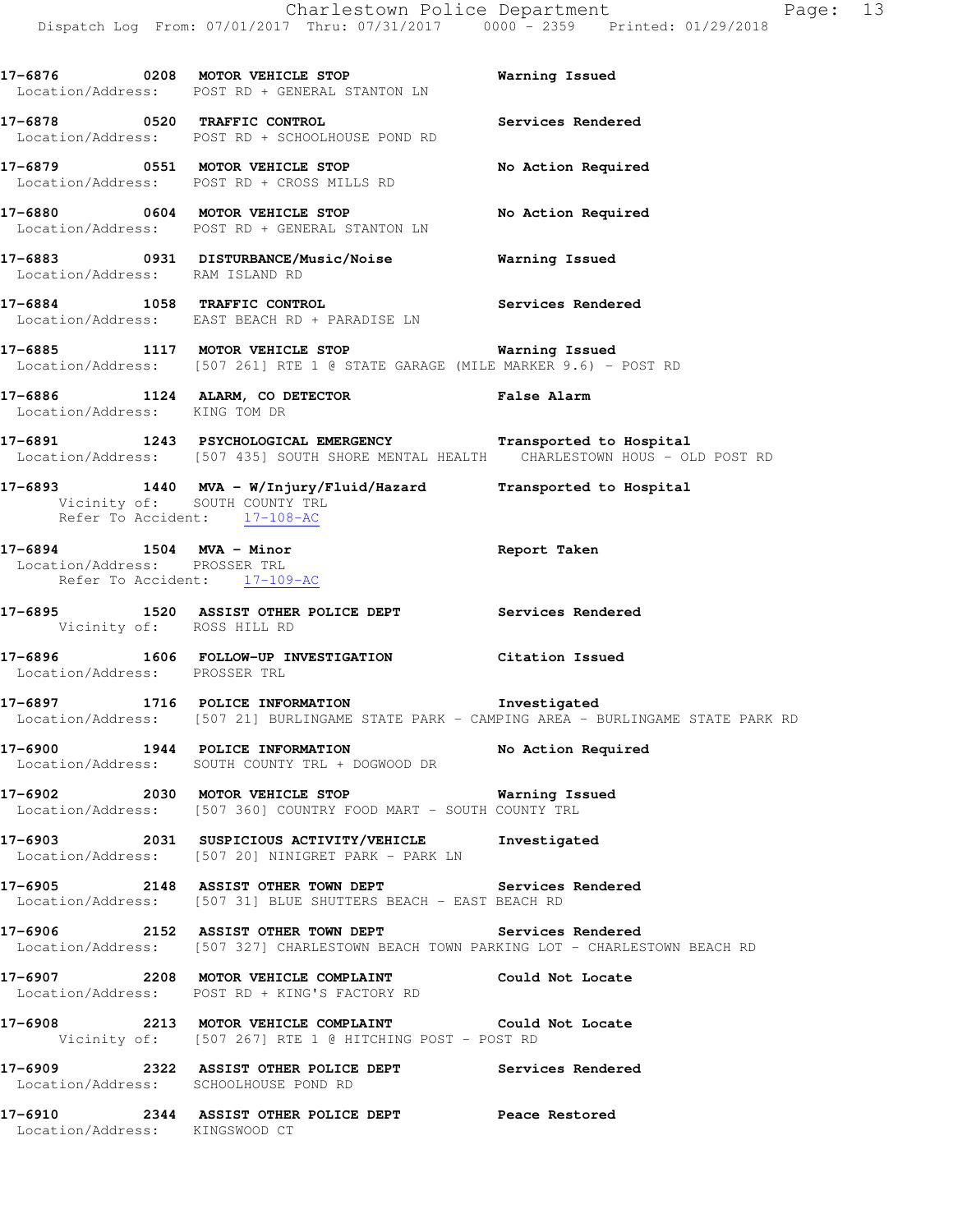**17-6914 0100 SUSPICIOUS ACTIVITY/VEHICLE Investigated**  Location/Address: [507 327] CHARLESTOWN BEACH TOWN PARKING LOT - CHARLESTOWN BEACH RD **17-6920 0124 MOTOR VEHICLE STOP Warning Issued**  Location/Address: [507 864] STATE OF RHODE ISLAND DOT GARAGE - CROSS MILLS RD **17-6922 0143 MOTOR VEHICLE STOP Citation Issued**  Location/Address: OAK RIDGE RD **17-6925 0158 DISABLED MV Arrest(s) Made**  Location/Address: POST RD + SCHOOLHOUSE POND RD Refer To Arrest: 17-66-AR Arrest: PIPPITT, DANIEL R Address: 401 COMMONS PARK S Apt. #570 SAMFORD, CT Age: 28 Charges: DUI OF LIQUOR OR DRUGS-1ST OFFENSE .15/GREATER **17-6926 0559 MOTOR VEHICLE STOP Warning Issued**  Location/Address: POST RD + FALCONE LN **17-6927 0729 FOLLOW-UP INVESTIGATION Services Rendered**  Location/Address: [507 38] CHARLESTOWN POST OFFICE - OLD POST RD **17-6928 0735 DISABLED MV Services Rendered**  Location/Address: NARROW LN + POST RD **17-6929 0802 TRAFFIC CONTROL Removed Hazard**  Location/Address: EAST BEACH RD + OVERLOOK DR **17-6931 1028 MOTOR VEHICLE COMPLAINT Investigated**  Location/Address: CHARLESTOWN BEACH RD **17-6935 1133 VANDALISM Investigated**  Location/Address: KING'S FACTORY RD **17-6936 1150 MOTOR VEHICLE COMPLAINT Unfounded**  Location/Address: SOUTH COUNTY TRL + NARROW LN **17-6937 1211 ANIMAL COMPLAINT Investigated**  Location/Address: [507 20] NINIGRET PARK - PARK LN **17-6941 1328 BOATING - VESSEL VIOLATION No Action Required**  Location: QUONNIE POND **17-6942 1341 MOTOR VEHICLE STOP No Action Required**  Location/Address: POST RD + WEST BEACH RD **17-6947 1637 MOTOR VEHICLE STOP Warning Issued**  Location/Address: [507 271] RTE 1 @ MICHAEL'S - POST RD **17-6954 2007 DISABLED MV Services Rendered**  Location/Address: POST RD + FALCONE LN **17-6955 2119 ASSIST OTHER TOWN DEPT Services Rendered**  Location/Address: [507 327] CHARLESTOWN BEACH TOWN PARKING LOT - CHARLESTOWN BEACH RD **17-6956 2132 SUSPICIOUS ACTIVITY/VEHICLE Investigated**  Location/Address: CHARLESTOWN BEACH RD **17-6957 2145 ASSIST OTHER TOWN DEPT Services Rendered**  Location/Address: [507 31] BLUE SHUTTERS BEACH - EAST BEACH RD **17-6958 2154 SUSPICIOUS ACTIVITY/VEHICLE Investigated**  Location/Address: NORTH CASTLE WAY **17-6959 2212 ANIMAL COMPLAINT Services Rendered**  Location/Address: OLD POST RD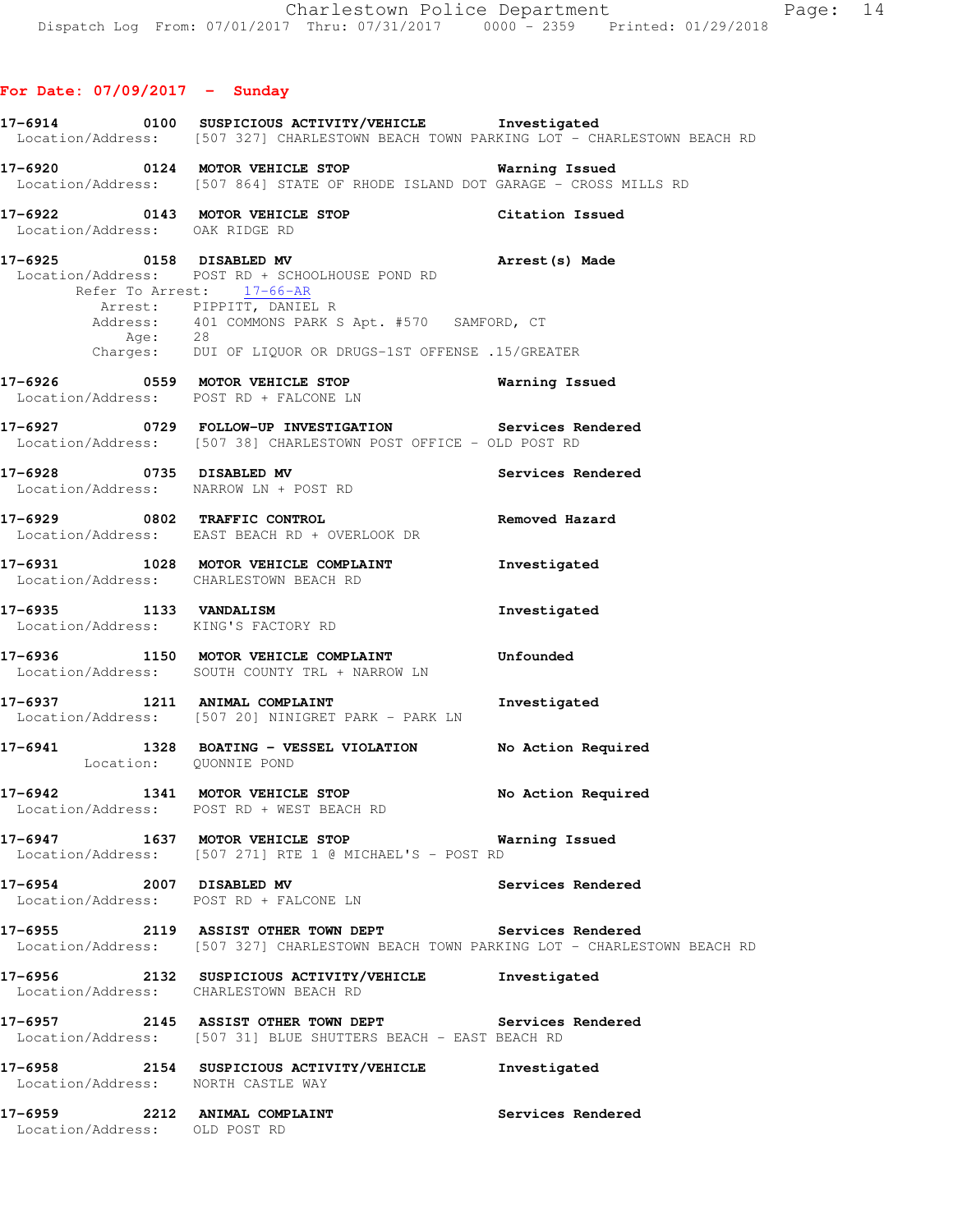|                                 | 17-6960 2228 ANIMAL COMPLAINT<br>Location/Address: [507 248] HENRY'S FRUIT STAND - OLD POST RD                                                                                                                             | Services Rendered     |
|---------------------------------|----------------------------------------------------------------------------------------------------------------------------------------------------------------------------------------------------------------------------|-----------------------|
| Location/Address: FALCONE LN    | 17-6961 2348 MOTOR VEHICLE STOP <b>Arrest</b> (s) Made<br>Refer To Summons: 17-67-AR<br>Summons: DAVIS, JARED A<br>Address: 4710 POST RD CHARLESTOWN, RI<br>Age: 33<br>Charges: Driving with Expired License - 1st Offense |                       |
|                                 | 17-6962 2349 MOTOR VEHICLE STOP<br>Location/Address: POST RD + SOUTH COUNTY TRL                                                                                                                                            | Warning Issued        |
| For Date: $07/10/2017$ - Monday |                                                                                                                                                                                                                            |                       |
| Location/Address: EAST BEACH RD | 17-6964 0021 MOTOR VEHICLE STOP                                                                                                                                                                                            | Investigated          |
|                                 | 17-6965 0022 MOTOR VEHICLE STOP<br>Location/Address: POST RD + SCHOOLHOUSE POND RD                                                                                                                                         | Warning Issued        |
|                                 | 17-6979 0717 MOTOR VEHICLE STOP<br>Location/Address: POST RD + TAMANACO DR                                                                                                                                                 | Citation Issued       |
| Vicinity of: ROSS HILL RD       | 17-6980 0758 MOTOR VEHICLE STOP                                                                                                                                                                                            | <b>Warning Issued</b> |
| Vicinity of: ROSS HILL RD       | 17-6982 0814 MOTOR VEHICLE STOP                                                                                                                                                                                            | <b>Warning Issued</b> |
|                                 | 17-6983 0814 TRAFFIC CONTROL<br>Location/Address: ALTON CAROLINA RD                                                                                                                                                        | No Action Required    |
|                                 | 17-6984 0823 MOTOR VEHICLE STOP <b>Warning Issued</b><br>Vicinity of: [507 55] BRADFORD SPORTSMEN'S CLUB - ROSS HILL RD                                                                                                    |                       |
|                                 | 17-6986 6853 MOTOR VEHICLE COMPLAINT Could Not Locate<br>Location/Address: SOUTH COUNTY TRL + POST RD                                                                                                                      |                       |
|                                 | 17-6987 0908 TRAFFIC CONTROL No Action Required<br>Location/Address: MATUNUCK SCHOOLHOUSE RD                                                                                                                               |                       |
| 17-6988                         | 0912 MOTOR VEHICLE STOP<br>Location/Address: EAST BEACH RD + PARADISE LN                                                                                                                                                   | <b>Warning Issued</b> |
|                                 | 17-6989 0923 MOTOR VEHICLE STOP<br>Location/Address: CHARLESTOWN BEACH RD + MORLEY ST                                                                                                                                      | <b>Warning Issued</b> |
|                                 | 17-6990 0928 OFFICER WANTED<br>Location/Address: [507 1] CHARLESTOWN TOWN HALL - SOUTH COUNTY TRL<br>Refer To Incident: 17-250-OF                                                                                          | Investigated          |
|                                 | 17-6991 1026 ROAD HAZARD/OBSTRUCTION Services Rendered<br>Location/Address: [507 31] BLUE SHUTTERS BEACH - EAST BEACH RD                                                                                                   |                       |
|                                 | 17-6992 1036 MOTOR VEHICLE COMPLAINT No Action Required<br>Location/Address: EAST BEACH RD + SEA BREEZE AVE                                                                                                                |                       |
|                                 | 17-6993 1043 TRESPASSING<br>Location/Address: CHARLESTOWN BEACH RD                                                                                                                                                         | Investigated          |
|                                 | 17-6994 1053 ASSIST CITIZEN<br>Location/Address: [507 642] CHARLESTOWN POLICE DEPARTMENT - OLD POST RD                                                                                                                     | Services Rendered     |
|                                 | 17-6996 1122 FOLLOW-UP INVESTIGATION Services Rendered<br>Location/Address: [507 1] CHARLESTOWN TOWN HALL - SOUTH COUNTY TRL                                                                                               |                       |
|                                 | 17-6997 1149 ROAD HAZARD/OBSTRUCTION Removed Hazard                                                                                                                                                                        |                       |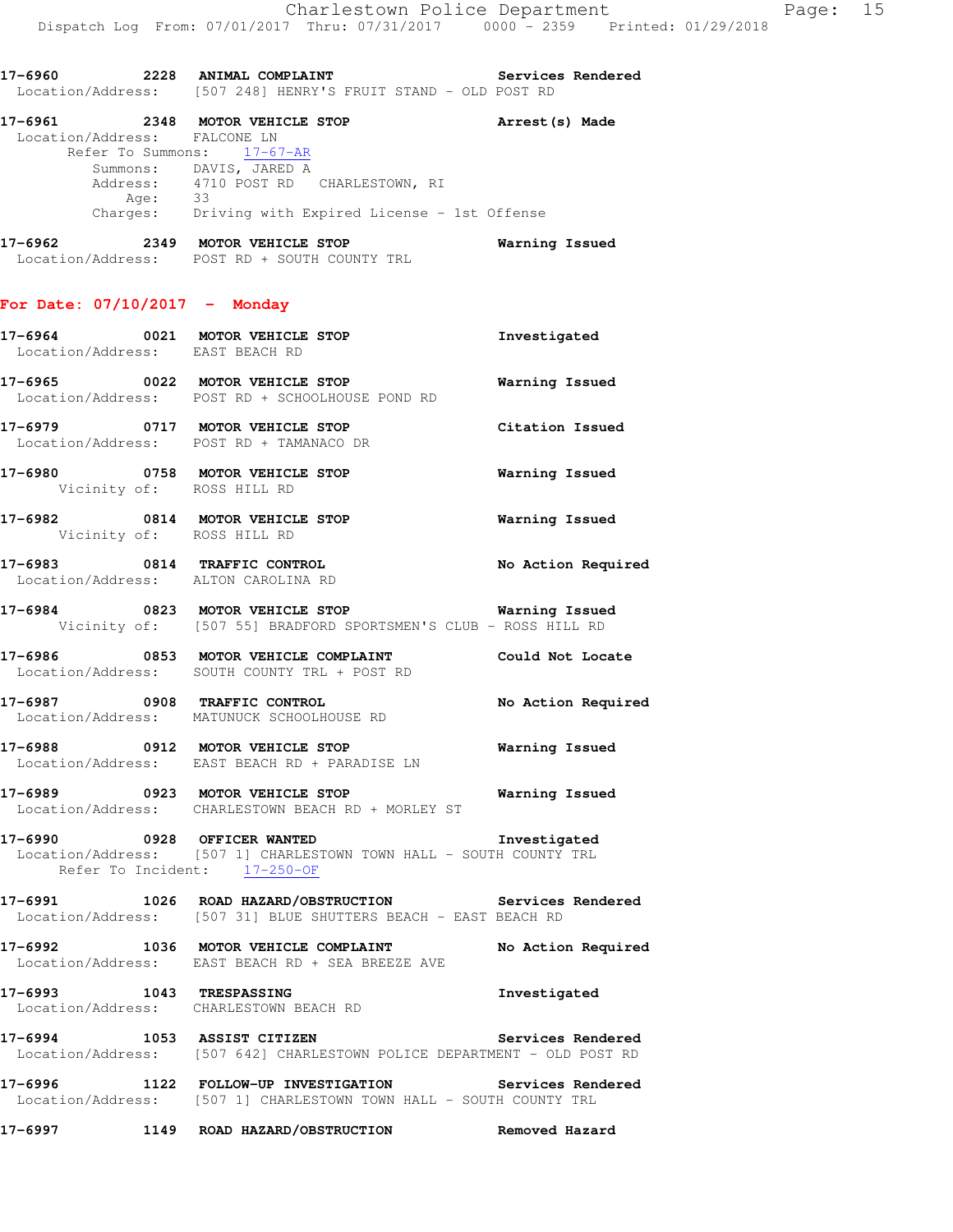|                                                                   |                                                                                                                                                | Charlestown Police Department<br>Dispatch Log From: 07/01/2017 Thru: 07/31/2017 0000 - 2359 Printed: 01/29/2018 | Page: 16 |  |
|-------------------------------------------------------------------|------------------------------------------------------------------------------------------------------------------------------------------------|-----------------------------------------------------------------------------------------------------------------|----------|--|
|                                                                   | Location/Address: POST RD + PROSSER TRL                                                                                                        |                                                                                                                 |          |  |
|                                                                   | 17-6999 1251 MOTOR VEHICLE STOP<br>Location/Address: POST RD + SOUTH COUNTY TRL                                                                | <b>Warning Issued</b>                                                                                           |          |  |
|                                                                   | 17-7001 1339 MVA - Minor<br>Location/Address: [507 327] CHARLESTOWN BEACH TOWN PARKING LOT - CHARLESTOWN BEACH RD                              | Investigated                                                                                                    |          |  |
|                                                                   | 17-7003 1356 ALARM, BURGLAR<br>Location/Address: [507 560] COLUMBIA HEIGHTS RD                                                                 | <b>False Alarm</b>                                                                                              |          |  |
| Location/Address: BUCKEYE BROOK RD                                | 17-7004 1416 FOLLOW-UP INVESTIGATION Investigated                                                                                              |                                                                                                                 |          |  |
| Location/Address: GOOSEBERRY HILL<br>Refer To Incident: 17-251-OF | 17-7005 1453 POLICE INFORMATION Report Taken                                                                                                   |                                                                                                                 |          |  |
| Refer To Incident: 17-252-OF                                      | 17-7007 1639 OFFICER WANTED<br>Location/Address: [507 590] NEW BISCUIT CITY RD                                                                 | Report Taken                                                                                                    |          |  |
| 17-7008 1704 LARCENY                                              | Location/Address: BUCKEYE BROOK RD                                                                                                             | Services Rendered                                                                                               |          |  |
|                                                                   | 17-7011 1743 DISABLED MV<br>Location/Address: [507 311] RTE 1A @ GENERAL STANTON INN - OLD POST RD                                             | Removed Hazard                                                                                                  |          |  |
|                                                                   | 17-7013 1823 MOTOR VEHICLE COMPLAINT<br>Location/Address: [507 262] RTE 1 @ LIQUOR STORE (MILE MARKER 9.2) - POST RD                           | Unfounded                                                                                                       |          |  |
|                                                                   | 17-7014 2147 ASSIST OTHER TOWN DEPT Services Rendered<br>Location/Address: [507 327] CHARLESTOWN BEACH TOWN PARKING LOT - CHARLESTOWN BEACH RD |                                                                                                                 |          |  |
|                                                                   | 17-7015 2155 ASSIST OTHER TOWN DEPT Services Rendered<br>Location/Address: [507 31] BLUE SHUTTERS BEACH - EAST BEACH RD                        |                                                                                                                 |          |  |
| For Date: $07/11/2017$ - Tuesday                                  |                                                                                                                                                |                                                                                                                 |          |  |
| 17-7022<br>Location/Address: BISCUIT CITY RD                      | 0028 COMPLAINT                                                                                                                                 | Investigated                                                                                                    |          |  |
|                                                                   | 17-7036 0518 MOTOR VEHICLE STOP<br>Location/Address: SOUTH COUNTY TRL + LAURI DR                                                               | Warning Issued                                                                                                  |          |  |
|                                                                   | 17-7037 0532 MOTOR VEHICLE STOP<br>Location/Address: [507 491] CAROLINA BACK RD                                                                | Warning Issued                                                                                                  |          |  |
|                                                                   | 17-7038 0554 MOTOR VEHICLE STOP<br>Location/Address: SOUTH COUNTY TRL + LAURI DR                                                               | Warning Issued                                                                                                  |          |  |
| Location: UNKNOWN                                                 | 17-7041 0734 FOUND/LOST PROPERTY<br>Refer To Incident: 17-253-OF                                                                               | No Action Required                                                                                              |          |  |
|                                                                   | 17-7043 0818 MOTOR VEHICLE STOP 6 Warning Issued<br>Location/Address: SHERMAN AVE + SOUTH COUNTY TRL                                           |                                                                                                                 |          |  |
|                                                                   | 17-7045 0833 MOTOR VEHICLE STOP 6 Warning Issued<br>Location/Address: [507 276] RTE 2 @ RICHMOND LINE - SOUTH COUNTY TRL                       |                                                                                                                 |          |  |
|                                                                   | 17-7046 0857 MOTOR VEHICLE STOP 6 Warning Issued<br>Location/Address: SOUTH COUNTY TRL + WIITALA DR                                            |                                                                                                                 |          |  |
|                                                                   | 17-7047 0927 MOTOR VEHICLE STOP Citation Issued<br>Location/Address: SOUTH COUNTY TRL + NEW BISCUIT CITY RD                                    |                                                                                                                 |          |  |

**17-7048 0953 FIRE, OTHER Services Rendered**  Location/Address: [507 72] CUMBERLAND FARMS - OLD POST RD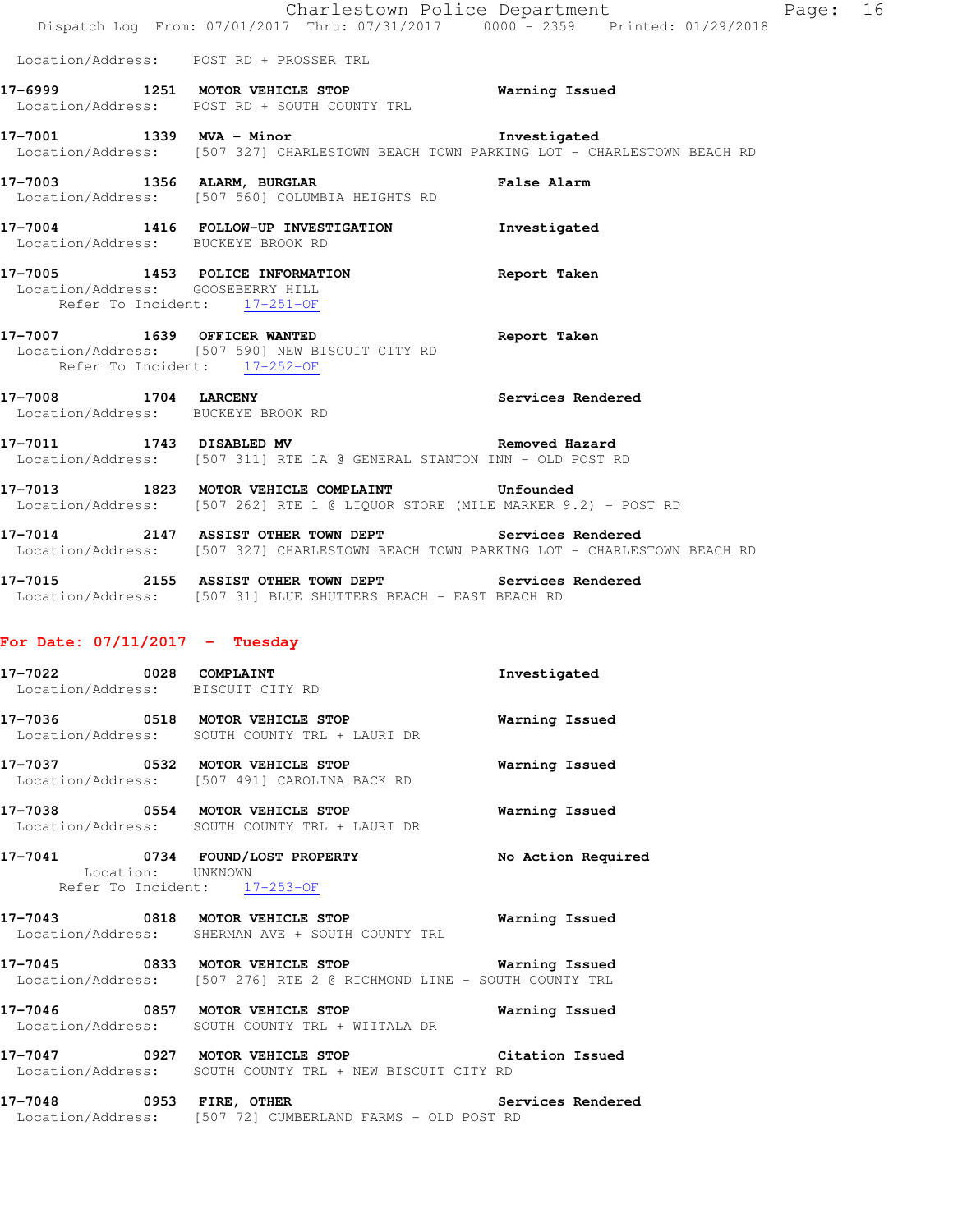Services Rendered

| Location/Address: |      | ROSS HILL RD |                   |  |
|-------------------|------|--------------|-------------------|--|
| 17–7051           | 1023 | NOTIFICATION |                   |  |
| Location/Address: |      |              | [507 781] ROSE CT |  |

**17-7052 1057 ALARM, FIRE Investigated**  Location/Address: OLD COACH RD

**17-7053 1108 TRANSPORT Services Rendered**  Location/Address: LAUREL RD

**17-7054 1443 SHOPLIFTING Report Taken**  Location/Address: [507 848] ADARE'S BOUTIQUE - OLD POST RD Refer To Incident: 17-255-OF

**17-7049 1004 TRAFFIC CONTROL No Action Required** 

**17-7056 1525 WELL BEING CHECK Services Rendered**  Location/Address: SOUTH COUNTY TRL

### **17-7058 1553 MVA - Minor Investigated**  Location/Address: [507 100] RTE 1 @ FIORES (MILE MARKER 8.0) - POST RD Refer To Accident: 17-110-AC

**17-7059 1644 BURGLARY (B & E) Report Taken**  Location/Address: OLD MILL RD Refer To Incident: 17-256-OF

**17-7060 1738 ASSIST OTHER POLICE DEPT No Action Required**  Location/Address: [507 276] RTE 2 @ RICHMOND LINE - SOUTH COUNTY TRL

**17-7061 1803 DISABLED MV Services Rendered**  Location/Address: [507 604] BESTWAY GAS STATION - POST RD

**17-7063 2008 MOTOR VEHICLE STOP Warning Issued**  Location/Address: [507 261] RTE 1 @ STATE GARAGE (MILE MARKER 9.6) - POST RD

**17-7064 2012 FIREWORKS/Possession/Use/Other Unfounded**  Location/Address: SAND PLAIN RD

**17-7065 2059 MOTOR VEHICLE STOP Warning Issued**  Location/Address: POST RD + CROSS MILLS RD

**17-7066 2116 ASSIST OTHER TOWN DEPT Services Rendered**  Location/Address: [507 31] BLUE SHUTTERS BEACH - EAST BEACH RD

### **For Date: 07/12/2017 - Wednesday**

**17-7080 0019 ALARM, BURGLAR Building Checked/Secured**  Location/Address: [507 36] CHARLESTOWN MINI-SUPER - OLD POST RD

**17-7081 0030 MOTOR VEHICLE STOP Warning Issued**  Location/Address: POST RD + CROSS MILLS RD

**17-7083 0041 MOTOR VEHICLE STOP Warning Issued**  Location/Address: POST RD + KING'S FACTORY RD

**17-7084 0102 MOTOR VEHICLE STOP Warning Issued**  Location/Address: POST RD + SCHOOLHOUSE POND RD

**17-7085 0114 MOTOR VEHICLE STOP Warning Issued**  Location/Address: POST RD + SCHOOLHOUSE POND RD

**17-7086 0120 MOTOR VEHICLE STOP Warning Issued**  Location/Address: POST RD + KING'S FACTORY RD

**17-7087 0129 MOTOR VEHICLE STOP Warning Issued**  Location/Address: [507 66] WILLOWS RESORT - POST RD

**17-7088 0138 MOTOR VEHICLE STOP Warning Issued**  Location/Address: DRIVING RANGE - POST RD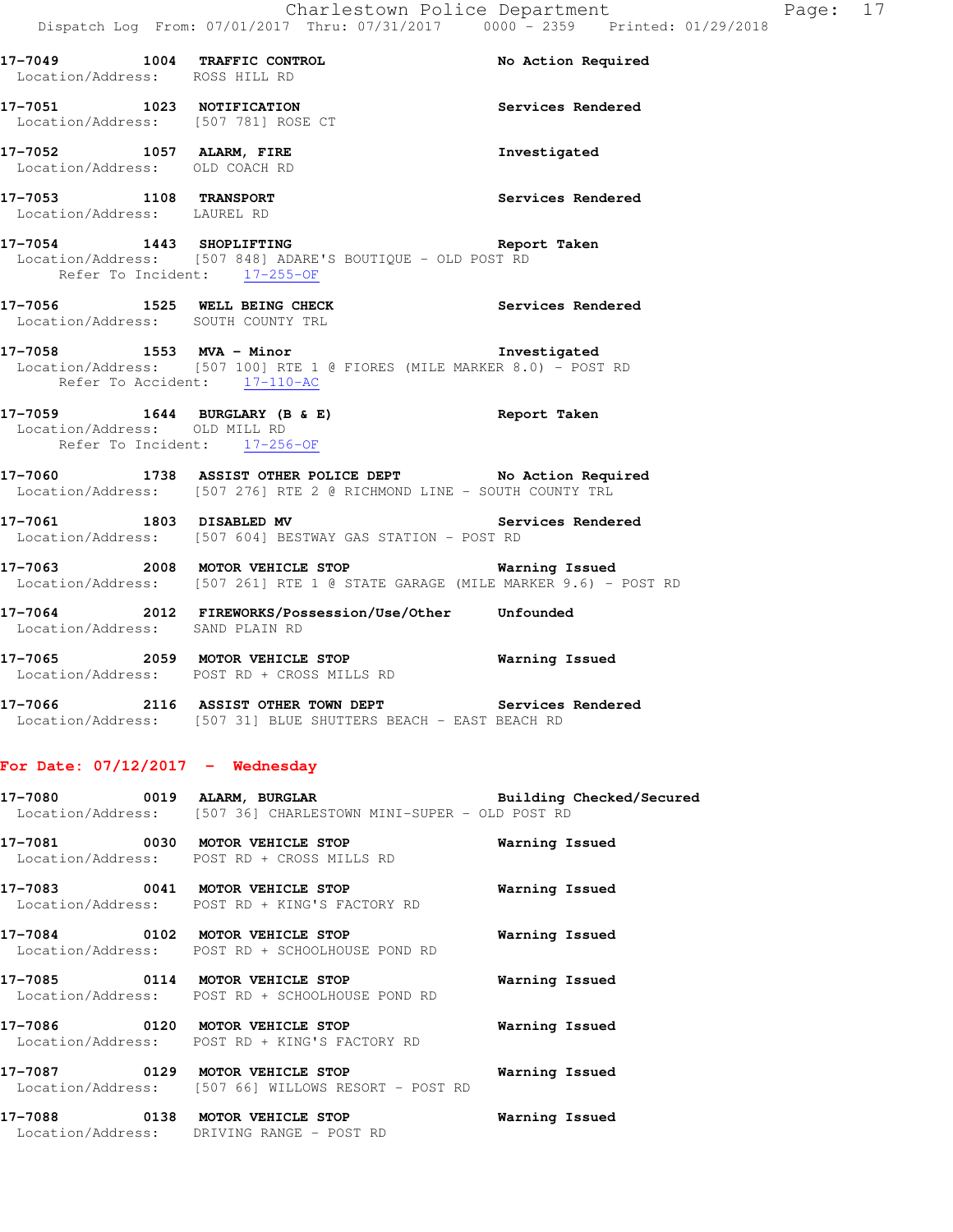| Location/Address: ROSS HILL RD                               | 17-7089 0148 FOLLOW-UP INVESTIGATION Could Not Locate                                                                                                     |                       |
|--------------------------------------------------------------|-----------------------------------------------------------------------------------------------------------------------------------------------------------|-----------------------|
| Location/Address: SAND PLAIN RD                              | 17-7091 0155 WELL BEING CHECK                                                                                                                             | Could Not Locate      |
|                                                              | 17-7097 0538 MOTOR VEHICLE STOP<br>Location/Address: SOUTH SHORE - POST RD                                                                                | <b>Warning Issued</b> |
|                                                              | Location/Address: POST RD + SCHOOLHOUSE POND RD                                                                                                           |                       |
|                                                              | Location/Address: [507 303] RTE 1 @ SOUTH SHORE MENTAL HEALTH - POST RD                                                                                   |                       |
|                                                              | 17-7100 0612 MOTOR VEHICLE STOP<br>Location/Address: POST RD + CROSS MILLS RD                                                                             | <b>Warning Issued</b> |
|                                                              | 17-7101 0636 MOTOR VEHICLE STOP<br>Location/Address: [507 918] MILE MARKER 8.0 - POST RD                                                                  | Warning Issued        |
|                                                              | 17-7102 0727 MOTOR VEHICLE STOP Warning Issued<br>Location/Address: SOUTH COUNTY TRL + WIITALA DR                                                         |                       |
|                                                              | 17-7103 0742 MOTOR VEHICLE STOP <b>Warning Issued</b><br>Location/Address: [507 276] RTE 2 @ RICHMOND LINE - SOUTH COUNTY TRL                             |                       |
|                                                              | 17-7104 0755 MOTOR VEHICLE STOP 6 Citation Issued<br>Location/Address: [507 276] RTE 2 @ RICHMOND LINE - SOUTH COUNTY TRL                                 |                       |
|                                                              | 17-7105 0829 DISABLED MV<br>Location/Address: OLD POST RD + NARROW LN                                                                                     | Services Rendered     |
| Location/Address: LAUREL RD                                  | 17-7106 0953 POLICE INFORMATION No Action Required                                                                                                        |                       |
|                                                              | 17-7107 1003 TRANSPORT<br>Location/Address: OLD POST RD + NARROW LN                                                                                       | Services Rendered     |
|                                                              | 17-7108 1031 WELL BEING CHECK<br>Location/Address: BISCUIT CITY RD                                                                                        | Services Rendered     |
|                                                              | 17-7110 1056 OFFICER WANTED<br>Location/Address: ASHAWAY COLONY LN                                                                                        | Investigated          |
| 17-7111 1058 ALARM, BURGLAR<br>Location/Address: NEPTUNE AVE |                                                                                                                                                           | Investigated          |
|                                                              | 17-7113 1237 MOTOR VEHICLE STOP<br>Location/Address: CAROLINA BACK RD + SOUTH COUNTY TRL                                                                  | Warning Issued        |
| Location/Address: SCAPA FLOW RD                              | 17-7114 1422 FOLLOW-UP INVESTIGATION                                                                                                                      | Investigated          |
|                                                              | 17-7115 1532 LOST/STOLEN LICENSE PLATES Report Taken<br>Location/Address: [507 45] RIPPY'S LIQUOR MART - SOUTH COUNTY TRL<br>Refer To Incident: 17-257-OF |                       |
| 17-7118 1611 ASSIST CITIZEN<br>Location/Address: LAURI DR    | Refer To Incident: 17-258-OF                                                                                                                              | Report Taken          |
|                                                              | 17-7119 1611 DISABLED MV<br>Location/Address: POST RD + MEADOW LN                                                                                         | Services Rendered     |
|                                                              | 17-7120 1634 MOTOR VEHICLE STOP<br>Location/Address: POST RD + PROSSER TRL                                                                                | No Action Required    |
| Location/Address: LAKESIDE DR                                | 17-7121 1646 DISTURBANCE/Music/Noise Peace Restored                                                                                                       |                       |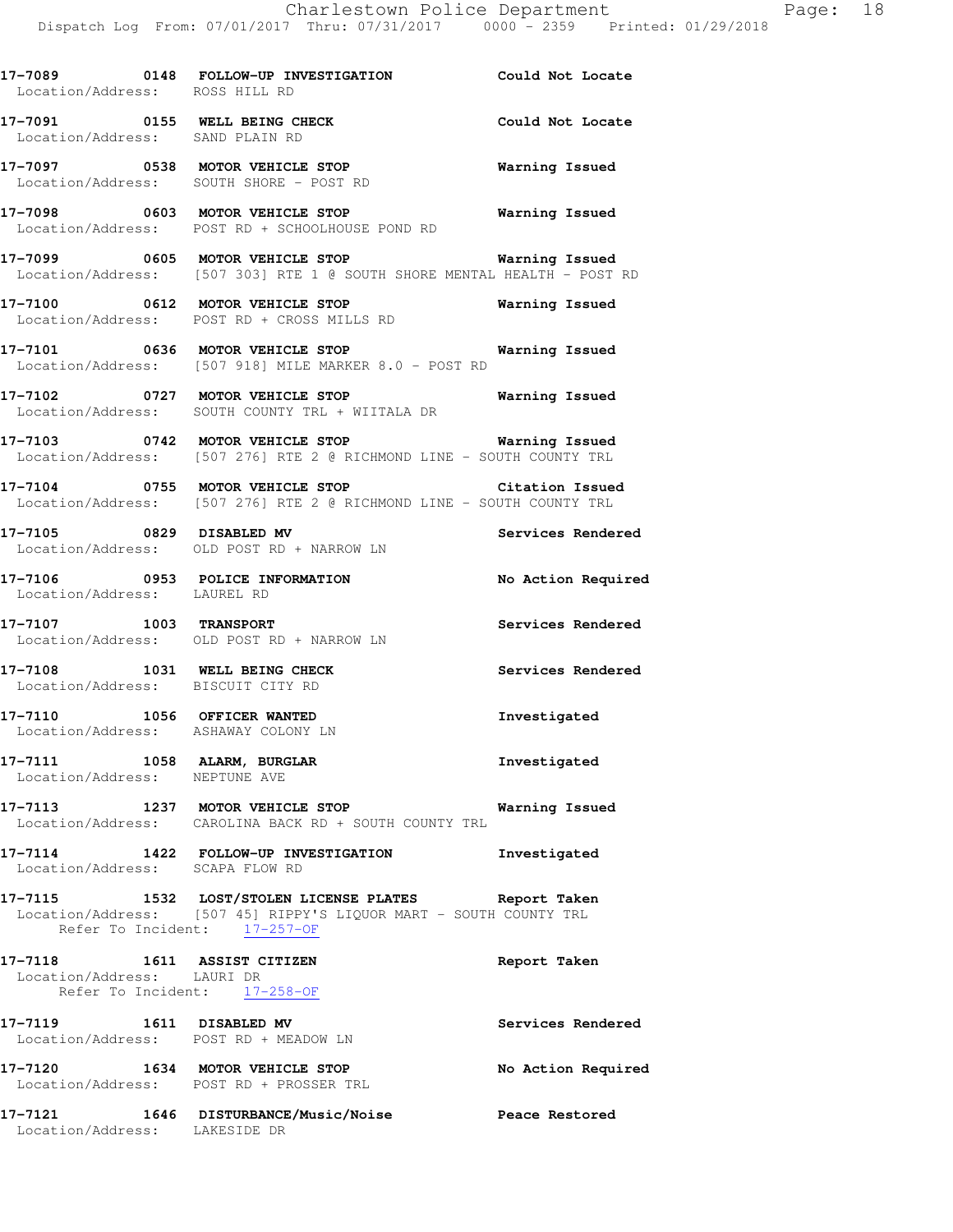**17-7122 1716 MVA - Minor Report Taken** 

Location/Address: CHARLESTOWN BEACH RD

Refer To Incident: 17-259-OF **17-7123 1818 ANIMAL COMPLAINT Services Rendered**  Location/Address: ROSS HILL RD **17-7125 1851 DISABLED MV Removed Hazard**  Location/Address: POST RD + MEADOW LN **17-7126 1924 DISABLED MV Removed Hazard**  Location/Address: SOUTH COUNTY TRL + NARROW LN **17-7127 2008 MOTOR VEHICLE COMPLAINT Unfounded**  Location/Address: POST RD + PROSSER TRL **17-7128 2111 ASSIST OTHER TOWN DEPT Services Rendered**  Location/Address: [507 327] CHARLESTOWN BEACH TOWN PARKING LOT - CHARLESTOWN BEACH RD **17-7129 2123 ASSIST OTHER TOWN DEPT Services Rendered**  Location/Address: [507 31] BLUE SHUTTERS BEACH - EAST BEACH RD **17-7130 2141 DISABLED MV Services Rendered**  Location/Address: POST RD + KING'S FACTORY RD **17-7132 2232 ALARM, CO DETECTOR False Alarm**  Location/Address: FORT NINIGRET RD **For Date: 07/13/2017 - Thursday 17-7133 0009 ALARM, FIRE False Alarm**  Location/Address: [507 72] CUMBERLAND FARMS - OLD POST RD **17-7145 0050 MOTOR VEHICLE STOP Warning Issued**  Location/Address: [507 66] WILLOWS RESORT - POST RD **17-7156 0113 MOTOR VEHICLE STOP Warning Issued**  Location/Address: SOUTH COUNTY TRL + SHANNOCK RD **17-7158 0116 MOTOR VEHICLE STOP Warning Issued**  Location/Address: POST RD + NARROW LN **17-7161 0529 MOTOR VEHICLE STOP Warning Issued**  Location/Address: POST RD + SCHOOLHOUSE POND RD **17-7162 0531 OFFICER WANTED Unfounded**  Location/Address: SOUTH COUNTY TRL **17-7163 0609 ALARM, BURGLAR Building Checked/Secured**  Location/Address: BOTKA DR

**17-7164 0913 MOTOR VEHICLE STOP Citation Issued**  Location/Address: POST RD + SCHOOLHOUSE POND RD

**17-7165 0934 MOTOR VEHICLE STOP Warning Issued**  Location/Address: [507 261] RTE 1 @ STATE GARAGE (MILE MARKER 9.6) - POST RD

**17-7166 0956 MOTOR VEHICLE STOP Warning Issued**  Location/Address: THE GIFT BARN - POST RD

**17-7167 1000 WELL BEING CHECK Report Taken**  Location/Address: BURDICKVILLE RD Refer To Incident: 17-260-OF

**17-7168 1011 MOTOR VEHICLE STOP Citation Issued**  Location/Address: [507 261] RTE 1 @ STATE GARAGE (MILE MARKER 9.6) - POST RD

**17-7169 1148 SUSPICIOUS ACTIVITY/VEHICLE Could Not Locate**  Location/Address: BISCUIT CITY RD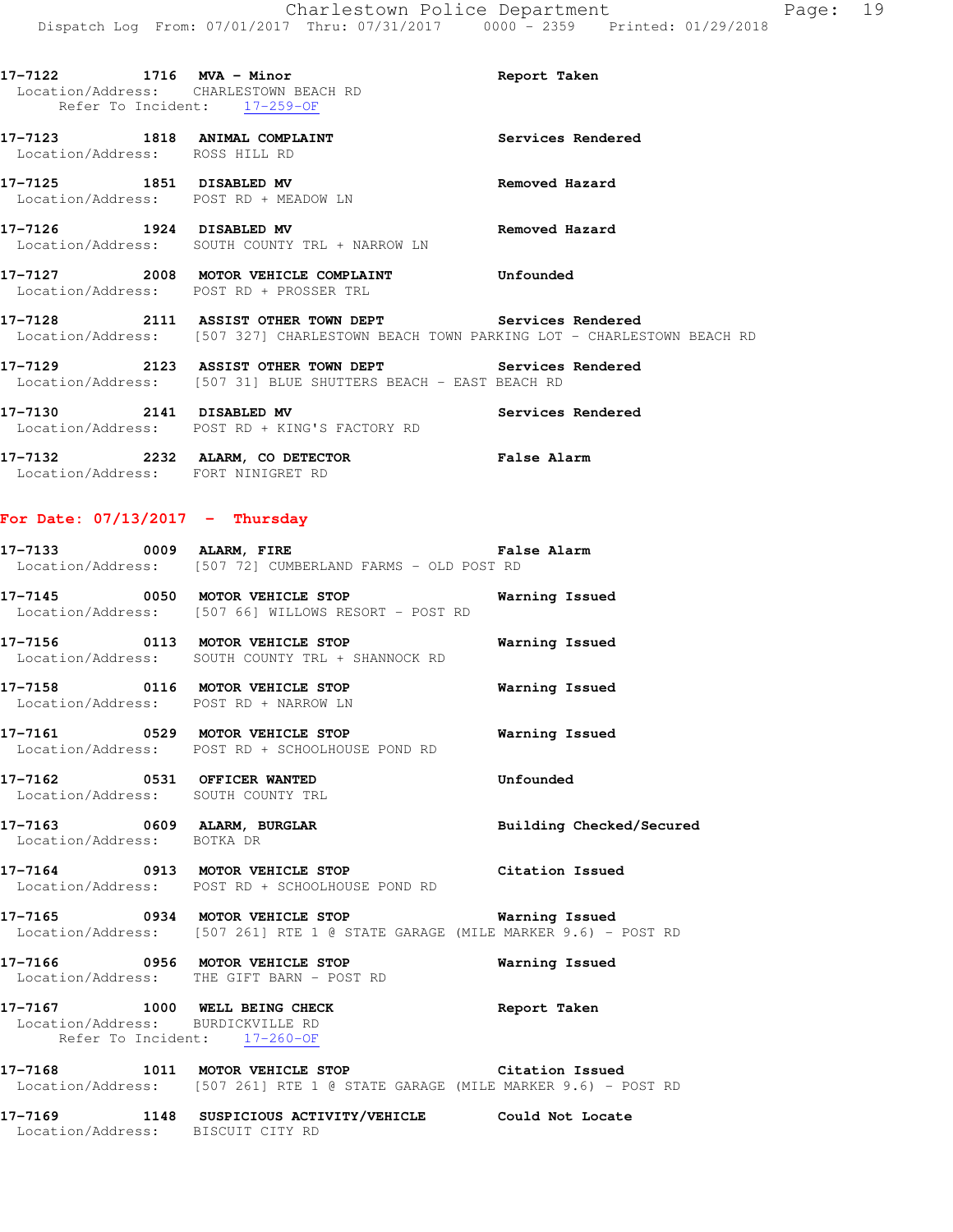|                               | 17-7170 1255 MOTOR VEHICLE STOP Citation Issued<br>Location/Address: POST RD + FALCONE LN                                                      |              |
|-------------------------------|------------------------------------------------------------------------------------------------------------------------------------------------|--------------|
|                               | 17-7171 1322 MOTOR VEHICLE STOP 17-7171 Warning Issued<br>Location/Address: POST RD + SCHOOLHOUSE POND RD                                      |              |
|                               | 17-7173 1702 ASSIST OTHER AGENCY <b>Taken/Refered to Other A</b><br>Location/Address: [507 642] CHARLESTOWN POLICE DEPARTMENT - OLD POST RD    |              |
| Refer To Incident: 17-261-OF  | 17-7174 1733 LARCENY<br>Location/Address: [507 848] ADARE'S BOUTIQUE - OLD POST RD                                                             | Investigated |
|                               | 17-7176 1805 FOLLOW-UP INVESTIGATION Services Rendered<br>Location/Address: [507 467] SOUTH COUNTY TRL                                         |              |
| Location/Address: WEST END RD | 17-7177 1820 TRESPASSING                                                                                                                       | Investigated |
|                               | 17-7180 1912 MOTOR VEHICLE STOP Citation Issued<br>Location/Address: S COUNTY TRL + NEW BISCUIT CITY RD                                        |              |
|                               | 17-7181 1930 MOTOR VEHICLE STOP <b>Warning Issued</b><br>Location/Address: [507 276] RTE 2 @ RICHMOND LINE - SOUTH COUNTY TRL                  |              |
|                               | 17-7182 2017 MOTOR VEHICLE STOP <b>Marning Issued</b><br>Location/Address: SOUTH COUNTY TRL                                                    |              |
|                               | 17-7183 2022 ROAD HAZARD/OBSTRUCTION Removed Hazard<br>Location/Address: MATUNUCK SCHOOLHOUSE RD + NORTH NIANTIC DR                            |              |
|                               | 17-7186 2102 ASSIST OTHER TOWN DEPT Services Rendered<br>Location/Address: [507 327] CHARLESTOWN BEACH TOWN PARKING LOT - CHARLESTOWN BEACH RD |              |

**17-7188 2245 ASSIST OTHER AGENCY Services Rendered**  Location/Address: [507 21] BURLINGAME STATE PARK - CAMPING AREA - BURLINGAME STATE PARK RD

### **For Date: 07/14/2017 - Friday**

**17-7197 0116 MOTOR VEHICLE STOP Warning Issued**  Location/Address: [507 469] OLD MILL DINER - SOUTH COUNTY TRL

**17-7210 0337 ALARM, FIRE False Alarm**  Location/Address: [507 201] KENYON INDUSTRIES - SHERMAN AVE

**17-7211 0604 MOTOR VEHICLE STOP Warning Issued**  Location/Address: POST RD + CROSS MILLS RD

**17-7212 0720 MOTOR VEHICLE STOP Warning Issued**  Location/Address: SOUTH COUNTY TRL + LAURI DR

**17-7213 0752 MOTOR VEHICLE STOP Warning Issued**  Location/Address: SOUTH COUNTY TRL + LAURI DR

**17-7214 0811 MOTOR VEHICLE STOP Warning Issued**  Location/Address: [507 1] CHARLESTOWN TOWN HALL - SOUTH COUNTY TRL

**17-7215 0822 MOTOR VEHICLE STOP Citation Issued**  Vicinity of: [507 221] SHERMAN'S AUTO BODY INC - SOUTH COUNTY TRL

**17-7216 0832 MOTOR VEHICLE STOP Warning Issued**  Location/Address: SOUTH COUNTY TRL + NEW BISCUIT CITY RD

**17-7217 0840 MOTOR VEHICLE STOP Warning Issued**  Vicinity of: [507 221] SHERMAN'S AUTO BODY INC - SOUTH COUNTY TRL

**17-7218 0850 MOTOR VEHICLE STOP Warning Issued**  Location/Address: SOUTH COUNTY TRL + BOTKA DR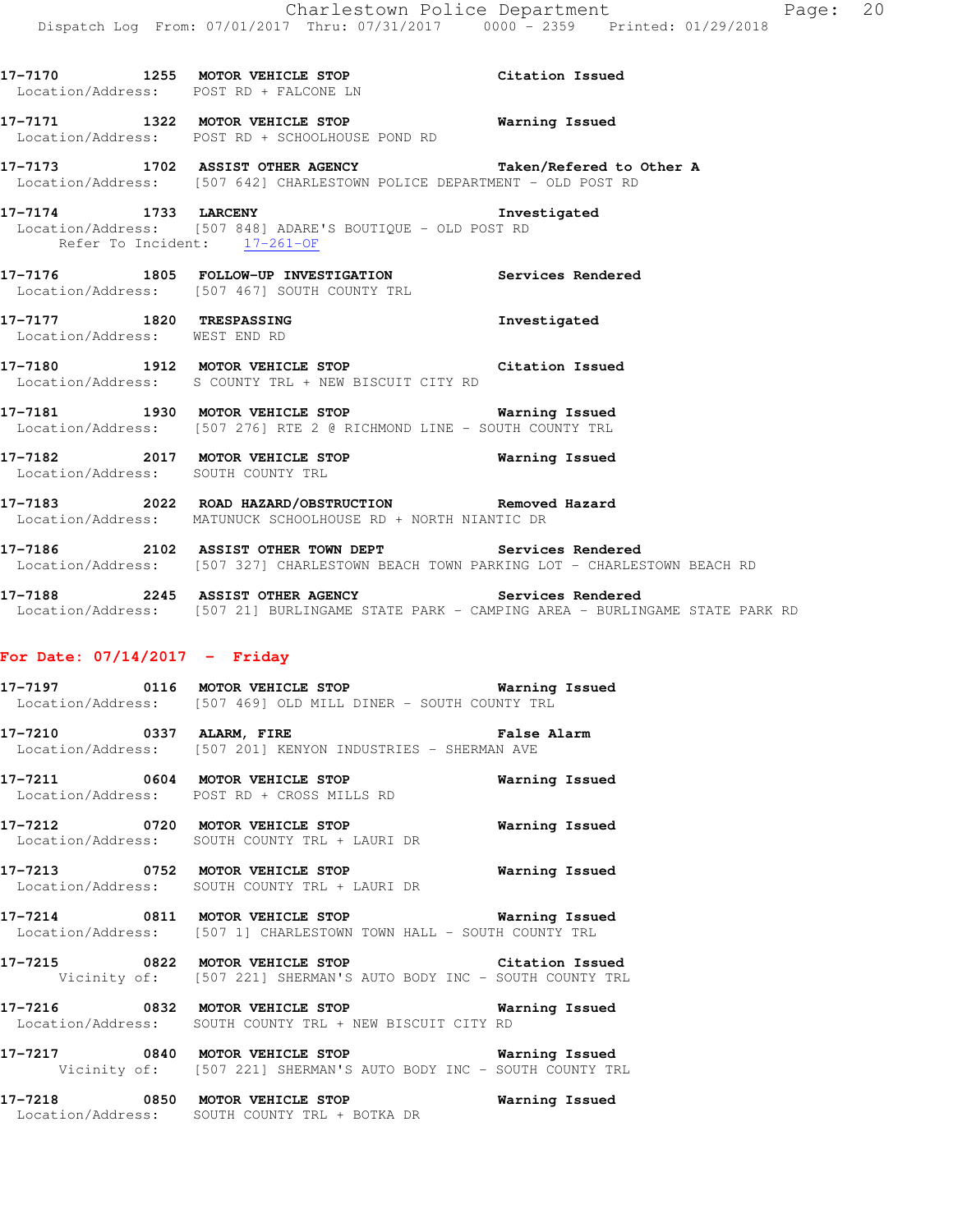|                               | Dispatch Log From: 07/01/2017 Thru: 07/31/2017 0000 - 2359 Printed: 01/29/2018                                                                                                                                                                          | Charlestown Police Department<br>Page: 21                                                  |  |
|-------------------------------|---------------------------------------------------------------------------------------------------------------------------------------------------------------------------------------------------------------------------------------------------------|--------------------------------------------------------------------------------------------|--|
|                               | 17-7219 0858 MOTOR VEHICLE STOP <b>Warning Issued</b><br>Location/Address: [507 221] SHERMAN'S AUTO BODY INC - SOUTH COUNTY TRL                                                                                                                         |                                                                                            |  |
|                               | 17-7220 0904 MOTOR VEHICLE STOP<br>Location/Address: SOUTH COUNTY TRL + NEW BISCUIT CITY RD                                                                                                                                                             | No Action Required                                                                         |  |
|                               | 17-7221 0913 MOTOR VEHICLE STOP 6 Warning Issued<br>Location/Address: SOUTH COUNTY TRL + BOTKA DR                                                                                                                                                       |                                                                                            |  |
|                               | 17-7222 0934 MOTOR VEHICLE STOP 6 Warning Issued<br>Location/Address: [507 276] RTE 2 @ RICHMOND LINE - SOUTH COUNTY TRL                                                                                                                                |                                                                                            |  |
|                               | 17-7223 0940 MOTOR VEHICLE STOP 6 Warning Issued<br>Location/Address: SOUTH COUNTY TRL + NEW BISCUIT CITY RD                                                                                                                                            |                                                                                            |  |
|                               | 17-7224 0953 MOTOR VEHICLE STOP<br>Location/Address: BISCUIT CITY RD + WORDEN'S POND RD                                                                                                                                                                 | Warning Issued                                                                             |  |
|                               | 17-7225 1001 MOTOR VEHICLE STOP<br>Vicinity of: SHANNOCK RD + MAPLE LAKE FARM RD                                                                                                                                                                        | Warning Issued                                                                             |  |
|                               | 17-7226 1008 MOTOR VEHICLE STOP Citation Issued<br>Location/Address: SHANNOCK RD + MAPLE LAKE FARM RD                                                                                                                                                   |                                                                                            |  |
|                               | 17-7227 1026 MOTOR VEHICLE STOP<br>Vicinity of: SHANNOCK RD + MAPLE LAKE FARM RD                                                                                                                                                                        | Warning Issued                                                                             |  |
|                               | 17-7228 1036 MOTOR VEHICLE STOP<br>Location/Address: SHANNOCK RD + CEDAR MEADOWS RD                                                                                                                                                                     | Warning Issued                                                                             |  |
|                               | 17-7229 1046 MOTOR VEHICLE STOP<br>Location/Address: SHANNOCK RD + WORDEN'S POND RD                                                                                                                                                                     | No Action Required                                                                         |  |
|                               | 17-7230 1051 MOTOR VEHICLE STOP<br>Location/Address: SHANNOCK RD + OLD COACH RD<br>Refer To Summons: 17-68-AR<br>Summons: LONGO, MELANIE<br>Address: 374 OLD COACH RD CHARLESTOWN, RI<br>Age: 44<br>Charges: Driving with Expired License - 1st Offense | Arrest(s) Made                                                                             |  |
| 17-7231                       | 1121 ROAD HAZARD/OBSTRUCTION<br>Location/Address: [507 276] RTE 2 @ RICHMOND LINE - SOUTH COUNTY TRL                                                                                                                                                    | Taken/Refered to Other A                                                                   |  |
|                               | 17-7232 1124 FOLLOW-UP INVESTIGATION Investigated<br>Location/Address: [507 364] CROTTY AND SONS AUTO BODY - SOUTH COUNTY TRL<br>Refer To Incident: 17-262-OF                                                                                           |                                                                                            |  |
| Location/Address: LAURI DR    | 17-7236 1552 SUSPICIOUS ACTIVITY/VEHICLE Investigated                                                                                                                                                                                                   |                                                                                            |  |
|                               | 17-7237 1625 MOTOR VEHICLE STOP 6 Warning Issued<br>Location/Address: [507 278] RTE 2 @ RIPPY'S MARKET - SOUTH COUNTY TRL                                                                                                                               |                                                                                            |  |
| Location/Address: SHANNOCK RD | 17-7238 1640 MOTOR VEHICLE STOP Warning Issued                                                                                                                                                                                                          |                                                                                            |  |
|                               | 17-7239 1701 ALARM, BURGLAR CHARM False Alarm<br>Location/Address: [507 23] U.S. FISH & WILDLIFE HEADQUARTERS - BEND RD                                                                                                                                 |                                                                                            |  |
|                               | 17-7240 1708 MOTOR VEHICLE STOP <b>WATER WATER</b><br>Location/Address: POST RD + PROSSER TRL                                                                                                                                                           |                                                                                            |  |
|                               | 17-7242 1736 POLICE INFORMATION 1nvestigated<br>Refer To Incident: 17-263-OF                                                                                                                                                                            | Location/Address: [507 21] BURLINGAME STATE PARK - CAMPING AREA - BURLINGAME STATE PARK RD |  |
| 17-7243 1949 TRAFFIC CONTROL  | Services Rendered<br>Location/Address: POST RD + SCHOOLHOUSE POND RD                                                                                                                                                                                    |                                                                                            |  |
|                               | 17-7245 2031 MOTOR VEHICLE STOP                                                                                                                                                                                                                         | <b>Warning Issued</b>                                                                      |  |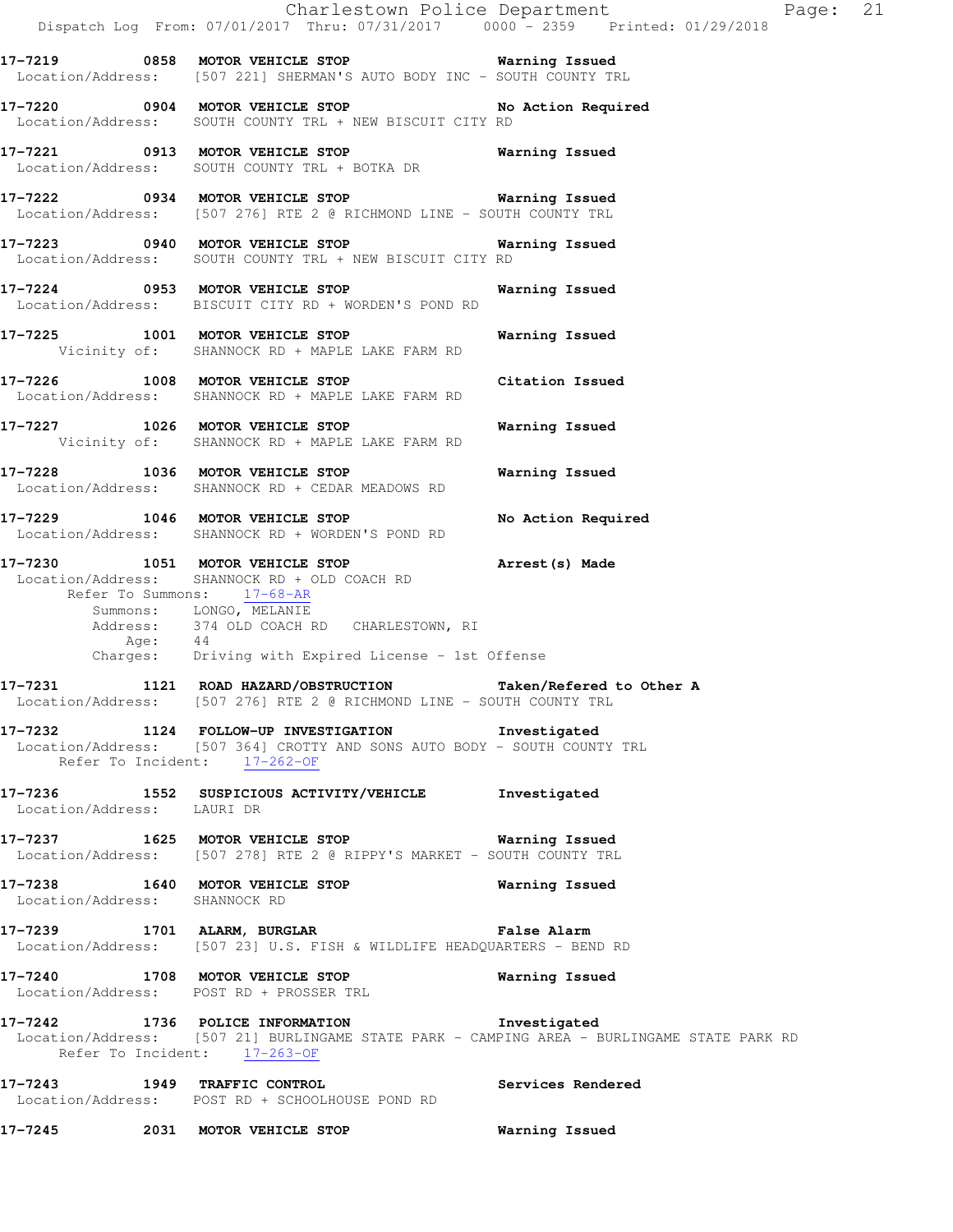Charlestown Police Department Fage: 22 Dispatch Log From: 07/01/2017 Thru: 07/31/2017 0000 - 2359 Printed: 01/29/2018 Location/Address: POST RD + SCHOOLHOUSE POND RD **17-7246 2036 MOTOR VEHICLE STOP Warning Issued**  Location/Address: [507 270] RTE 1 @ BURLINGAME (MILE MARKER 6.0) - POST RD **17-7247 2052 ASSIST OTHER TOWN DEPT Services Rendered**  Location/Address: [507 31] BLUE SHUTTERS BEACH - EAST BEACH RD **17-7248 2056 MOTOR VEHICLE STOP Warning Issued**  Location/Address: [507 266] RTE 1 @ WILLOWS - POST RD **17-7249 2301 SUSPICIOUS ACTIVITY/VEHICLE Investigated**  Location/Address: [507 284] RTE 91 @ RICHMOND LINE - ALTON CAROLINA RD **For Date: 07/15/2017 - Saturday 17-7253 0009 MOTOR VEHICLE STOP Warning Issued**  Location/Address: [507 212] SURFSIDE MOTOR INN - NARROW LN **17-7256 0022 ASSIST OTHER AGENCY Warning Issued**  Location/Address: OLD RD **17-7257 0052 MOTOR VEHICLE STOP Warning Issued**  Location/Address: [507 258] RTE 1 @ SOUTH KINGSTOWN LINE (MM 11.4) - POST RD **17-7260 0104 MOTOR VEHICLE STOP Warning Issued**  Location/Address: POST RD + SCHOOLHOUSE POND RD **17-7262 0124 DOMESTIC/Assault/Diso/Other Peace Restored**  Location/Address: ROSS HILL RD Refer To Incident: 17-264-OF **17-7265 0155 MOTOR VEHICLE STOP Warning Issued**  Location/Address: MATUNUCK SCHOOLHOUSE RD + CHARLESTOWN BEACH RD **17-7269 0322 SUSPICIOUS ACTIVITY/VEHICLE Building Checked/Secured**  Location/Address: [507 362] RTE 2 @ SUNOCO - SOUTH COUNTY TRL **17-7273 0510 ASSIST OTHER POLICE DEPT No Action Required**  Location/Address: [507 530] NARRAGANSETT INDIAN FOUR WINDS COMMUNITY CENT - SOUTH COUNTY TRL **17-7277 1451 MOTOR VEHICLE COMPLAINT Arrest(s) Made**  Location/Address: [507 100] RTE 1 @ FIORES (MILE MARKER 8.0) - POST RD Refer To Arrest: 17-71-AR Arrest: BENOIT, CODY A Address: 27 PLEASANT ST Apt. #B WESTERLY, RI Age: 26 Charges: Driving after denial, suspension or revocation of license - 3rd + Offense **17-7280 1628 ALARM, BURGLAR False Alarm**  Location/Address: [507 539] OLD POST RD **17-7283 1803 MOTOR VEHICLE STOP Warning Issued**  Location/Address: EAST BEACH RD **17-7284 1813 MOTOR VEHICLE STOP Warning Issued**  Location/Address: [507 100] RTE 1 @ FIORES (MILE MARKER 8.0) - POST RD **17-7285 1833 SUSPICIOUS ACTIVITY/VEHICLE Investigated**  Location/Address: [507 1] CHARLESTOWN TOWN HALL - SOUTH COUNTY TRL **17-7287 1904 POLICE INFORMATION Taken/Refered to Other A**  Location/Address: [507 339] QUONOCHONTAUG POND - WEST BEACH RD **17-7288 2015 MOTOR VEHICLE COMPLAINT Investigated**  Location/Address: OLD POST RD **17-7289 2054 FIREWORKS/Possession/Use/Other Investigated**  Location/Address: STILL WATER RD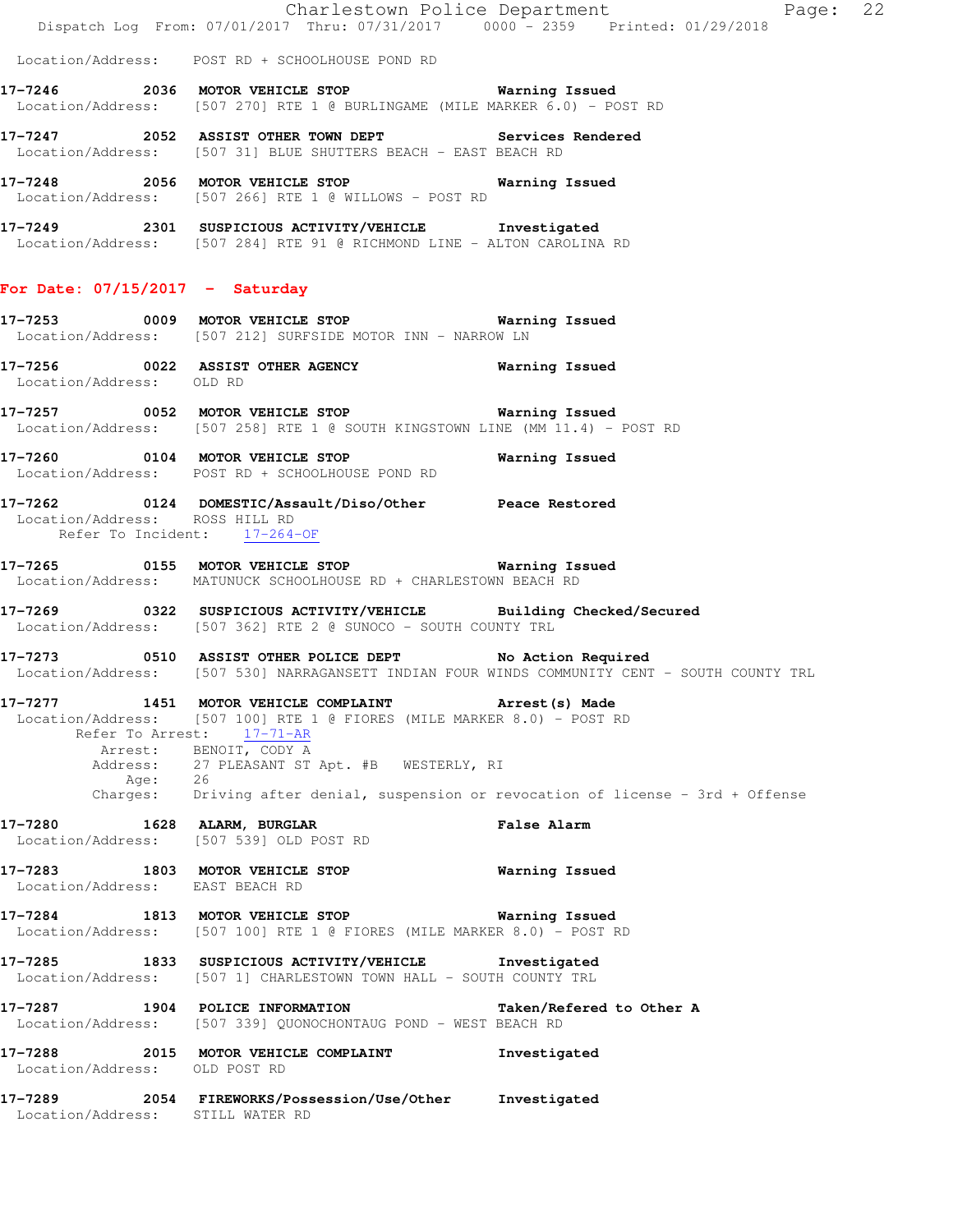|                                                               | Dispatch Log From: 07/01/2017 Thru: 07/31/2017 0000 - 2359 Printed: 01/29/2018                                                                 | Charlestown Police Department The Page: 23 |  |
|---------------------------------------------------------------|------------------------------------------------------------------------------------------------------------------------------------------------|--------------------------------------------|--|
|                                                               | 17-7290 2116 ASSIST OTHER TOWN DEPT Services Rendered<br>Location/Address: [507 327] CHARLESTOWN BEACH TOWN PARKING LOT - CHARLESTOWN BEACH RD |                                            |  |
| Location/Address: SAND PLAIN RD                               | 17-7292 2222 FIREWORKS/Possession/Use/Other Could Not Locate                                                                                   |                                            |  |
|                                                               | 17-7293 2231 ASSIST OTHER TOWN DEPT Services Rendered<br>Location/Address: [507 31] BLUE SHUTTERS BEACH - EAST BEACH RD                        |                                            |  |
| For Date: $07/16/2017 -$ Sunday                               |                                                                                                                                                |                                            |  |
| Location/Address: POST RD                                     | 17-7298 0109 MOTOR VEHICLE STOP Citation Issued                                                                                                |                                            |  |
|                                                               | 17-7305 0529 MOTOR VEHICLE STOP 6 Warning Issued<br>Location/Address: [507 276] RTE 2 @ RICHMOND LINE - SOUTH COUNTY TRL                       |                                            |  |
| Location/Address: NARROW LN                                   | 17-7306 0633 ALARM, FIRE False Alarm<br>Location/Address: NARROW LN                                                                            |                                            |  |
|                                                               | 17-7307 0807 TRAFFIC CONTROL Services Rendered<br>Location/Address: [507 31] BLUE SHUTTERS BEACH - EAST BEACH RD                               |                                            |  |
|                                                               | 17-7313 0924 MOTOR VEHICLE STOP 6 Warning Issued<br>Location/Address: POST RD + GENERAL STANTON LN                                             |                                            |  |
| Location/Address: KLONDIKE RD<br>Refer To Incident: 17-267-OF | 17-7314 0932 SUSPICIOUS ACTIVITY/VEHICLE Investigated                                                                                          |                                            |  |
|                                                               | 17-7316 1003 MOTOR VEHICLE STOP <b>WATER WATER</b><br>Location/Address: [507 304] RTE 1A @ CHARLESTOWN PACKAGE STORE - OLD POST RD             |                                            |  |
|                                                               | 17-7317 1141 PARKING VIOLATIONS Citation Issued<br>Location/Address: [507 320] QUONOCHONTAUG BREACHWAY - WEST BEACH RD                         |                                            |  |
|                                                               | 17-7318 1143 PARKING VIOLATIONS Services Rendered<br>Location/Address: [507 322] WATCHAUG POND STATE BOAT LAUNCH - SANCTUARY RD                |                                            |  |
|                                                               | 17-7321 1256 MOTOR VEHICLE STOP 6 Warning Issued<br>Location/Address: [507 261] RTE 1 @ STATE GARAGE (MILE MARKER 9.6) - POST RD               |                                            |  |
| Location/Address: ALTON CAROLINA RD                           | 17-7324 1453 ASSIST OTHER POLICE DEPT Services Rendered                                                                                        |                                            |  |
| Refer To Accident: 17-112-AC                                  | 17-7325 1508 MVA - Minor and Seport Taken<br>Location/Address: [507 31] BLUE SHUTTERS BEACH - EAST BEACH RD                                    |                                            |  |
|                                                               | 17-7326 1520 MOTOR VEHICLE STOP 6 Warning Issued<br>Location/Address: [507 266] RTE 1 @ WILLOWS - POST RD                                      |                                            |  |
|                                                               | 17-7327 1525 MOTOR VEHICLE STOP 6 Warning Issued<br>Location/Address: POST RD + LAKESIDE DR                                                    |                                            |  |
|                                                               | 17-7328 1542 MOTOR VEHICLE STOP No Action Required<br>Location/Address: POST RD + SCHOOLHOUSE POND RD                                          |                                            |  |
|                                                               | 17-7329 1604 WELL BEING CHECK CHECK Unfounded<br>Location/Address: CAROLINA BACK RD + ALTON CAROLINA RD                                        |                                            |  |
|                                                               | 17-7330 1613 FOLLOW-UP INVESTIGATION No Action Required<br>Location: [507 863] FIVE SEASONS HOUSING DEVELOPMENT                                |                                            |  |
|                                                               | 17-7332 1621 DISABLED MV No Action Required<br>Location/Address: [507 261] RTE 1 @ STATE GARAGE (MILE MARKER 9.6) - POST RD                    |                                            |  |
|                                                               | 17-7333 1634 MVA - Minor<br>Location/Address: [507 37] CHARLESTOWN WINE AND SPIRITS - OLD POST RD<br>Refer To Accident: 17-113-AC              | Report Taken                               |  |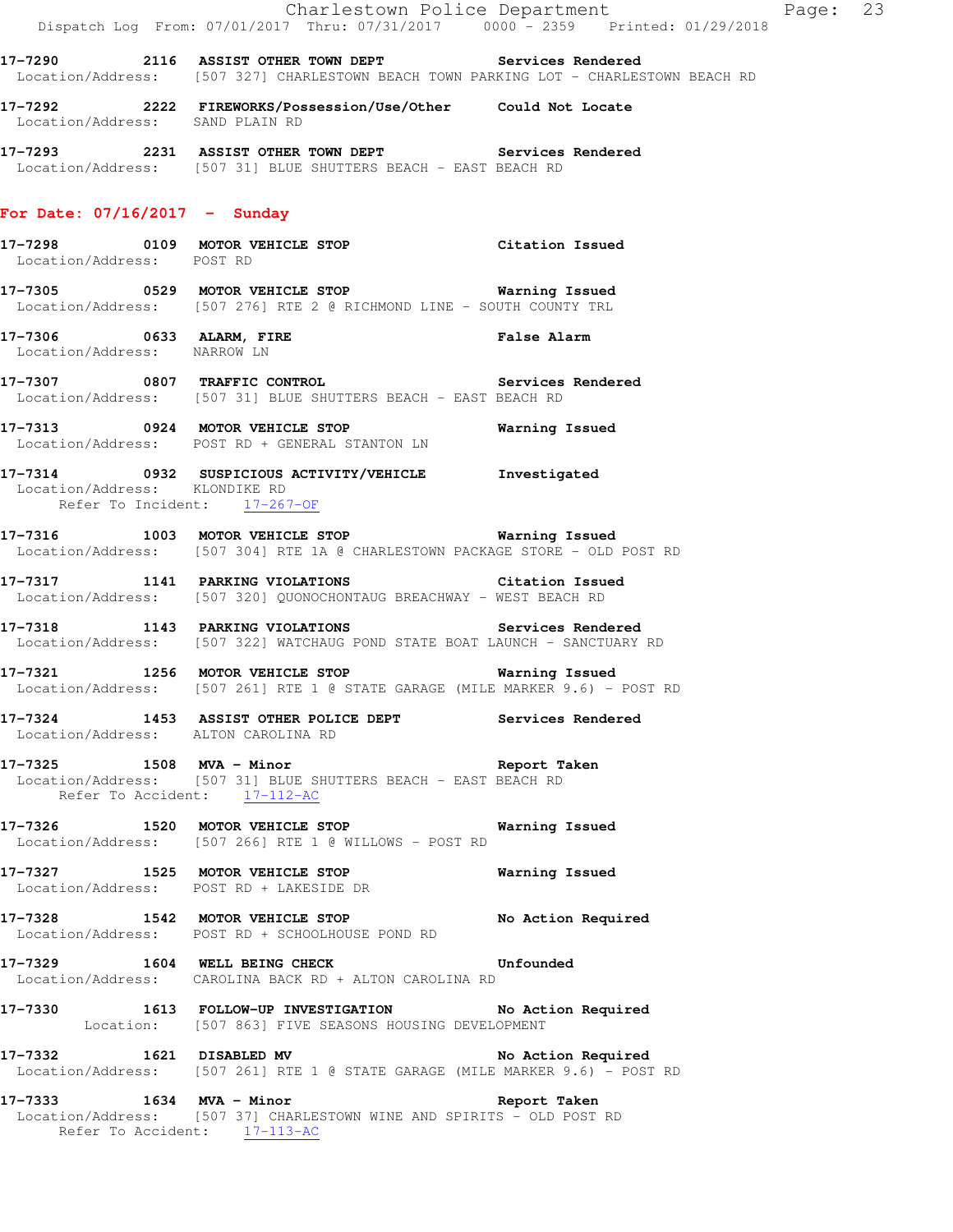| Location/Address: OLD POST RD                                 | 17-7334 1657 DISABLED MV 3ervices Rendered                                                                                                                                                                                                            |                                                                                  |
|---------------------------------------------------------------|-------------------------------------------------------------------------------------------------------------------------------------------------------------------------------------------------------------------------------------------------------|----------------------------------------------------------------------------------|
|                                                               | 17-7338 1822 MOTOR VEHICLE STOP <b>State of Search American</b> Issued<br>Location/Address: MATUNUCK SCHOOLHOUSE RD + CHARLESTOWN BEACH RD                                                                                                            |                                                                                  |
| Location/Address: OLD POST RD<br>Refer To Incident: 17-265-OF | 17-7339 1837 TRESPASSING Report Taken                                                                                                                                                                                                                 |                                                                                  |
|                                                               | 17-7342 2030 DISTURBANCE/Music/Noise Showstigated<br>Location/Address: [507 322] WATCHAUG POND STATE BOAT LAUNCH - SANCTUARY RD                                                                                                                       |                                                                                  |
|                                                               | 17-7344 2102 ASSIST OTHER TOWN DEPT Services Rendered<br>Location/Address: [507 31] BLUE SHUTTERS BEACH - EAST BEACH RD                                                                                                                               |                                                                                  |
|                                                               | 17-7345 2104 ASSIST OTHER TOWN DEPT Services Rendered<br>Location/Address: [507 327] CHARLESTOWN BEACH TOWN PARKING LOT - CHARLESTOWN BEACH RD                                                                                                        |                                                                                  |
| Location/Address: KING'S FACTORY RD                           | 17-7347 2119 MOTOR VEHICLE STOP <b>Warning Issued</b>                                                                                                                                                                                                 |                                                                                  |
|                                                               | 17-7348 2132 MOTOR VEHICLE STOP <b>Warning Issued</b><br>Location/Address: KING'S FACTORY RD + POST RD                                                                                                                                                |                                                                                  |
| Age: 48                                                       | 17-7350 2216 MOTOR VEHICLE STOP <b>Example 28 Arrest (s)</b> Made<br>Location/Address: [507 100] RTE 1 @ FIORES (MILE MARKER 8.0) - POST RD<br>Refer To Summons: 17-72-AR<br>Summons: BARTOLOTTA, LAINIE R<br>Address: 110 NOOKS HILL RD CROMWELL, CT | Charges: Driving after denial, suspension or revocation of license - 1st Offense |
|                                                               | 17-7351 2311 SUSPICIOUS ACTIVITY/VEHICLE No Action Required<br>Location/Address: TENNIS COURTS - NINIGRET AVE                                                                                                                                         |                                                                                  |

**17-7353 2350 OFFICER WANTED No Action Required**  Location/Address: [507 21] BURLINGAME STATE PARK - CAMPING AREA - BURLINGAME STATE PARK RD Refer To Incident: 17-266-OF

### **For Date: 07/17/2017 - Monday**

| 17-7370<br>Location/Address: | 0545 | MOTOR VEHICLE STOP<br>RICHMOND LINE – SOUTH COUNTY TRL | Warning Issued  |
|------------------------------|------|--------------------------------------------------------|-----------------|
| 17-7371<br>Location/Address: | 0552 | MOTOR VEHICLE STOP<br>RICHMOND LINE – SOUTH COUNTY TRL | Warning Issued  |
| 17–7372<br>Location/Address: | 0723 | MOTOR VEHICLE STOP<br>POST RD + WILDFLOWER RD          | Warning Issued  |
| 17-7373<br>Location/Address: | 0756 | MOTOR VEHICLE STOP<br>SOUTH COUNTY TRI, + WHIPPLE DR   | Citation Issued |

**17-7374 0839 MOTOR VEHICLE STOP No Action Required**  Location/Address: SOUTH COUNTY TRL + MAPLE LAKE FARM RD

**17-7375 0852 MOTOR VEHICLE STOP Warning Issued**  Location/Address: [507 261] RTE 1 @ STATE GARAGE (MILE MARKER 9.6) - POST RD

**17-7376 0918 COMPLAINT Services Rendered**  Location/Address: [507 320] QUONOCHONTAUG BREACHWAY - WEST BEACH RD

**17-7377 1002 MOTOR VEHICLE COMPLAINT Could Not Locate**  Location/Address: MONTAUK RD

**17-7379 1033 MOTOR VEHICLE STOP Citation Issued**  Location/Address: SOUTH COUNTY TRL + SHERMAN AVE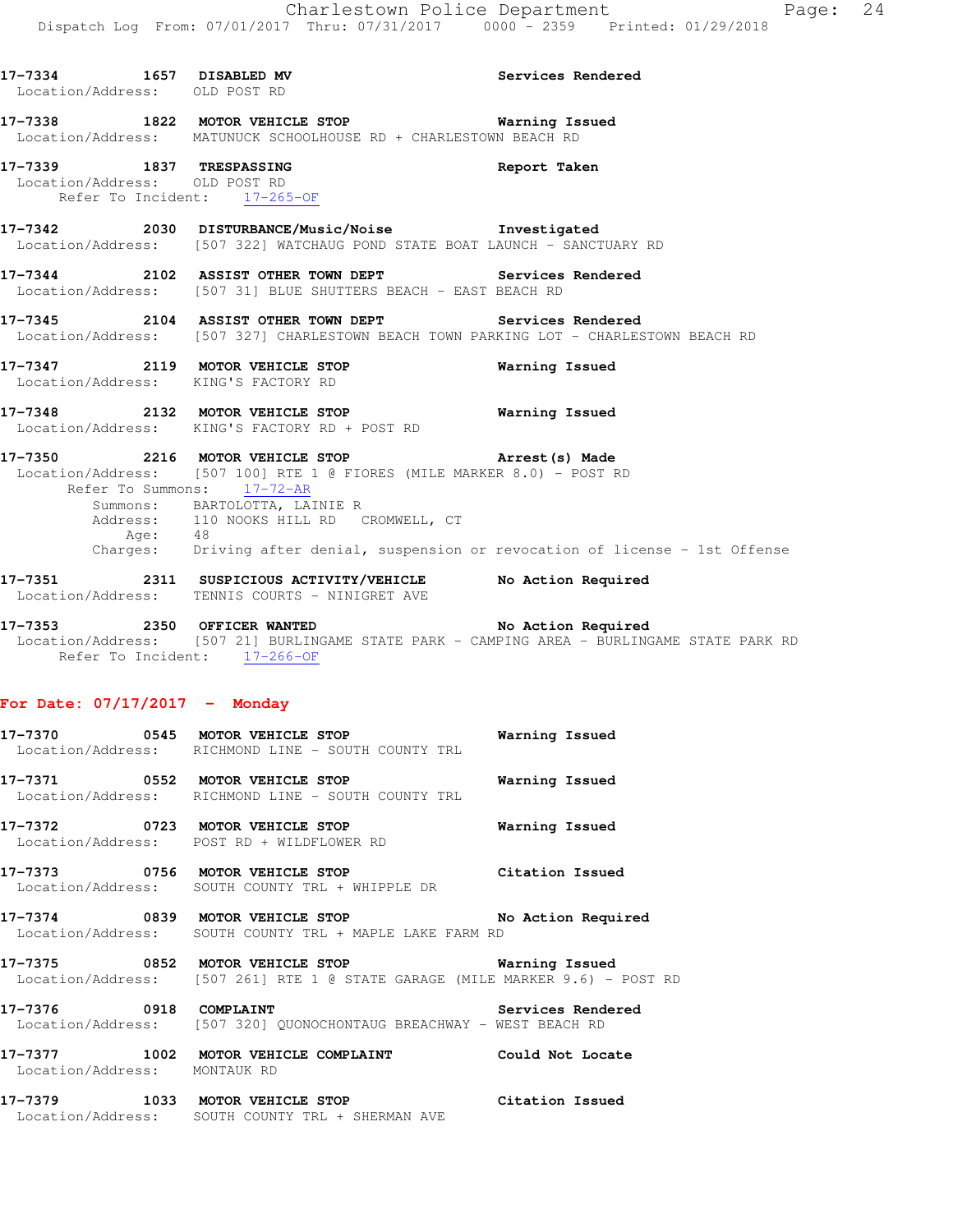|                                                           | Dispatch Log From: 07/01/2017 Thru: 07/31/2017 0000 - 2359 Printed: 01/29/2018                                                                                                                                                                                                                                  | Charlestown Police Department<br>Page: 25                                                  |  |
|-----------------------------------------------------------|-----------------------------------------------------------------------------------------------------------------------------------------------------------------------------------------------------------------------------------------------------------------------------------------------------------------|--------------------------------------------------------------------------------------------|--|
|                                                           | 17-7380 1042 MOTOR VEHICLE STOP No Action Required<br>Location/Address: SOUTH COUNTY TRL + SHANNOCK RD                                                                                                                                                                                                          |                                                                                            |  |
|                                                           | 17-7383 1252 PARKING VIOLATIONS Narning Issued<br>Location/Address: CHARLESTOWN BEACH RD + CRAIG ST                                                                                                                                                                                                             |                                                                                            |  |
|                                                           | 17-7384 1253 MOTOR VEHICLE STOP Warning Issued<br>Vicinity of: [507 354] PAT'S POWER EQUIPMENT - OLD POST RD                                                                                                                                                                                                    |                                                                                            |  |
|                                                           | 17-7385 1304 ROAD HAZARD/OBSTRUCTION Services Rendered<br>Location/Address: [507 261] RTE 1 @ STATE GARAGE (MILE MARKER 9.6) - POST RD                                                                                                                                                                          |                                                                                            |  |
|                                                           | 17-7386 1341 ASSIST OTHER POLICE DEPT Services Rendered<br>Vicinity of: [507 319] EAST BEACH BACK TRACK - EAST BEACH RD                                                                                                                                                                                         |                                                                                            |  |
|                                                           | 17-7387 1350 MOTOR VEHICLE COMPLAINT Unfounded<br>Vicinity of: [507 258] RTE 1 @ SOUTH KINGSTOWN LINE (MM 11.4) - POST RD                                                                                                                                                                                       |                                                                                            |  |
|                                                           | 17-7388 1410 MOTOR VEHICLE STOP 6 Warning Issued<br>Location/Address: SOUTH COUNTY TRL + SAND PLAIN RD                                                                                                                                                                                                          |                                                                                            |  |
| Location/Address: SOUTH COUNTY TRL                        | 17-7389 1414 OFFICER WANTED                                                                                                                                                                                                                                                                                     | Investigated                                                                               |  |
|                                                           | 17-7390 1433 WELL BEING CHECK Services Rendered<br>Location/Address: [507 275] RTE 1 @ WESTERLY LINE - POST RD                                                                                                                                                                                                  |                                                                                            |  |
| Location/Address: HENLEY ST                               | 17-7392 1441 WELL BEING CHECK Services Rendered                                                                                                                                                                                                                                                                 |                                                                                            |  |
|                                                           | 17-7393 1500 DISABLED MV<br>Location/Address: [507 279] RTE 2 @ CHARLESTOWN TOWN HALL - SOUTH COUNTY TRL                                                                                                                                                                                                        | Services Rendered                                                                          |  |
| Location/Address: WIITALA DR                              | 17-7394 1551 OFFICER WANTED                                                                                                                                                                                                                                                                                     | Investigated                                                                               |  |
| 17-7395 1604 HOUSE CHECK<br>Location/Address: OLD POST RD |                                                                                                                                                                                                                                                                                                                 | Services Rendered                                                                          |  |
| Age:                                                      | 17-7396 1752 MOTOR VEHICLE STOP<br>Location/Address: POST RD + EAST BEACH RD<br>Refer To Arrest: 17-73-AR<br>Arrest: NACCI, JOHN<br>Address: 125 KNOWLESWAY EXT Apt. #4 NARRAGANSETT, RI<br>50<br>Charges: Refusal to Submit to Chemical Test - 1st Violation<br>DUI/DRUGS/ALCOHOL/3RD OFFENSE - B.A.C. UNKNOWN | Arrest (s) Made                                                                            |  |
|                                                           | 17-7397 1910 ANIMAL COMPLAINT<br>Location/Address: [507 410] DUNKIN DONUTS - OLD POST RD                                                                                                                                                                                                                        | <b>Services Rendered</b>                                                                   |  |
|                                                           | 17-7399 2002 MOTOR VEHICLE STOP <b>Warning Issued</b><br>Location/Address: [507 261] RTE 1 @ STATE GARAGE (MILE MARKER 9.6) - POST RD                                                                                                                                                                           |                                                                                            |  |
|                                                           | 17-7400 2004 MOTOR VEHICLE STOP<br>Location/Address: [507 269] RTE 1 @ DRIVING RANGE - POST RD                                                                                                                                                                                                                  | Citation Issued                                                                            |  |
| Location/Address: OLD POST RD                             | 17-7401 2019 MOTOR VEHICLE STOP                                                                                                                                                                                                                                                                                 | Warning Issued                                                                             |  |
|                                                           | 17-7402 2026 MOTOR VEHICLE STOP <b>Warning Issued</b>                                                                                                                                                                                                                                                           | Location/Address: [507 21] BURLINGAME STATE PARK - CAMPING AREA - BURLINGAME STATE PARK RD |  |
| Location/Address: CHARLES AVE                             | 17-7403  2105 FIREWORKS/Possession/Use/Other Unfounded                                                                                                                                                                                                                                                          |                                                                                            |  |
|                                                           | 17-7405 2129 ASSIST OTHER TOWN DEPT Services Rendered<br>Location/Address: [507 31] BLUE SHUTTERS BEACH - EAST BEACH RD                                                                                                                                                                                         |                                                                                            |  |
|                                                           | 17-7406 2138 MOTOR VEHICLE STOP<br>Location/Address: [507 266] RTE 1 @ WILLOWS - POST RD                                                                                                                                                                                                                        | Warning Issued                                                                             |  |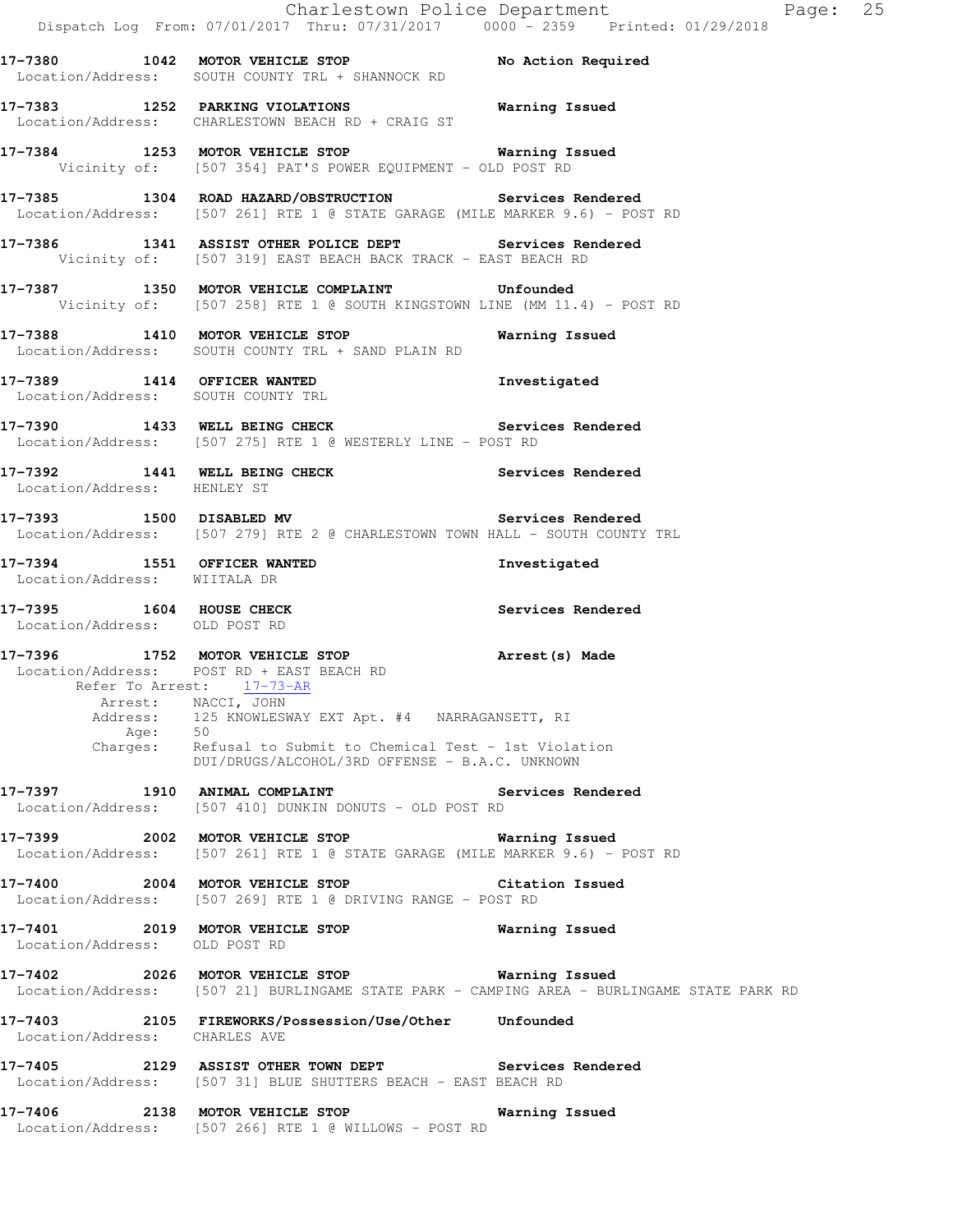**17-7407 2142 ROAD HAZARD/OBSTRUCTION Services Rendered**  Location/Address: POST RD + KING'S FACTORY RD **17-7408 2151 MOTOR VEHICLE STOP Warning Issued**  Location/Address: [507 100] RTE 1 @ FIORES (MILE MARKER 8.0) - POST RD

**17-7409 2158 ASSIST OTHER TOWN DEPT Services Rendered**  Location/Address: [507 327] CHARLESTOWN BEACH TOWN PARKING LOT - CHARLESTOWN BEACH RD

**17-7410 2207 POLICE INFORMATION No Action Required**  Location/Address: [507 21] BURLINGAME STATE PARK - CAMPING AREA - BURLINGAME STATE PARK RD

**17-7411 2211 MOTOR VEHICLE STOP Warning Issued**  Location/Address: [507 269] RTE 1 @ DRIVING RANGE - POST RD

**17-7412 2223 MOTOR VEHICLE STOP Warning Issued**  Location/Address: POST RD + WILDFLOWER RD

**17-7413 2355 OFFICER WANTED Investigated**  Location/Address: [507 21] BURLINGAME STATE PARK - CAMPING AREA - BURLINGAME STATE PARK RD

### **For Date: 07/18/2017 - Tuesday**

**17-7417 0043 MOTOR VEHICLE STOP Warning Issued**  Location/Address: [507 66] WILLOWS RESORT - POST RD **17-7419 0053 MOTOR VEHICLE STOP Warning Issued**  Location/Address: [507 919] MILE MARKER 9.0 - POST RD

**17-7421 0106 MOTOR VEHICLE STOP Warning Issued**  Location/Address: [507 919] MILE MARKER 9.0 - POST RD

**17-7427 0119 MOTOR VEHICLE STOP Warning Issued**  Location/Address: SK LINE - POST RD

**17-7430 0209 DISABLED MV Services Rendered**  Location/Address: SOUTH COUNTY TRL

**17-7440 0514 TRAFFIC CONTROL Services Rendered**  Location/Address: [507 303] RTE 1 @ SOUTH SHORE MENTAL HEALTH - POST RD

**17-7441 0548 MOTOR VEHICLE STOP Warning Issued**  Location/Address: SOUTH COUNTY TRL

**17-7443 0557 MOTOR VEHICLE STOP Warning Issued**  Location/Address: SOUTH COUNTY TRL + LAURI DR

**17-7444 0617 MOTOR VEHICLE STOP Warning Issued**  Location/Address: POST RD + GENERAL STANTON LN

**17-7445 0659 MOTOR VEHICLE STOP Warning Issued**  Location/Address: [507 283] RTE 2 @ GIFT BARN - SOUTH COUNTY TRL

**17-7446 0702 ROAD HAZARD/OBSTRUCTION Unfounded**  Location/Address: [507 271] RTE 1 @ MICHAEL'S - POST RD

**17-7447 0714 MOTOR VEHICLE STOP No Action Required**  Location/Address: POST RD + KING'S FACTORY RD

**17-7448 0721 MOTOR VEHICLE STOP Warning Issued**  Location/Address: POST RD **17-7449 0729 ASSIST CITIZEN Services Rendered** 

 Location/Address: KICKAPOO RUN **17-7450 0849 MOTOR VEHICLE STOP Citation Issued**  Location/Address: SOUTH COUNTY TRL + SHERMAN AVE

**17-7451 0858 MOTOR VEHICLE STOP Citation Issued**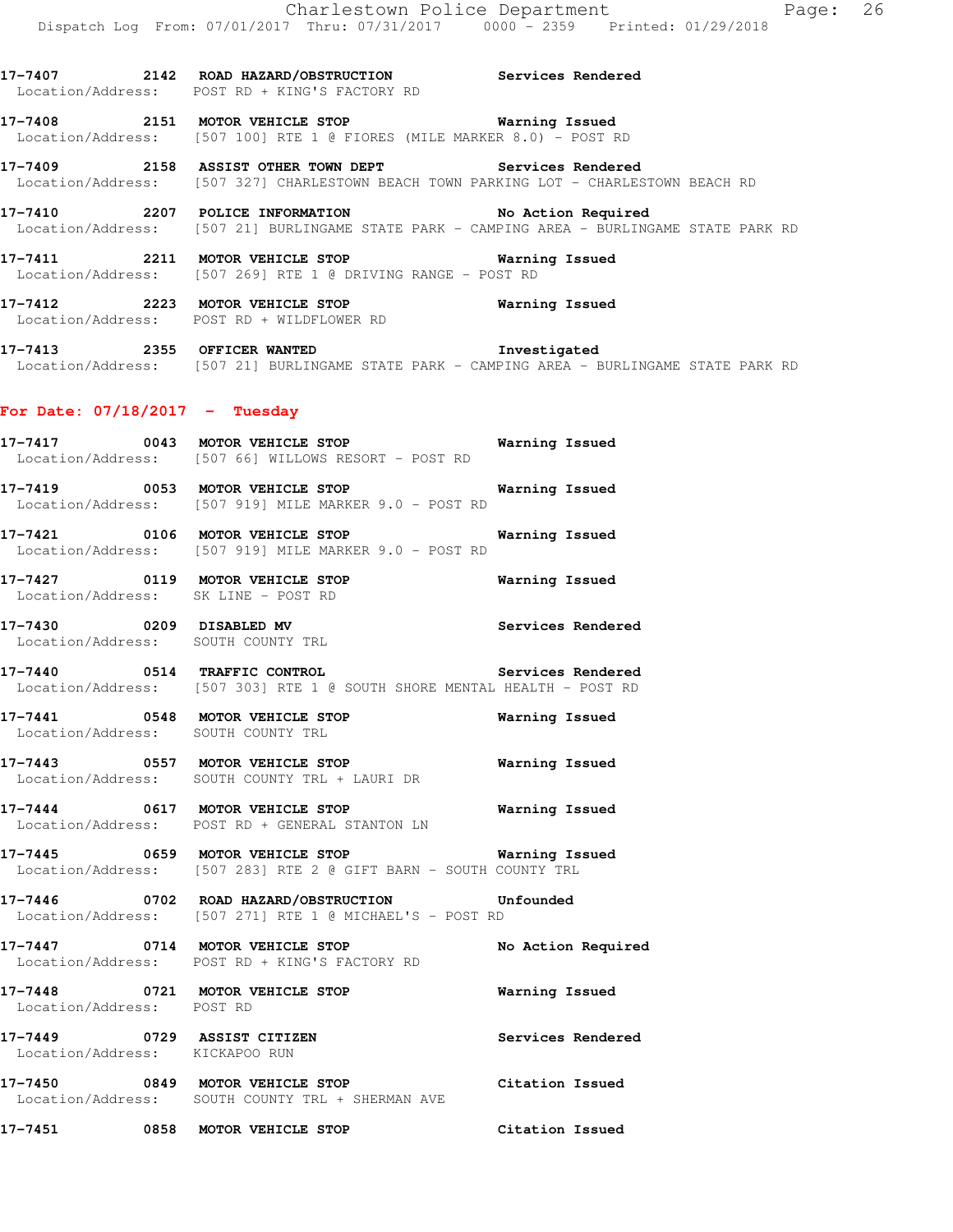|                                                             | Dispatch Log From: 07/01/2017 Thru: 07/31/2017 0000 - 2359 Printed: 01/29/2018                                                                   | Charlestown Police Department | Page: 27 |  |
|-------------------------------------------------------------|--------------------------------------------------------------------------------------------------------------------------------------------------|-------------------------------|----------|--|
|                                                             | Location/Address: SOUTH COUNTY TRL + SHERMAN AVE                                                                                                 |                               |          |  |
|                                                             | 17-7452 0914 MOTOR VEHICLE STOP Warning Issued<br>Location/Address: SOUTH COUNTY TRL + NEW BISCUIT CITY RD                                       |                               |          |  |
| 17-7453 0927 TRESPASSING<br>Location/Address: SCAPA FLOW RD |                                                                                                                                                  | Investigated                  |          |  |
|                                                             | 17-7454 1039 MOTOR VEHICLE STOP<br>Location/Address: POST RD + LAKESIDE DR                                                                       | <b>Warning Issued</b>         |          |  |
| Location/Address: KLONDIKE RD                               | 17-7455 1103 FOLLOW-UP INVESTIGATION Investigated                                                                                                |                               |          |  |
|                                                             | 17-7456 1214 MOTOR VEHICLE STOP 6 Warning Issued<br>Location/Address: [507 55] BRADFORD SPORTSMEN'S CLUB - ROSS HILL RD                          |                               |          |  |
| Location/Address: SHEILA DR                                 | 17-7457 1304 DISTURBANCE/Music/Noise Investigated                                                                                                |                               |          |  |
| Location/Address: KEITH DR                                  | 17-7458 1353 FOLLOW-UP INVESTIGATION Could Not Locate                                                                                            |                               |          |  |
|                                                             | 17-7459 1414 ANIMAL COMPLAINT COMPRET PRODUCED Unfounded<br>Location/Address: OLD COACH RD + LADY SLIPPER DR                                     |                               |          |  |
|                                                             | 17-7460 1557 SUSPICIOUS ACTIVITY/VEHICLE Services Rendered<br>Location/Address: [507 375] PAWAGET PARK - SPORTSMAN RD                            |                               |          |  |
|                                                             | 17-7464 1623 MVA - Minor Services Rendered<br>Location/Address: POST RD + SOUTH COUNTY TRL                                                       |                               |          |  |
|                                                             | 17-7466 1651 FOLLOW-UP INVESTIGATION Investigated<br>Location/Address: [507 642] CHARLESTOWN POLICE DEPARTMENT - OLD POST RD                     |                               |          |  |
|                                                             | 17-7467 1739 DISABLED MV Services Rendered<br>Location/Address: POST RD + MEADOW LN                                                              |                               |          |  |
|                                                             | 17-7468 1817 MOTOR VEHICLE STOP No Action Required<br>Location/Address: [507 230] PEACHES FRUIT & PRODUCE - CHARLESTOWN BEACH RD                 |                               |          |  |
| 17-7470 1838 DISABLED MV                                    | Location/Address: POST RD + PROSSER TRL                                                                                                          | Unfounded                     |          |  |
|                                                             | 17-7471 1924 MOTOR VEHICLE STOP Citation Issued<br>Location/Address: POST RD + SOUTH COUNTY TRL                                                  |                               |          |  |
|                                                             | 17-7472 2024 MOTOR VEHICLE STOP No Action Required<br>Location/Address: [507 20] NINIGRET PARK - PARK LN                                         |                               |          |  |
| Location/Address: TOADSTOOL KNL                             | 17-7473 2027 MOTOR VEHICLE COMPLAINT No Action Required                                                                                          |                               |          |  |
|                                                             | 17-7474 2113 ASSIST OTHER TOWN DEPT Services Rendered<br>Location/Address: [507 31] BLUE SHUTTERS BEACH - EAST BEACH RD                          |                               |          |  |
|                                                             | 17-7475 2115 ASSIST OTHER TOWN DEPT Services Rendered<br>Location/Address: [507 327] CHARLESTOWN BEACH TOWN PARKING LOT - CHARLESTOWN BEACH RD   |                               |          |  |
|                                                             | 17-7476 2121 POLICE INFORMATION No Action Required<br>Location/Address: [507 21] BURLINGAME STATE PARK - CAMPING AREA - BURLINGAME STATE PARK RD |                               |          |  |
|                                                             | 17-7477 2139 ASSIST OTHER POLICE DEPT Warning Issued<br>Location/Address: POST RD + GENERAL STANTON LN                                           |                               |          |  |
|                                                             | 17-7478 2153 THREATS 2008 Report Taken<br>Location/Address: [507 1] CHARLESTOWN TOWN HALL - SOUTH COUNTY TRL<br>Refer To Incident: 17-268-OF     |                               |          |  |
|                                                             | 17-7479 2352 MOTOR VEHICLE STOP 6 Warning Issued<br>Location/Address: [507 66] WILLOWS RESORT - POST RD                                          |                               |          |  |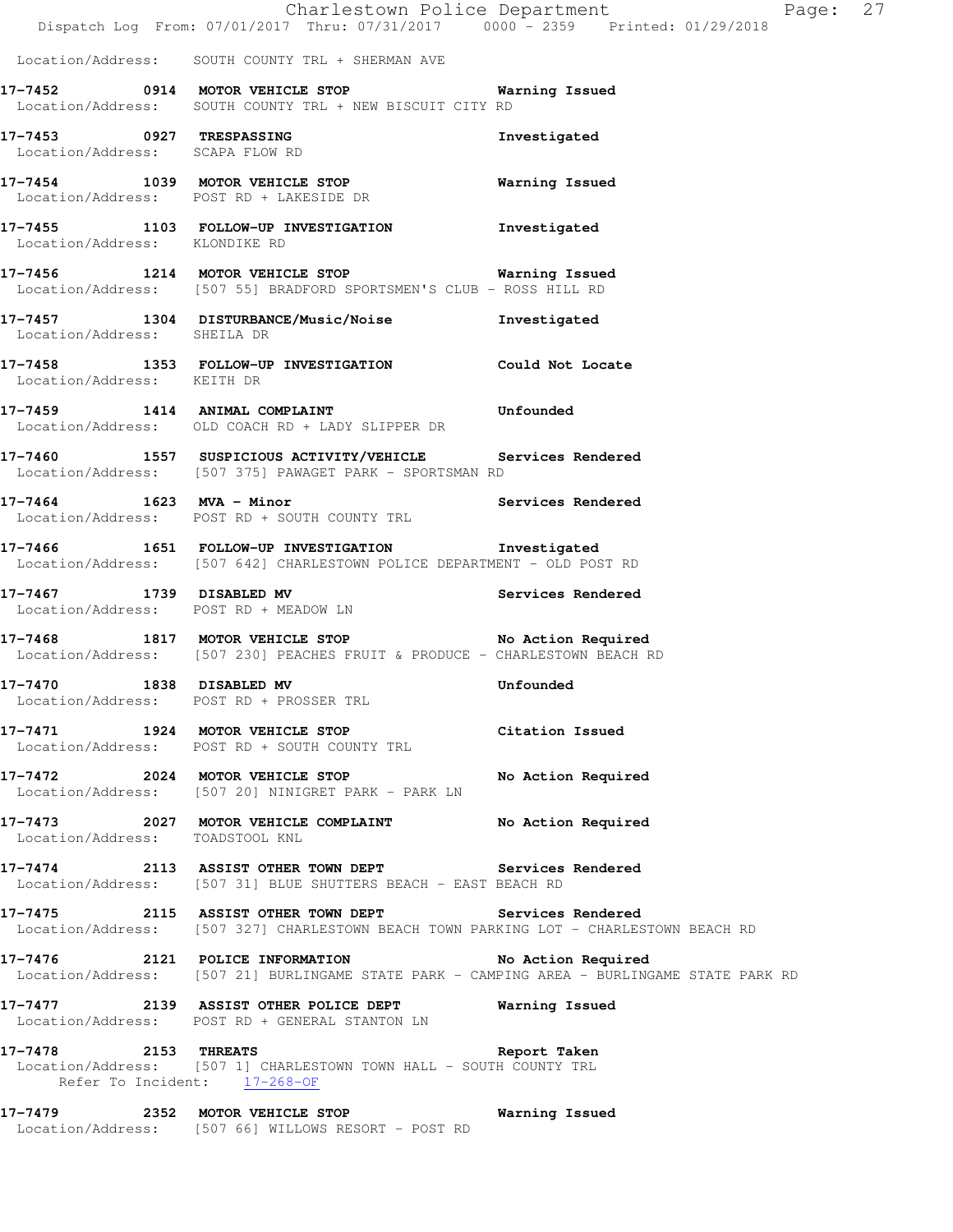|                                                                 | 17-7483 0000 MOTOR VEHICLE STOP<br>Location/Address: POST RD + LAKESIDE DR                                                  | <b>Warning Issued</b>    |
|-----------------------------------------------------------------|-----------------------------------------------------------------------------------------------------------------------------|--------------------------|
|                                                                 | 17-7485 0011 MOTOR VEHICLE STOP<br>Location/Address: SOUTH KINGSTOWN LINE - POST RD                                         | No Action Required       |
|                                                                 | 17-7484 0013 MOTOR VEHICLE STOP Citation Issued<br>Location/Address: [507 100] RTE 1 @ FIORES (MILE MARKER 8.0) - POST RD   |                          |
|                                                                 | 17-7486 0021 MOTOR VEHICLE STOP<br>Location/Address: SK LINE - POST RD                                                      | <b>Warning Issued</b>    |
|                                                                 | 17-7488 6032 MOTOR VEHICLE STOP 60 Warning Issued<br>Location/Address: [507 100] RTE 1 @ FIORES (MILE MARKER 8.0) - POST RD |                          |
|                                                                 | 17-7490 0039 MOTOR VEHICLE STOP Citation Issued<br>Location/Address: SOUTH KINGSTOWN LINE - POST RD                         |                          |
|                                                                 | 17-7489 0040 MOTOR VEHICLE STOP Citation Issued<br>Location/Address: DRIVING RANGE - POST RD                                |                          |
|                                                                 | 17-7492 0101 MOTOR VEHICLE STOP<br>Location/Address: POST RD + SCHOOLHOUSE POND RD                                          | Warning Issued           |
|                                                                 | 17-7491  0104 MOTOR VEHICLE STOP    Varning Issued<br>Location/Address: DRIVING RANGE - POST RD                             |                          |
|                                                                 | 17-7493 0110 MOTOR VEHICLE STOP<br>Location/Address: POST RD + TAMANACO DR                                                  | Citation Issued          |
|                                                                 | 17-7494 0114 MOTOR VEHICLE STOP<br>Location/Address: POST RD + SCHOOLHOUSE POND RD                                          | <b>Warning Issued</b>    |
|                                                                 | 17-7496 0127 MOTOR VEHICLE STOP<br>Location/Address: SOUTH KINGSTOWN LINE - POST RD                                         | <b>Warning Issued</b>    |
|                                                                 | 17-7495 0128 MOTOR VEHICLE STOP Warning Issued<br>Location/Address: DRIVING RANGE - POST RD                                 |                          |
| Location/Address: KLONDIKE RD                                   | 17-7503 0208 ROAD HAZARD/OBSTRUCTION Services Rendered                                                                      |                          |
|                                                                 | 17-7518 0524 MOTOR VEHICLE STOP<br>Location/Address: SOUTH SHORE - POST RD                                                  | Citation Issued          |
|                                                                 | 17-7519 0537 MOTOR VEHICLE STOP<br>Location/Address: POST RD + CROSS MILLS RD                                               | Citation Issued          |
|                                                                 | 17-7520 0546 MOTOR VEHICLE STOP<br>Location/Address: POST RD + FALCONE LN                                                   | Warning Issued           |
|                                                                 | 17-7521 0553 MOTOR VEHICLE STOP<br>Location/Address: POST RD + GENERAL STANTON LN                                           | Warning Issued           |
| 17-7522 0600 ALARM, BURGLAR<br>Location/Address: MARION DR      |                                                                                                                             | Building Checked/Secured |
| 17-7523 0607 ALARM, BURGLAR<br>Location/Address: OCEAN RIDGE DR |                                                                                                                             | Building Checked/Secured |
|                                                                 | 17-7524 0613 MOTOR VEHICLE STOP<br>Location/Address: POST RD + SCHOOLHOUSE POND RD                                          | Warning Issued           |
|                                                                 | 17-7525 0632 MOTOR VEHICLE STOP<br>Location/Address: POST RD + SCHOOLHOUSE POND RD                                          | No Action Required       |
| 17–7526                                                         | 0739 MOTOR VEHICLE STOP                                                                                                     | Warning Issued           |
|                                                                 |                                                                                                                             |                          |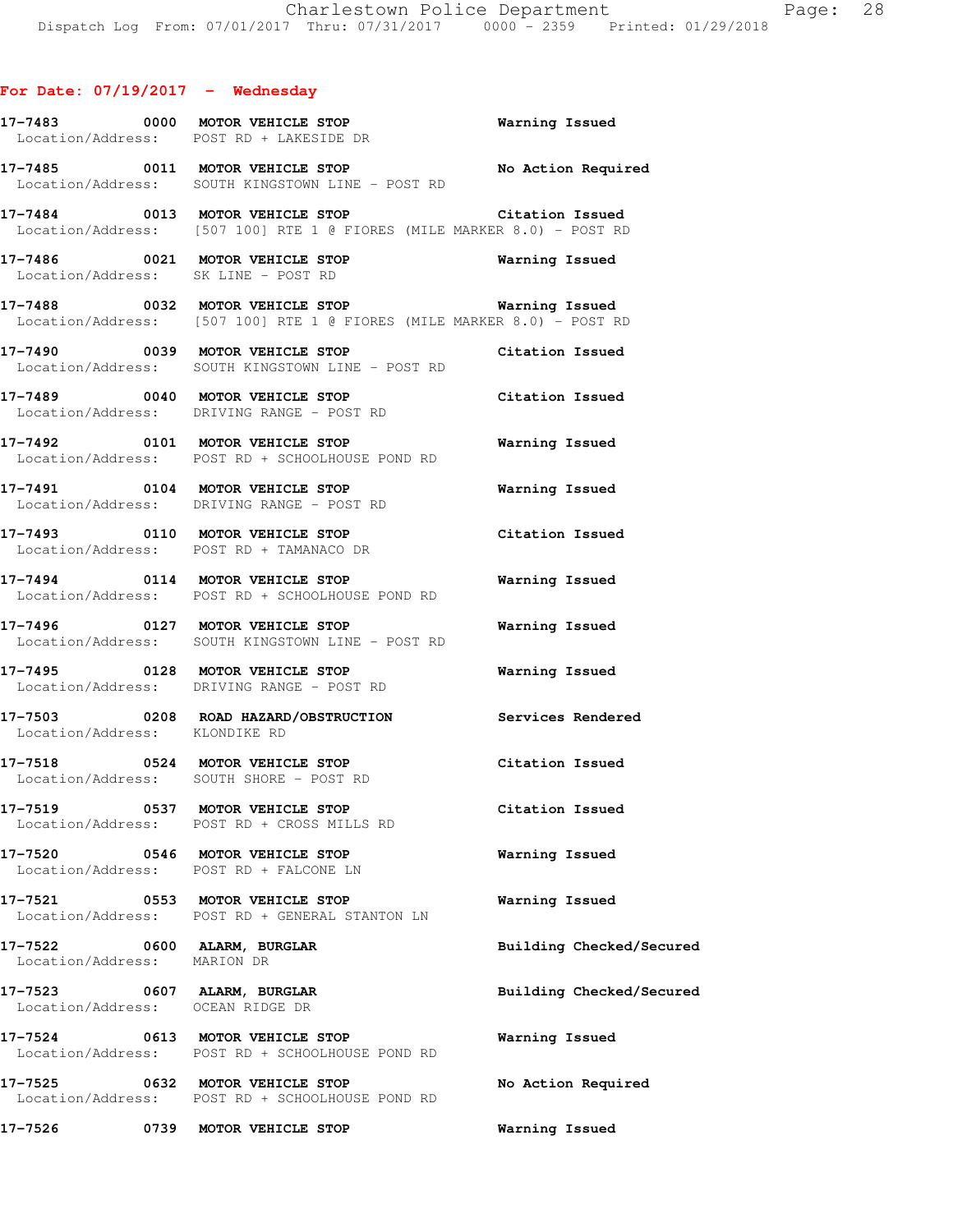|                                                         | Dispatch Log From: 07/01/2017 Thru: 07/31/2017 0000 <sup>-</sup> 2359 Printed: 01/29/2018                                                      | Charlestown Police Department<br>Page: 29 |
|---------------------------------------------------------|------------------------------------------------------------------------------------------------------------------------------------------------|-------------------------------------------|
| Location/Address: PARK LN                               |                                                                                                                                                |                                           |
| Location/Address: OLD COACH RD                          | 17-7527 0742 ANIMAL COMPLAINT COMERCITY Removed Hazard                                                                                         |                                           |
|                                                         | 17-7528 0745 ASSIST CITIZEN 17-7528<br>Location/Address: [507 642] CHARLESTOWN POLICE DEPARTMENT - OLD POST RD                                 |                                           |
| Location/Address: SHEILA DR                             | 17-7529 0757 FOLLOW-UP INVESTIGATION Services Rendered                                                                                         |                                           |
|                                                         | 17-7530 0829 MOTOR VEHICLE STOP Warning Issued<br>Location/Address: [507 252] GENERAL STANTON INN - OLD POST RD                                |                                           |
|                                                         | 17-7531 0853 PARKING VIOLATIONS<br>Location/Address: [507 876] RICAN - ALTON CAROLINA RD                                                       | Services Rendered                         |
|                                                         | 17-7533 1017 ASSIST OTHER AGENCY Services Rendered<br>Location/Address: [507 376] SAINT JAMES CHURCH - MATUNUCK SCHOOLHOUSE RD                 |                                           |
|                                                         | 17-7535 1036 MOTOR VEHICLE STOP <b>Warning Issued</b><br>Location/Address: EAST BEACH RD + PARADISE LN                                         |                                           |
|                                                         | 17-7536 1120 MOTOR VEHICLE STOP Warning Issued<br>Vicinity of: [507 283] RTE 2 @ GIFT BARN - SOUTH COUNTY TRL                                  |                                           |
|                                                         | 17-7537 1257 MOTOR VEHICLE STOP 6 Warning Issued<br>Location/Address: [507 261] RTE 1 @ STATE GARAGE (MILE MARKER 9.6) - POST RD               |                                           |
|                                                         | 17-7538 1356 ASSIST OTHER AGENCY No Action Required<br>Location/Address: [507 318] EAST BEACH STATE PARKING LOT - EAST BEACH RD                |                                           |
| Location/Address: MEADOW LN                             | 17-7541 1547 MOTOR VEHICLE COMPLAINT Threstigated                                                                                              |                                           |
|                                                         | 17-7542 1612 TRAFFIC CONTROL No Action Required<br>Location/Address: [507 260] RTE 1 @ GENERAL STANTON - POST RD                               |                                           |
|                                                         | 17-7543 1644 MOTOR VEHICLE STOP <b>Warning Issued</b><br>Location/Address: POST RD + PROSSER TRL                                               |                                           |
| 17-7544 1745 FIRE, OTHER                                | Location/Address: [507 531] NARRAGANSETT INDIAN TRIBAL HEALTH CENTER - SOUTH COUNTY TRL                                                        | Investigated                              |
| Location/Address: KING TOM DR                           | 17-7545 1806 ASSIST CITIZEN                                                                                                                    | Services Rendered                         |
|                                                         | 17-7548 1923 TRAFFIC CONTROL<br>Location/Address: POST RD + KING'S FACTORY RD                                                                  | Services Rendered                         |
|                                                         | 17-7549 2103 ASSIST OTHER TOWN DEPT Services Rendered<br>Location/Address: [507 31] BLUE SHUTTERS BEACH - EAST BEACH RD                        |                                           |
|                                                         | 17-7550 2104 ASSIST OTHER AGENCY Services Rendered<br>Location/Address: [507 24] BURLINGAME - PICNIC AREA - SANCTUARY RD                       |                                           |
|                                                         | 17-7551 2104 ASSIST OTHER TOWN DEPT Services Rendered<br>Location/Address: [507 327] CHARLESTOWN BEACH TOWN PARKING LOT - CHARLESTOWN BEACH RD |                                           |
|                                                         | 17-7552 2319 MOTOR VEHICLE STOP<br>Location/Address: POST RD + SCHOOLHOUSE POND RD                                                             | Citation Issued                           |
| 17-7553 2326 COMPLAINT<br>Location/Address: NEPTUNE AVE |                                                                                                                                                | Investigated                              |
|                                                         |                                                                                                                                                |                                           |

# **For Date: 07/20/2017 - Thursday**

| 17-7559           | 0019 | SUSPICIOUS ACTIVITY/VEHICLE | No Action Required |
|-------------------|------|-----------------------------|--------------------|
| Location/Address: |      | EAST BEACH RD + OVERLOOK DR |                    |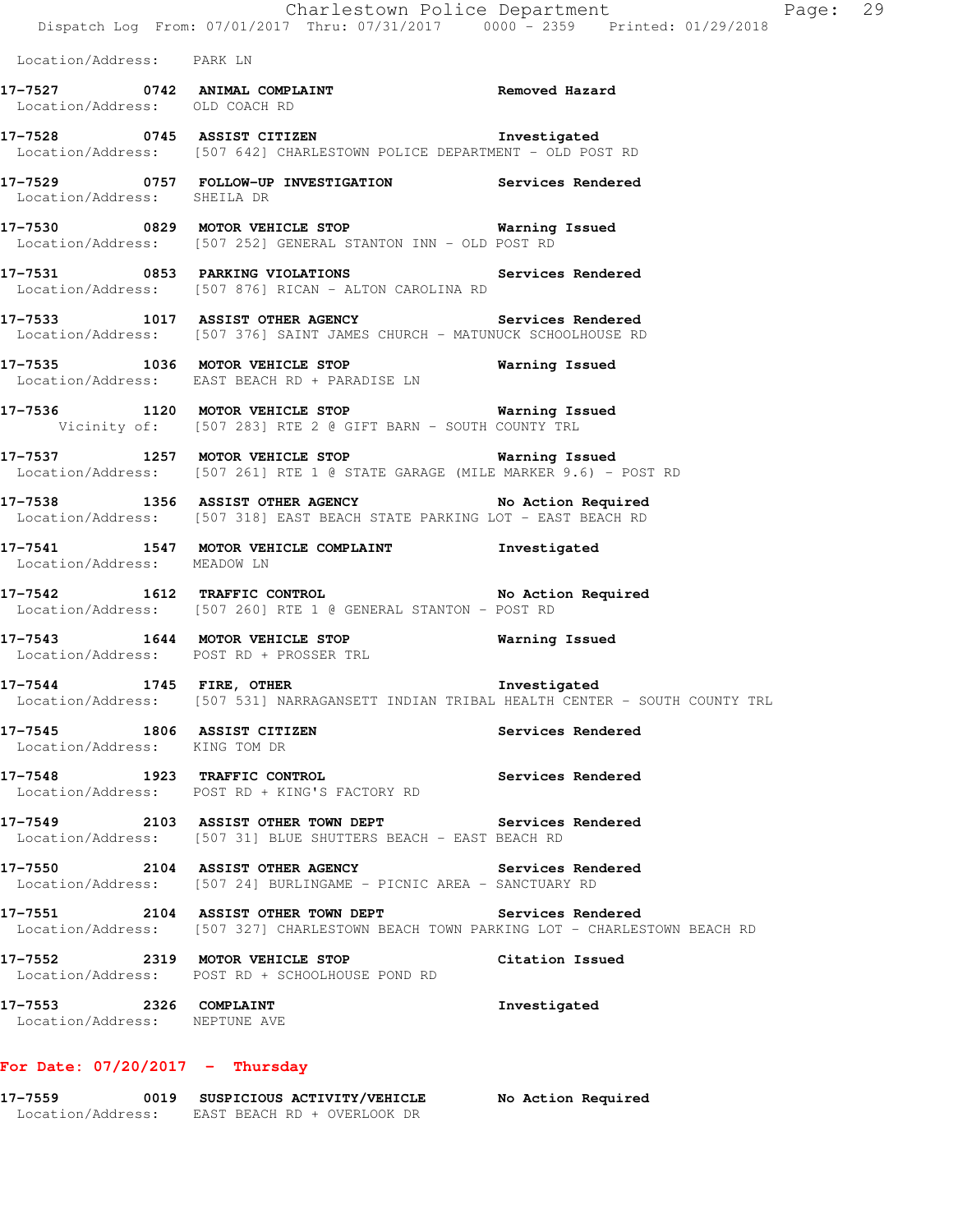|                                                                                                  | Dispatch Log From: 07/01/2017 Thru: 07/31/2017   0000 <sup>-</sup> -2359   Printed: 01/29/2018                                                 | Charlestown Police Department | Page: 30 |  |
|--------------------------------------------------------------------------------------------------|------------------------------------------------------------------------------------------------------------------------------------------------|-------------------------------|----------|--|
|                                                                                                  | 17-7569 0117 MOTOR VEHICLE STOP 6 Warning Issued<br>Location/Address: SOUTH COUNTY TRL + CROSSLAND ST                                          |                               |          |  |
|                                                                                                  | 17-7576 0515 TRAFFIC CONTROL 17-7576 Warning Issued<br>Location/Address: [507 260] RTE 1 @ GENERAL STANTON - POST RD                           |                               |          |  |
| Location/Address: COLUMBIA HEIGHTS RD<br>Refer To Accident: 17-114-AC                            | 17-7578 0802 MVA - Minor                                                                                                                       | Investigated                  |          |  |
| Location/Address: CHARLESTOWN BEACH RD                                                           | 17-7580 1013 TRAFFIC CONTROL                                                                                                                   | No Action Required            |          |  |
| Location/Address: CAROLINA BACK RD                                                               | 17-7583 1154 MOTOR VEHICLE STOP 6 Warning Issued                                                                                               |                               |          |  |
| Location/Address: CEDAR MEADOWS RD                                                               | 17-7584 1252 ALARM, BURGLAR 2008 Building Checked/Secured                                                                                      |                               |          |  |
|                                                                                                  | 17-7585 1345 MOTOR VEHICLE STOP 6 Warning Issued<br>Location/Address: [507 369] WILCOX TAVERN - OLD POST RD                                    |                               |          |  |
|                                                                                                  | 17-7588 1612 MOTOR VEHICLE STOP 17-7588<br>Location/Address: [507 266] RTE 1 @ WILLOWS - POST RD                                               |                               |          |  |
|                                                                                                  | 17-7590 1633 MOTOR VEHICLE STOP 17-7590 Warning Issued<br>Location/Address: [507 260] RTE 1 @ GENERAL STANTON - POST RD                        |                               |          |  |
|                                                                                                  | 17-7593 1701 TRAFFIC CONTROL 17-7593 Services Rendered<br>Location/Address: POST RD + EAST BEACH RD                                            |                               |          |  |
|                                                                                                  | 17-7591 1705 MOTOR VEHICLE STOP 17-7591 Warning Issued<br>Location/Address: [507 263] RTE 1 @ TOURIST INFO (MILE MARKER 7.6) - POST RD         |                               |          |  |
|                                                                                                  | 17-7592 1709 MOTOR VEHICLE STOP NO Action Required<br>Vicinity of: MATUNUCK SCHOOLHOUSE RD + RAM ISLAND RD                                     |                               |          |  |
|                                                                                                  | 17-7594 1853 MOTOR VEHICLE COMPLAINT Could Not Locate<br>Vicinity of: [507 44] KINGSTON PIZZA - OLD POST RD                                    |                               |          |  |
|                                                                                                  | 17-7595 1935 MOTOR VEHICLE STOP 6 Warning Issued<br>Location/Address: SOUTH COUNTY TRL + BOTKA DR                                              |                               |          |  |
|                                                                                                  | 17-7596 2008 MOTOR VEHICLE STOP No Action Required<br>Location/Address: COLUMBIA HEIGHTS RD                                                    |                               |          |  |
|                                                                                                  | 17-7597 2034 MOTOR VEHICLE STOP 6 Warning Issued<br>Location/Address: [507 207] TROPIC FROST - OLD POST RD                                     |                               |          |  |
|                                                                                                  | 17-7598 2048 MOTOR VEHICLE COMPLAINT Could Not Locate<br>Location/Address: POST RD + ROSS HILL RD                                              |                               |          |  |
|                                                                                                  | 17-7599 2100 ASSIST OTHER TOWN DEPT Services Rendered<br>Location/Address: [507 327] CHARLESTOWN BEACH TOWN PARKING LOT - CHARLESTOWN BEACH RD |                               |          |  |
|                                                                                                  | 17-7600 2141 ASSIST OTHER TOWN DEPT Services Rendered<br>Location/Address: [507 31] BLUE SHUTTERS BEACH - EAST BEACH RD                        |                               |          |  |
|                                                                                                  | 17-7601 2150 MOTOR VEHICLE STOP <b>Warning Issued</b><br>Location/Address: [507 261] RTE 1 @ STATE GARAGE (MILE MARKER 9.6) - POST RD          |                               |          |  |
| 17-7602 2200 OFFICER WANTED<br>Location/Address: BISCUIT CITY RD<br>Refer To Incident: 17-269-OF |                                                                                                                                                | Investigated                  |          |  |
| Location/Address: LAUREL RD                                                                      | 17-7604 2241 DISTURBANCE/Music/Noise Unfounded                                                                                                 |                               |          |  |
| 17-7605 2303 ALARM, BURGLAR<br>Location/Address: [507 416] MOHEGAN RD                            |                                                                                                                                                | Investigated                  |          |  |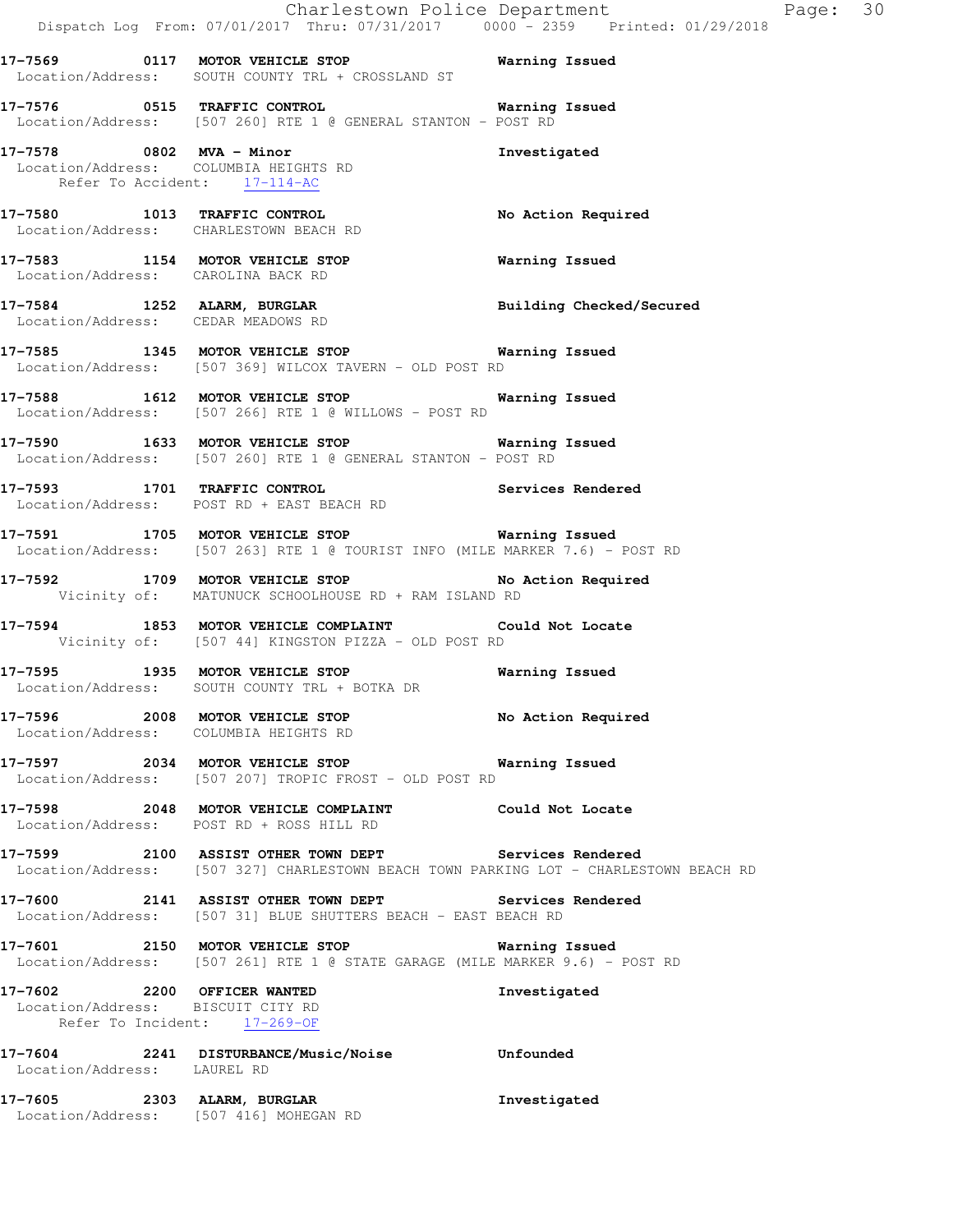# **For Date: 07/21/2017 - Friday**

|                                                                      | 17-7612 0107 MOTOR VEHICLE STOP <b>WATER</b> Warning Issued<br>Location/Address: ALTON CAROLINA RD                                             |                                                                                              |
|----------------------------------------------------------------------|------------------------------------------------------------------------------------------------------------------------------------------------|----------------------------------------------------------------------------------------------|
|                                                                      | 17-7628 		 0530 TRAFFIC CONTROL 			 Services Rendered<br>Location/Address: [507 262] RTE 1 @ LIQUOR STORE - POST RD                            |                                                                                              |
|                                                                      | 17-7629 0714 ALARM, BURGLAR<br>Location/Address: [507 208] HITCHING POST - POST RD                                                             | Investigated                                                                                 |
|                                                                      | 17-7630 0758 ROAD HAZARD/OBSTRUCTION Investigated<br>Location/Address: SHANNOCK RD + WORDEN'S POND RD                                          |                                                                                              |
|                                                                      | 17-7633 0831 MOTOR VEHICLE STOP 6 Warning Issued<br>Location/Address: [507 261] RTE 1 @ STATE GARAGE (MILE MARKER 9.6) - POST RD               |                                                                                              |
|                                                                      | 17-7635 0929 TRAFFIC CONTROL<br>Location/Address: CHARLESTOWN BEACH RD                                                                         | No Action Required                                                                           |
| Location/Address: EAST BEACH RD                                      | 17-7636 0931 TRAFFIC CONTROL No Action Required                                                                                                |                                                                                              |
|                                                                      | 17-7638 0944 MOTOR VEHICLE STOP <b>Warning Issued</b><br>Location/Address: [507 327] CHARLESTOWN BEACH TOWN PARKING LOT - CHARLESTOWN BEACH RD |                                                                                              |
| Location/Address: WEST BEACH RD                                      | 17-7639 0946 TRAFFIC CONTROL<br>Location/Address: WEST BEACH RD                                                                                | No Action Required                                                                           |
|                                                                      | 17-7642 1120 TRAFFIC CONTROL No Action Required Location/Address: CHARLESTOWN BEACH RD                                                         |                                                                                              |
|                                                                      | 17-7643 1124 Boating - Assistance Services Rendered<br>Location/Address: [507 339] QUONOCHONTAUG POND - WEST BEACH RD                          |                                                                                              |
|                                                                      | 17-7646 1319 ALARM, BURGLAR BURGLAR Building Checked/Secured                                                                                   | Location/Address: [507 530] NARRAGANSETT INDIAN FOUR WINDS COMMUNITY CENT - SOUTH COUNTY TRL |
| Location/Address: POST RD                                            | 17-7647 1344 MOTOR VEHICLE STOP 6 Warning Issued                                                                                               |                                                                                              |
|                                                                      | 17-7648 1402 ASSAULT Services Rendered                                                                                                         | Location/Address: [507 21] BURLINGAME STATE PARK - CAMPING AREA - BURLINGAME STATE PARK RD   |
|                                                                      | 17-7654 1602 MOTOR VEHICLE STOP <b>WATER WATER</b><br>Location/Address: [507 272] RTE 1 @ WILCOX TAVERN - POST RD                              |                                                                                              |
| 17-7656 1705 MOTOR VEHICLE STOP<br>Location/Address: INDIAN CEDAR DR |                                                                                                                                                | Warning Issued                                                                               |
|                                                                      | 17-7657 1711 MOTOR VEHICLE STOP 6 Warning Issued<br>Location/Address: [507 258] RTE 1 @ SOUTH KINGSTOWN LINE (MM 11.4) - POST RD               |                                                                                              |
|                                                                      | 17-7658 1722 MOTOR VEHICLE STOP 6 Warning Issued<br>Location/Address: [507 328] BURDICKVILLE RD @ HOPKINTON LINE - BURDICKVILLE RD             |                                                                                              |
|                                                                      | 17-7660 1731 MOTOR VEHICLE STOP<br>Location/Address: [507 100] RTE 1 @ FIORES (MILE MARKER 8.0) - POST RD                                      | Citation Issued                                                                              |
|                                                                      | 17-7661 1841 MOTOR VEHICLE STOP<br>Location/Address: [507 72] CUMBERLAND FARMS - OLD POST RD                                                   | Warning Issued                                                                               |
| 17-7662 1842 OFFICER WANTED<br>Location/Address: [507 633] RIDGE RD  | Refer To Incident: 17-270-OF                                                                                                                   | Investigated                                                                                 |
|                                                                      | 17-7663 1921 MOTOR VEHICLE STOP<br>Location/Address: [507 762] OLD POST RD                                                                     | Warning Issued                                                                               |
|                                                                      | 17-7664 1940 MOTOR VEHICLE STOP                                                                                                                | Warning Issued                                                                               |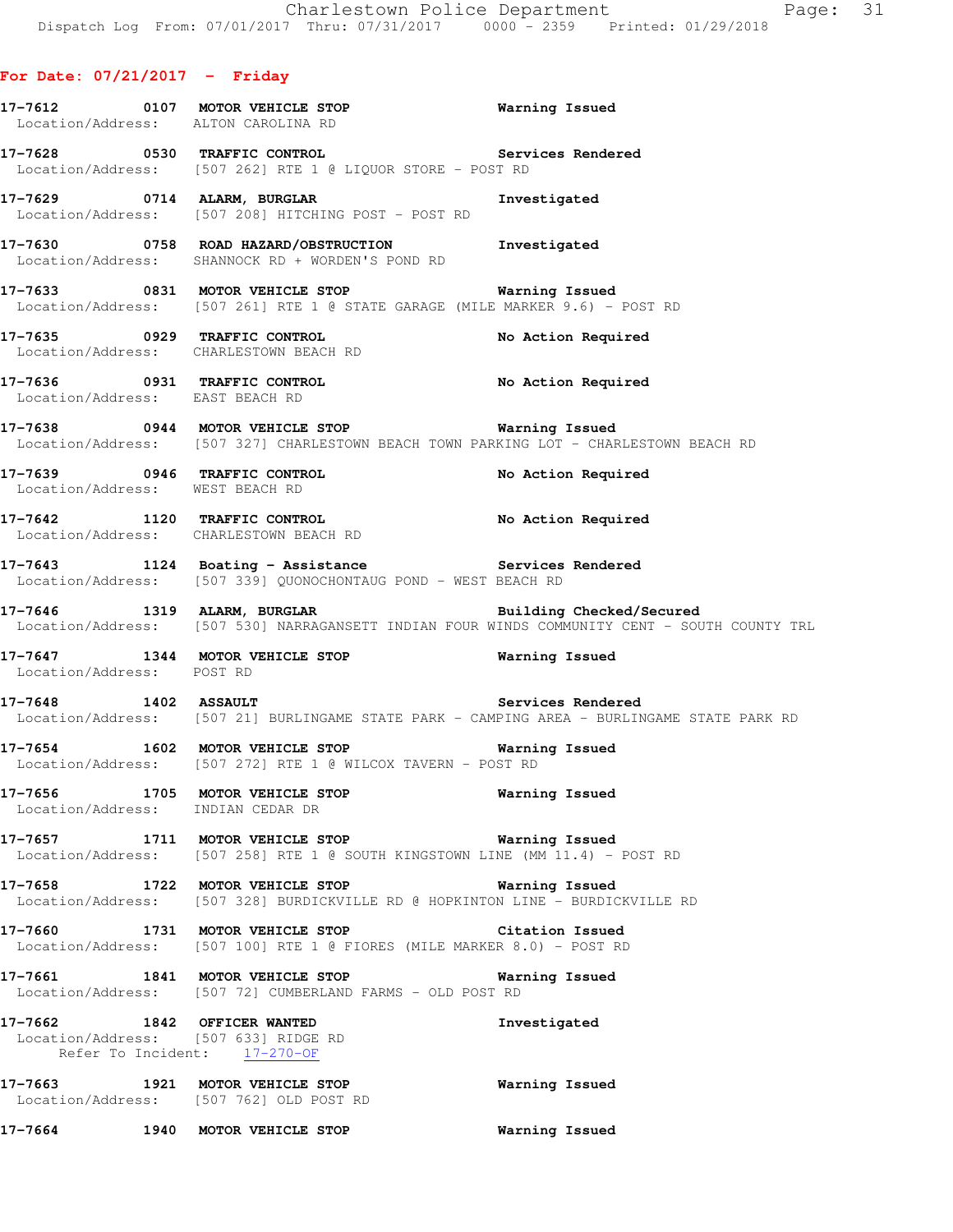|                                                                                                       | Dispatch Log From: 07/01/2017 Thru: 07/31/2017 0000 - 2359 Printed: 01/29/2018                                                                 | Charlestown Police Department | Page: 32 |  |
|-------------------------------------------------------------------------------------------------------|------------------------------------------------------------------------------------------------------------------------------------------------|-------------------------------|----------|--|
|                                                                                                       | Location/Address: [507 266] RTE 1 @ WILLOWS - POST RD                                                                                          |                               |          |  |
|                                                                                                       | 17-7666 2023 MOTOR VEHICLE STOP 6 Warning Issued<br>Location/Address: [507 252] GENERAL STANTON INN - OLD POST RD                              |                               |          |  |
|                                                                                                       | 17-7667 2039 MOTOR VEHICLE STOP 6 Warning Issued<br>Location/Address: [507 269] RTE 1 @ DRIVING RANGE - POST RD                                |                               |          |  |
| Location/Address: OLD COACH RD                                                                        | 17-7668 2039 MOTOR VEHICLE COMPLAINT 1nvestigated                                                                                              |                               |          |  |
|                                                                                                       | 17-7669 2045 MOTOR VEHICLE STOP 6 Warning Issued<br>Location/Address: [507 261] RTE 1 @ STATE GARAGE - POST RD                                 |                               |          |  |
|                                                                                                       | 17-7670 2111 ASSIST OTHER TOWN DEPT Services Rendered<br>Location/Address: [507 327] CHARLESTOWN BEACH TOWN PARKING LOT - CHARLESTOWN BEACH RD |                               |          |  |
|                                                                                                       | 17-7672 2120 ASSIST OTHER TOWN DEPT Services Rendered<br>Location/Address: [507 31] BLUE SHUTTERS BEACH - EAST BEACH RD                        |                               |          |  |
|                                                                                                       | 17-7673 2359 MOTOR VEHICLE STOP Citation Issued<br>Location/Address: POST RD + SCHOOLHOUSE POND RD                                             |                               |          |  |
| For Date: $07/22/2017 - Saturday$                                                                     |                                                                                                                                                |                               |          |  |
|                                                                                                       | 17-7675 0019 MOTOR VEHICLE STOP <b>WAY</b> Warning Issued<br>Location/Address: POST RD + SCHOOLHOUSE POND RD                                   |                               |          |  |
|                                                                                                       | 17-7676 0033 MOTOR VEHICLE STOP Citation Issued<br>Location/Address: POST RD + SCHOOLHOUSE POND RD                                             |                               |          |  |
| Location/Address: POND ST                                                                             | 17-7679 0043 OFFICER WANTED Services Rendered                                                                                                  |                               |          |  |
| Location/Address: POST RD + LAKESIDE DR                                                               | 17-7687 0131 MOTOR VEHICLE STOP 6 Warning Issued                                                                                               |                               |          |  |
|                                                                                                       | 17-7696 0220 SUSPICIOUS ACTIVITY/VEHICLE Taken/Refered to Other A<br>Location/Address: [507 72] CUMBERLAND FARMS - OLD POST RD                 |                               |          |  |
| Location/Address: KING'S FACTORY RD                                                                   | 17-7698 0355 ASSIST OTHER AGENCY                                                                                                               | Services Rendered             |          |  |
| Location/Address: ROSS HILL RD                                                                        | 17-7699 0624 ANIMAL COMPLAINT                                                                                                                  | Unfounded                     |          |  |
|                                                                                                       | 17-7704 0742 TRAFFIC CONTROL Services Rendered<br>Location/Address: [507 31] BLUE SHUTTERS BEACH - EAST BEACH RD                               |                               |          |  |
|                                                                                                       | 17-7702 0755 MOTOR VEHICLE STOP<br>Location/Address: MILE 5.6 - POST RD + EAST BEACH RD                                                        | Warning Issued                |          |  |
| 17-7703 0836 DISABLED MV                                                                              | Location/Address: OLD POST RD + NARROW LN                                                                                                      | Services Rendered             |          |  |
| 17-7705 0916 TRAFFIC CONTROL                                                                          | Location/Address: CHARLESTOWN BEACH RD                                                                                                         | Services Rendered             |          |  |
| 17-7706 0943 POLICE INFORMATION<br>Location/Address: SOUTH COUNTY TRL<br>Refer To Incident: 17-271-OF |                                                                                                                                                | Services Rendered             |          |  |
| Location/Address: SK TOWN LINE - POST RD                                                              | 17-7707 1001 MOTOR VEHICLE STOP                                                                                                                | Warning Issued                |          |  |

**17-7710 1106 THREATS Investigated**  Location/Address: [507 642] CHARLESTOWN POLICE DEPARTMENT - OLD POST RD

**17-7711 1118 MVA - Minor Report Taken**  Location/Address: POST RD + S COUNTY TRL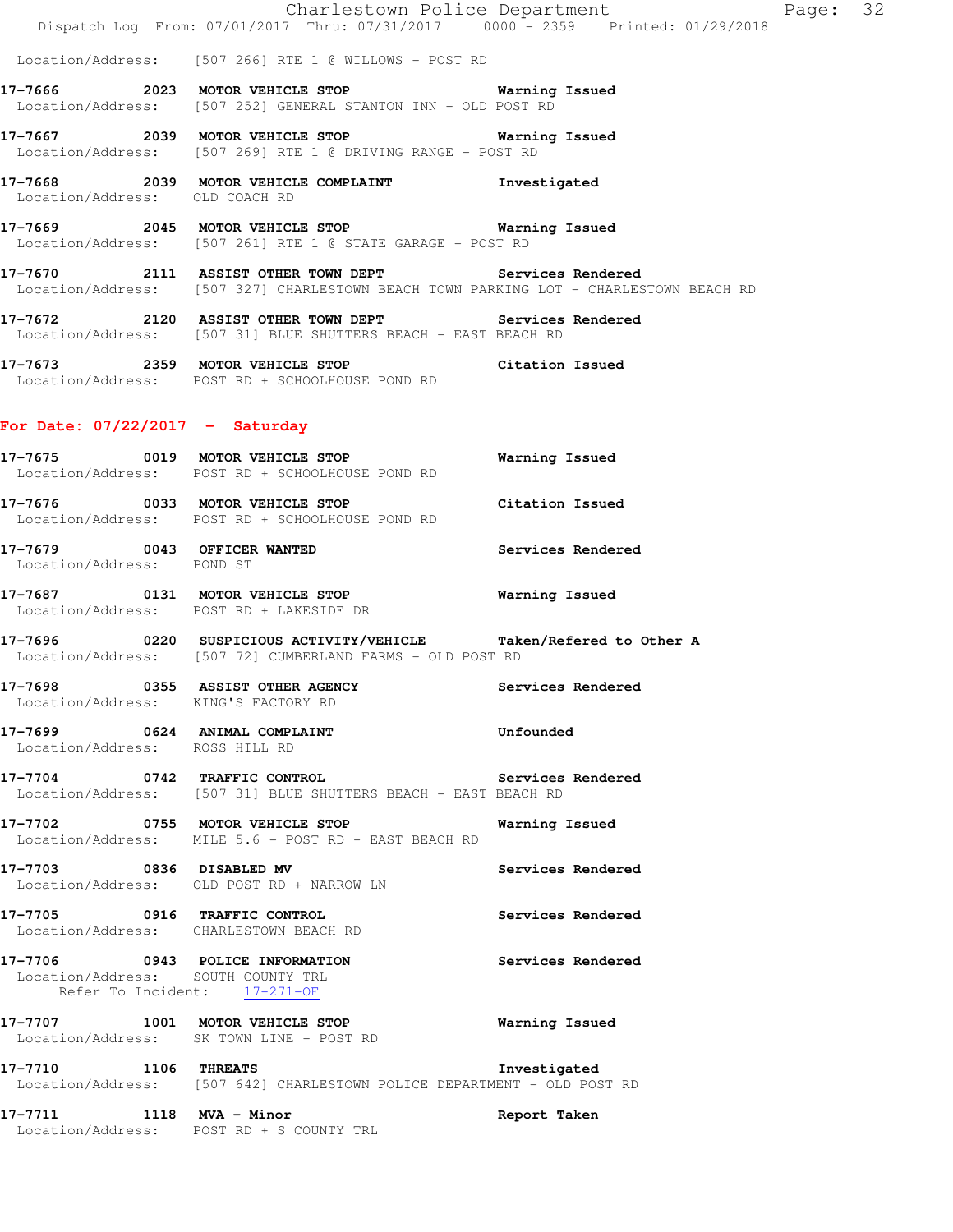|                                                           | Dispatch Log From: 07/01/2017 Thru: 07/31/2017 0000 - 2359 Printed: 01/29/2018                                                                        |                   |
|-----------------------------------------------------------|-------------------------------------------------------------------------------------------------------------------------------------------------------|-------------------|
| Refer To Accident: 17-115-AC                              |                                                                                                                                                       |                   |
|                                                           | 17-7713 1314 MOTOR VEHICLE STOP 6 Warning Issued<br>Location/Address: POST RD + NARROW LN                                                             |                   |
|                                                           | 17-7715 1419 BOATING - VESSEL VIOLATION Warning Issued<br>Location: NINIGRET POND POND SHORE                                                          |                   |
|                                                           | 17-7716 1425 MOTOR VEHICLE STOP 6 Warning Issued<br>Location/Address: TOURIST INFO - POST RD + OLD POST RD                                            |                   |
|                                                           | 17-7717 1553 BOATING - VESSEL VIOLATION Narning Issued<br>Location: NINIGRET POND, WEST                                                               |                   |
| Location/Address: KLONDIKE RD                             | 17-7719 1626 DISABLED MV                                                                                                                              | Services Rendered |
|                                                           | 17-7721 1708 MOTOR VEHICLE STOP Warning Issued<br>Location/Address: [507 258] RTE 1 @ SOUTH KINGSTOWN LINE (MM 11.4) - POST RD                        |                   |
|                                                           | 17-7723 1721 MOTOR VEHICLE STOP <b>Exam Property</b> Warning Issued<br>Location/Address: POST RD + SCHOOLHOUSE POND RD                                |                   |
|                                                           | 17-7724 1733 MOTOR VEHICLE STOP <b>Exam Example 18</b> Warning Issued<br>Location/Address: [507 258] RTE 1 @ SOUTH KINGSTOWN LINE (MM 11.4) - POST RD |                   |
|                                                           | 17-7726 1808 ROAD HAZARD/OBSTRUCTION Removed Hazard<br>Location/Address: POST RD + WEST BEACH RD                                                      |                   |
|                                                           | 17-7727 1816 MOTOR VEHICLE STOP <b>Warning Issued</b><br>Location/Address: [507 45] RIPPY'S LIQUOR MART - SOUTH COUNTY TRL                            |                   |
|                                                           | 17-7728 1824 MOTOR VEHICLE STOP <b>Warning Issued</b><br>Location/Address: [507 221] SHERMAN'S AUTO BODY INC - SOUTH COUNTY TRL                       |                   |
|                                                           | 17-7729 1844 MOTOR VEHICLE STOP 6 Warning Issued<br>Location/Address: SOUTH COUNTY TRL + NEW BISCUIT CITY RD                                          |                   |
|                                                           | 17-7730 1853 MOTOR VEHICLE STOP <b>Warning Issued</b><br>Location/Address: [507 221] SHERMAN'S AUTO BODY INC - SOUTH COUNTY TRL                       |                   |
|                                                           | 17-7731 1931 MOTOR VEHICLE COMPLAINT Services Rendered<br>Location/Address: [507 72] CUMBERLAND FARMS - OLD POST RD                                   |                   |
| 17–7732                                                   | 2001 MOTOR VEHICLE COMPLAINT <b>12000</b> Unfounded<br>Location/Address: [507 258] RTE 1 @ SOUTH KINGSTOWN LINE (MM 11.4) - POST RD                   |                   |
|                                                           | 17-7733 2034 ASSIST OTHER POLICE DEPT Services Rendered<br>Location/Address: [507 21] BURLINGAME STATE PARK - CAMPING AREA - BURLINGAME STATE PARK RD |                   |
| Location/Address: BURDICKVILLE RD                         | 17-7734 2036 ASSIST OTHER POLICE DEPT Could Not Locate                                                                                                |                   |
| 17-7735 2041 MVA - Minor<br>Location/Address: OLD POST RD | Refer To Accident: 17-116-AC                                                                                                                          | Report Taken      |
| 17-7736 2151 OFFICER WANTED<br>Location/Address: CEDAR RD |                                                                                                                                                       | Unfounded         |
|                                                           | 17-7737 2153 ASSIST OTHER TOWN DEPT Services Rendered<br>Location/Address: [507 31] BLUE SHUTTERS BEACH - EAST BEACH RD                               |                   |
| Location/Address: SAND PLAIN RD                           | 17-7738 2159 FIREWORKS/Possession/Use/Other Investigated                                                                                              |                   |
|                                                           | 17-7739 2209 DISTURBANCE/Music/Noise Chrostigated<br>Location/Address: [507 50] CENTRAL BEACH - SURFSIDE AVE                                          |                   |
|                                                           | 17-7740 2213 WELL BEING CHECK CHECT Unfounded<br>Location/Address: SOUTH COUNTY TRL + EAST CHARLES ST                                                 |                   |
|                                                           |                                                                                                                                                       |                   |

Charlestown Police Department Page: 33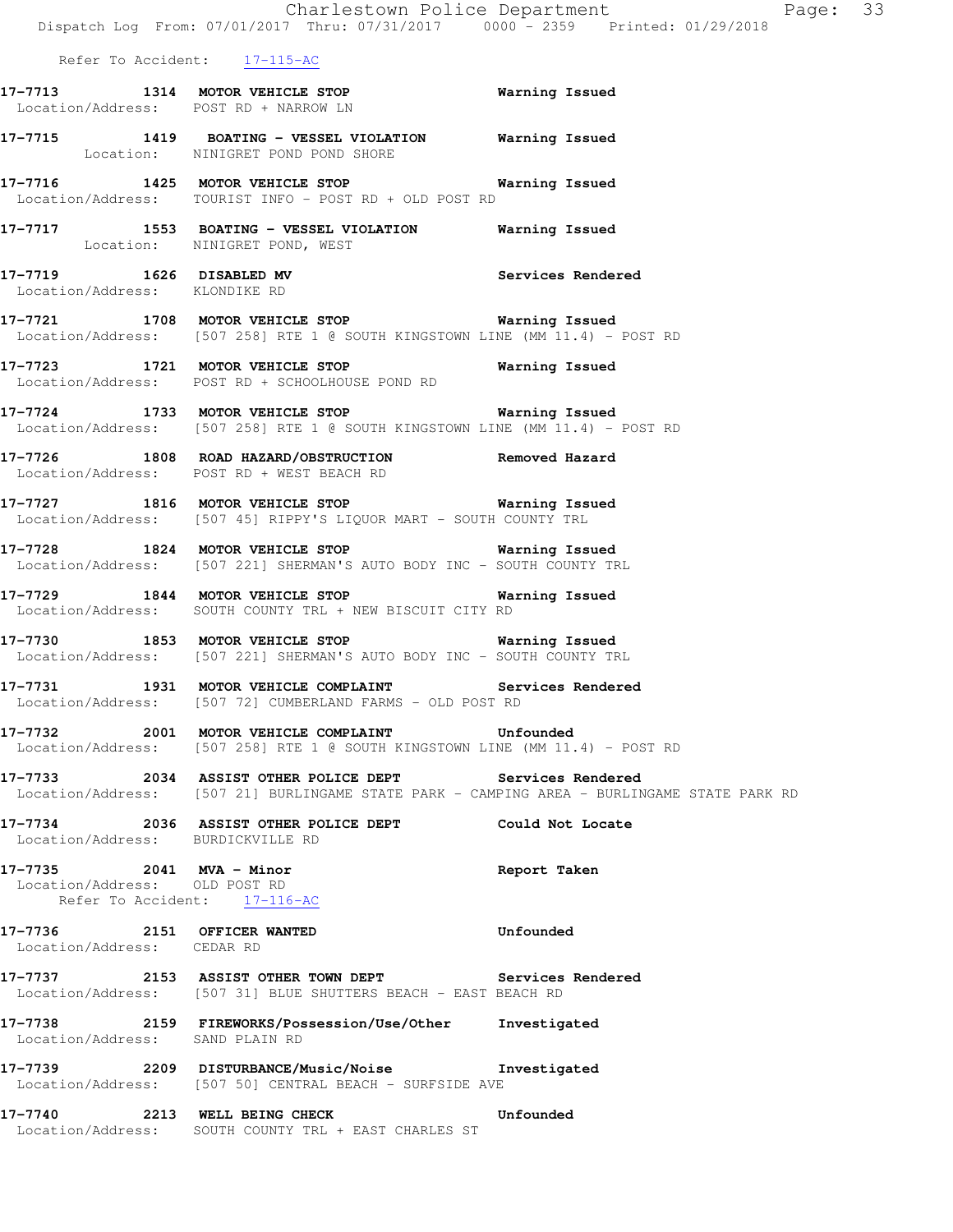| 17-7741<br>Location/Address: SAND PLAIN RD | 2233 | FOLLOW-UP INVESTIGATION                                                                                                                    | Investigated      |
|--------------------------------------------|------|--------------------------------------------------------------------------------------------------------------------------------------------|-------------------|
| 17–7742                                    | 2238 | FIREWORKS/Possession/Use/Other<br>Location/Address: CHARLESTOWN BEACH RD                                                                   | Unfounded         |
| 17–7743                                    | 2309 | ASSIST OTHER TOWN DEPT<br>Location/Address: [507 327] CHARLESTOWN BEACH TOWN PARKING LOT - CHARLESTOWN BEACH RD                            | Services Rendered |
| 17-7744<br>Refer To Arrest:                | 2318 | MOTOR VEHICLE STOP<br>Location/Address: [507 49] CHARLESTOWN TOWN BEACH PARKING LOT - CHARLESTOWN BEACH RD<br>$17 - 74 - AR$               | Arrest (s) Made   |
| Charges:                                   | Age: | Arrest: WEILBURG, CATHERINE J<br>Address: 311 GREENWICH AVE Apt. #D328 WARWICK, RI<br>37<br>DUI/DRUGS/ALCOHOL/1ST OFFENSE - B.A.C. UNKNOWN |                   |

Refusal to Submit to Chemical Test - 1st Violation

### **For Date: 07/23/2017 - Sunday**

|                                    | 17-7745 0439 ALARM, BURGLAR Services Rendered Location/Address: [507 549] WHITE TAIL CIR                                                   |                          |
|------------------------------------|--------------------------------------------------------------------------------------------------------------------------------------------|--------------------------|
|                                    | 17-7746 0623 POLICE INFORMATION No Action Required<br>Location/Address: [507 435] SOUTH SHORE MENTAL HEALTH CHARLESTOWN HOUS - OLD POST RD |                          |
|                                    | 17-7747 0733 MOTOR VEHICLE STOP<br>Location/Address: POST RD + MEADOW LN                                                                   | <b>Warning Issued</b>    |
|                                    | 17-7748 0758 MOTOR VEHICLE STOP<br>Location/Address: POST RD + HOXSIE AVE                                                                  | Citation Issued          |
| Location/Address: ROSS HILL RD     | 17-7749 0821 MOTOR VEHICLE STOP <b>Warning Issued</b>                                                                                      |                          |
| Location/Address: KLONDIKE RD      | 17-7750 0829 ROAD HAZARD/OBSTRUCTION Services Rendered                                                                                     |                          |
| Refer To Accident: 17-117-AC       | 17-7751 0839 MVA - Minor<br>Location/Address: POST RD + EAST BEACH RD                                                                      | Report Taken             |
| Location/Address: BUCKEYE BROOK RD | 17-7753       0941  911 CALLS/False/Hang-Ups/Open     False Alarm                                                                          |                          |
|                                    | 17-7755 1122 SUSPICIOUS ACTIVITY/VEHICLE Transported to Hospital<br>Location/Address: CATALPA CT + SOUTH COUNTY TRL                        |                          |
|                                    | 17-7756 1154 MOTOR VEHICLE STOP <b>Warning Issued</b><br>Location/Address: POST RD + FALCONE LN                                            |                          |
|                                    | 17-7757 1237 TOWN ORDINANCE VIOLATION Unfounded<br>Location/Address: [507 26] CHARLESTOWN BREACHWAY - CHARLESTOWN BEACH RD                 |                          |
|                                    | 17-7758 1424 TOWN ORDINANCE VIOLATION Warning Issued<br>Location/Address: [507 322] WATCHAUG POND STATE BOAT LAUNCH - SANCTUARY RD         |                          |
| Refer To Incident: 17-272-OF       | 17-7759 1425 CIVIL MATTER<br>Location/Address: [507 241] LAND HARBOR TRAILOR PARK - POST RD                                                | Warning Issued           |
|                                    | 17-7761 1547 POLICE INFORMATION<br>Vicinity of: POST RD + PROSSER TRL                                                                      | Unfounded                |
|                                    | 17-7762 1648 ALARM, BURGLAR<br>Location/Address: [507 726] COVE DR                                                                         | Building Checked/Secured |
|                                    | 17-7763 1742 MOTOR VEHICLE STOP Citation Issued<br>Location/Address: [507 1] CHARLESTOWN TOWN HALL - SOUTH COUNTY TRL                      |                          |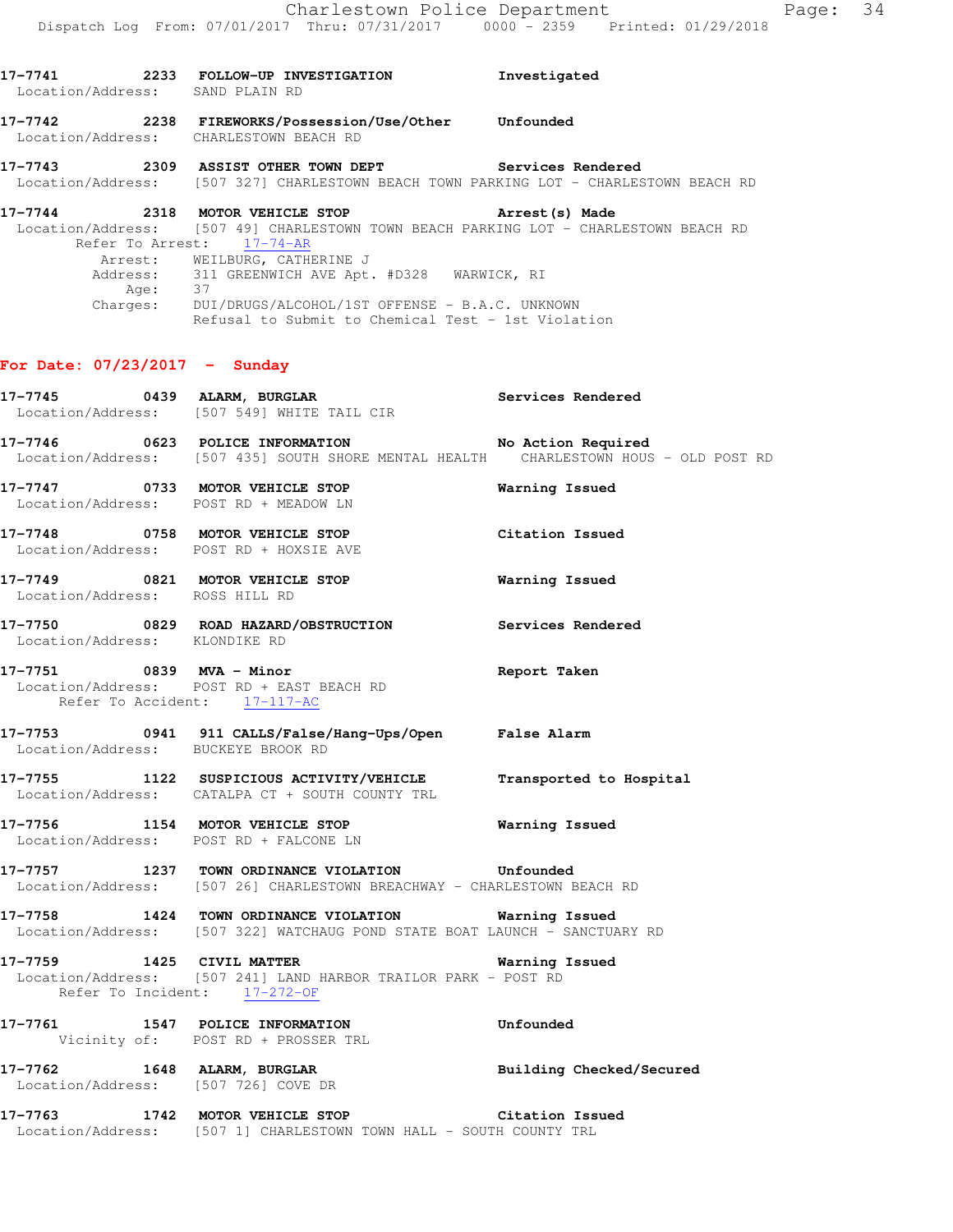**17-7765 1815 MOTOR VEHICLE STOP Warning Issued**  Location/Address: SOUTH COUNTY TRL + NEW BISCUIT CITY RD

**17-7767 1840 MOTOR VEHICLE STOP Warning Issued**  Location/Address: [507 850] CROSS MILLS FIRE STATION - OLD POST RD

**17-7768 1925 MOTOR VEHICLE STOP Warning Issued**  Location/Address: MATUNUCK SCHOOLHOUSE RD + CHARLESTOWN BEACH RD

- **17-7769 1935 MOTOR VEHICLE STOP Warning Issued**  Location/Address: MATUNUCK SCHOOLHOUSE RD + CHARLESTOWN BEACH RD
- **17-7770 1949 COMPLAINT Unfounded**  Vicinity of: SOUTH COUNTY TRL

**17-7771 2055 COMPLAINT Report Taken**  Location/Address: KEITH DR Refer To Incident: 17-273-OF

**17-7772 2116 MOTOR VEHICLE STOP Warning Issued**  Location/Address: [507 850] CROSS MILLS FIRE STATION - OLD POST RD

**17-7773 2122 COMPLAINT Services Rendered**  Location/Address: WEST BEACH RD

**17-7774 2136 ASSIST OTHER AGENCY Services Rendered**  Location/Address: [507 327] CHARLESTOWN BEACH TOWN PARKING LOT - CHARLESTOWN BEACH RD

**17-7775 2142 OFFICER WANTED Investigated**  Location/Address: WEST CASTLE WAY

**17-7776 2206 ALARM, FIRE False Alarm**  Location/Address: [507 880] HOXSIE AVE

Location/Address: POST RD + SEA VIEW DR

**17-7777 2212 POLICE INFORMATION No Action Required**  Location/Address: [507 10] BURLINGAME - CAMP STORE-S&H INC. - BURLINGAME STATE PARK RD

**17-7781 2355 ASSIST OTHER TOWN DEPT Services Rendered**  Location/Address: [507 31] BLUE SHUTTERS BEACH - EAST BEACH RD

### **For Date: 07/24/2017 - Monday**

|         | 17-7784 0010 MOTOR VEHICLE STOP<br>Location/Address: [507 815] SOUTH SHORE - POST RD                                     | Warning Issued |
|---------|--------------------------------------------------------------------------------------------------------------------------|----------------|
|         | Location/Address: [507 260] RTE 1 @ GENERAL STANTON - POST RD                                                            |                |
|         | Location/Address: [507 260] RTE 1 @ GENERAL STANTON - POST RD                                                            |                |
|         | 17-7787 0043 MOTOR VEHICLE STOP Citation Issued<br>Location/Address: POST RD + LAKESIDE DR                               |                |
|         | Location/Address: [507 300] RTE 1 @ KRYSTAL PENGUIN - POST RD                                                            |                |
|         | 17-7790 0104 MOTOR VEHICLE STOP<br>Location/Address: POST RD + PROSSER TRL                                               | Warning Issued |
|         | 17-7801   0156   ROAD HAZARD/OBSTRUCTION   Services Rendered<br>Location/Address: RICHMOND TOWN LINE - ALTON CAROLINA RD |                |
| 17-7802 | 0200 DISABLED MV                                                                                                         | Investigated   |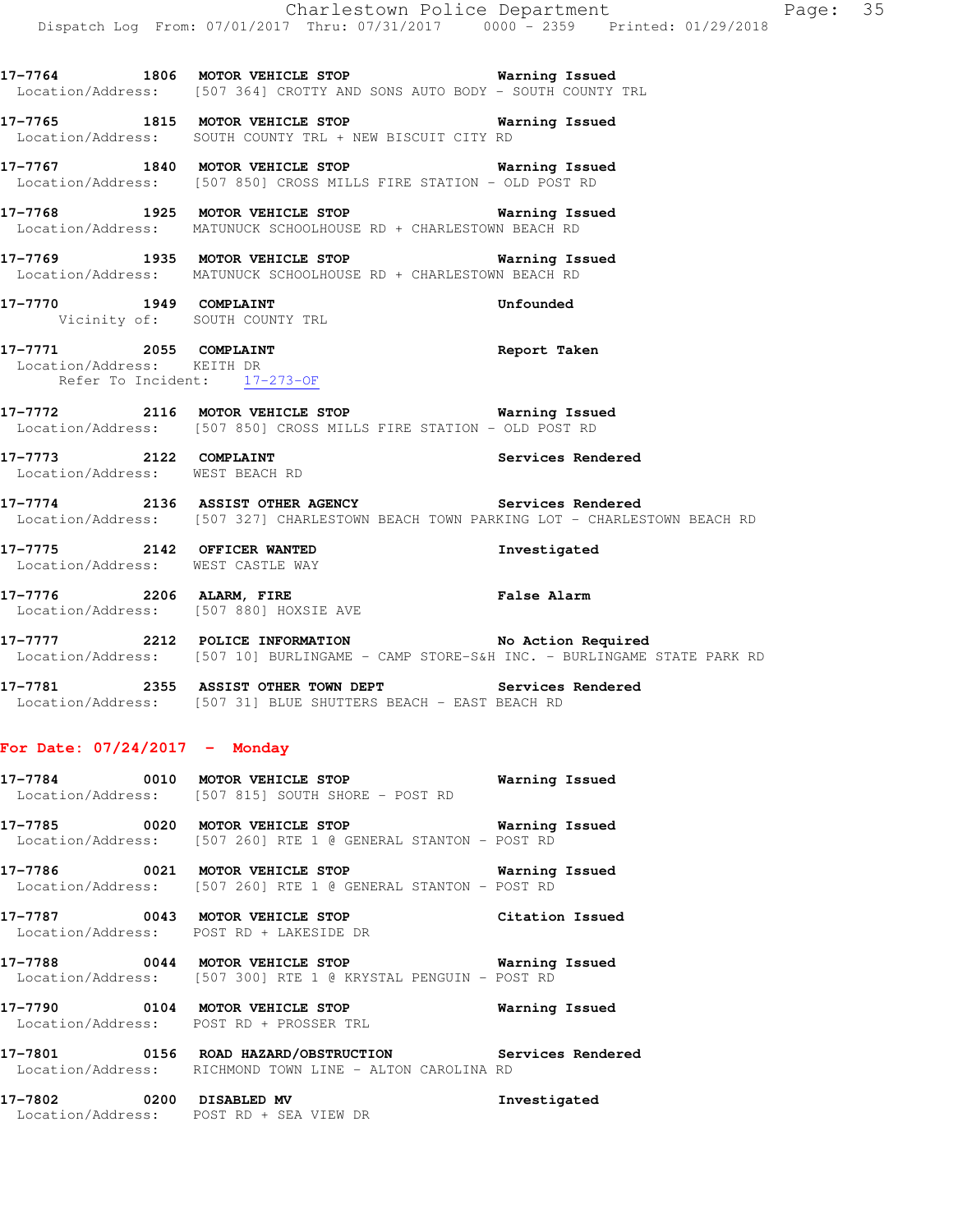|                                  |                                                                                                                                          | Charlestown Police Department<br>Page: 36<br>Dispatch Log From: 07/01/2017 Thru: 07/31/2017 0000 <sup>-</sup> 2359 Printed: 01/29/2018 |  |
|----------------------------------|------------------------------------------------------------------------------------------------------------------------------------------|----------------------------------------------------------------------------------------------------------------------------------------|--|
|                                  | 17-7809 0507 TRAFFIC CONTROL 2000 Services Rendered<br>Location/Address: [507 303] RTE 1 @ SOUTH SHORE MENTAL HEALTH - POST RD           |                                                                                                                                        |  |
|                                  | 17-7810 0550 MOTOR VEHICLE STOP Citation Issued<br>Location/Address: [507 258] RTE 1 @ SOUTH KINGSTOWN LINE (MM 11.4) - POST RD          |                                                                                                                                        |  |
|                                  | 17-7811 0553 MOTOR VEHICLE STOP 6 Warning Issued<br>Location/Address: [507 258] RTE 1 @ SOUTH KINGSTOWN LINE (MM 11.4) - POST RD         |                                                                                                                                        |  |
|                                  | 17-7812 0629 BOATING - SAFETY CHECK<br>Location/Address: [507 683] SOUTHERN WAY<br>Refer To Incident: 17-274-OF                          | Investigated                                                                                                                           |  |
|                                  | 17-7815 0845 ALARM, BURGLAR<br>Location/Address: [507 578] LINCOLN RD                                                                    | No Action Required                                                                                                                     |  |
| Location/Address: CHARLES AVE    | 17-7816 0931 OFFICER WANTED                                                                                                              | Investigated                                                                                                                           |  |
|                                  | 17-7820 1041 MOTOR VEHICLE STOP 6 Warning Issued<br>Location/Address: POST RD + FALCONE LN                                               |                                                                                                                                        |  |
|                                  | 17-7821 1239 ASSIST CITIZEN 5ervices Rendered<br>Location/Address: [507 410] DUNKIN DONUTS - OLD POST RD                                 |                                                                                                                                        |  |
|                                  | 17-7822 1649 OFFICER WANTED<br>Location/Address: BUCKEYE BROOK RD                                                                        | Investigated                                                                                                                           |  |
|                                  | 17-7823 1704 LOST/STOLEN LICENSE PLATES No Action Required<br>Location/Address: [507 7] BREACHWAY BAIT AND TACKLE - CHARLESTOWN BEACH RD |                                                                                                                                        |  |
|                                  | 17-7824 1753 EMBEZZELMENT/FRAUD/FORGERY<br>Location/Address: [507 562] NEW BISCUIT CITY RD<br>Refer To Incident: 17-275-OF               | Report Taken                                                                                                                           |  |
|                                  | 17-7825 1859 MOTOR VEHICLE STOP<br>Location/Address: SOUTH COUNTY TRL + WIITALA DR                                                       | Warning Issued                                                                                                                         |  |
| 17-7826 2000 RAPE                | Location/Address: OLD POST RD<br>Refer To Incident: 17-276-OF                                                                            | Transported to Hospital                                                                                                                |  |
|                                  | 17-7828 2126 POLICE INFORMATION No Action Required                                                                                       | Location/Address: [507 21] BURLINGAME STATE PARK - CAMPING AREA - BURLINGAME STATE PARK RD                                             |  |
|                                  | 17-7829 2158 SUSPICIOUS ACTIVITY/VEHICLE<br>Location/Address: NORTH NIANTIC DR + BLUEBERRY LN                                            | Investigated                                                                                                                           |  |
|                                  | 17-7830 2200 ASSIST OTHER POLICE DEPT Could Not Locate<br>Location/Address: KING'S FACTORY RD                                            |                                                                                                                                        |  |
|                                  | 17-7831 2218 DISTURBANCE/Music/Noise Investigated<br>Location/Address: BISCUIT CITY RD                                                   |                                                                                                                                        |  |
|                                  | 17-7832 2225 SUSPICIOUS ACTIVITY/VEHICLE<br>Location/Address: OLD SHANNOCK RD                                                            | Investigated                                                                                                                           |  |
|                                  | 17-7833 2259 ASSIST OTHER POLICE DEPT Could Not Locate<br>Location/Address: INDIAN CEDAR DR                                              |                                                                                                                                        |  |
| For Date: $07/25/2017$ - Tuesday |                                                                                                                                          |                                                                                                                                        |  |
|                                  | 17-7840 6030 ASSIST OTHER TOWN DEPT Services Rendered<br>Location/Address: [507 31] BLUE SHUTTERS BEACH - EAST BEACH RD                  |                                                                                                                                        |  |
|                                  | 17-7841 0040 ASSIST OTHER AGENCY Services Rendered                                                                                       | Location/Address: [507 327] CHARLESTOWN BEACH TOWN PARKING LOT - CHARLESTOWN BEACH RD                                                  |  |
|                                  | 17-7848 0057 MOTOR VEHICLE STOP<br>Location/Address: [507 303] RTE 1 @ SOUTH SHORE MENTAL HEALTH - POST RD                               | Warning Issued                                                                                                                         |  |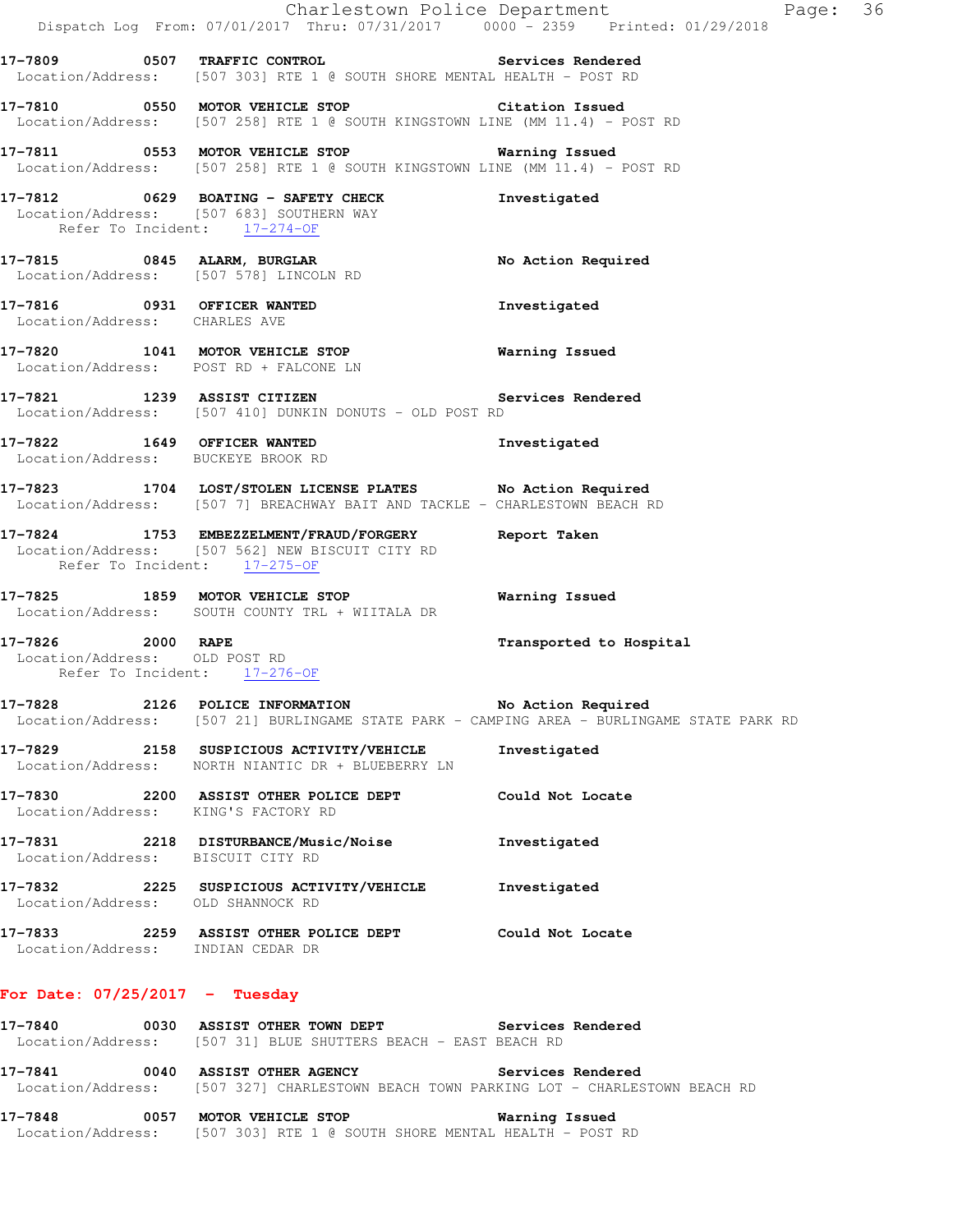|                                                               | 17-7849 0105 MOTOR VEHICLE STOP<br>Location/Address: POST RD + CROSS MILLS RD                                                   | Citation Issued       |
|---------------------------------------------------------------|---------------------------------------------------------------------------------------------------------------------------------|-----------------------|
|                                                               | 17-7854 0141 MOTOR VEHICLE STOP <b>WATER WATER</b><br>Location/Address: WESTERLY LINE - POST RD                                 |                       |
|                                                               | 17-7860 0214 MOTOR VEHICLE STOP 6 Warning Issued<br>Location/Address: POST RD + SCHOOLHOUSE POND RD                             |                       |
| Refer To Incident: 17-278-OF                                  | 17-7864 0239 ALARM, BURGLAR 17-7864 Investigated<br>Location/Address: [507 604] BESTWAY GAS STATION - POST RD                   |                       |
|                                                               | 17-7865 0609 MOTOR VEHICLE STOP MArning Issued<br>Location/Address: POST RD + WILDFLOWER RD                                     |                       |
|                                                               | 17-7867 0833 MOTOR VEHICLE STOP Citation Issued<br>Vicinity of: [507 266] RTE 1 @ WILLOWS - POST RD                             |                       |
|                                                               | 17-7868 0838 MOTOR VEHICLE STOP 6 Warning Issued<br>Location/Address: POST RD + LAKESIDE DR                                     |                       |
|                                                               | 17-7869 0847 MOTOR VEHICLE STOP<br>Location/Address: POST RD + LAKESIDE DR                                                      | <b>Warning Issued</b> |
|                                                               | 17-7870 0848 MOTOR VEHICLE STOP No Action Required<br>Location/Address: [507 100] RTE 1 @ FIORES (MILE MARKER 8.0) - POST RD    |                       |
|                                                               | 17-7871 0900 MOTOR VEHICLE STOP No Action Required<br>Location/Address: POST RD + SCHOOLHOUSE POND RD                           |                       |
| Location/Address: CHARLES AVE<br>Refer To Incident: 17-279-OF | 17-7872 0903 EMBEZZELMENT/FRAUD/FORGERY Report Taken                                                                            |                       |
|                                                               | Location/Address: POST RD + LAKESIDE DR                                                                                         |                       |
|                                                               | 17-7874 0917 MOTOR VEHICLE STOP<br>Location/Address: POST RD + SCHOOLHOUSE POND RD                                              | Warning Issued        |
|                                                               | 17-7875 0930 POLICE INFORMATION<br>Location/Address: [507 687] CAMP WATCHAUG - PROSSER TRL                                      | No Action Required    |
|                                                               | Location/Address: SOUTH KINGSTOWN LINE - POST RD                                                                                |                       |
|                                                               | 17-7877 0945 MOTOR VEHICLE STOP<br>Location/Address: POST RD + LAKESIDE DR                                                      | Citation Issued       |
|                                                               | Location/Address: RTE - POST RD + SOUTH COUNTY TRL                                                                              |                       |
|                                                               | 17-7879 0958 MOTOR VEHICLE STOP<br>Location/Address: POST RD + KING'S FACTORY RD                                                | No Action Required    |
|                                                               | 17-7880 1001 MOTOR VEHICLE STOP <b>Warning Issued</b><br>Location/Address: [507 100] RTE 1 @ FIORES (MILE MARKER 8.0) - POST RD |                       |
|                                                               | 17-7881 1003 MOTOR VEHICLE STOP<br>Location/Address: POST RD + PROSSER TRL                                                      | Warning Issued        |
|                                                               | 17-7882 1010 TRAFFIC CONTROL Serv:<br>Location/Address: [507 261] RTE 1 @ STATE GARAGE - POST RD                                | Services Rendered     |
| Location/Address: OLD POST RD                                 | 17-7883 1049 EMBEZZELMENT/FRAUD/FORGERY Services Rendered                                                                       |                       |
| Location/Address: BURDICKVILLE RD                             | 17-7884 1115 ASSIST OTHER AGENCY                                                                                                | Report Taken          |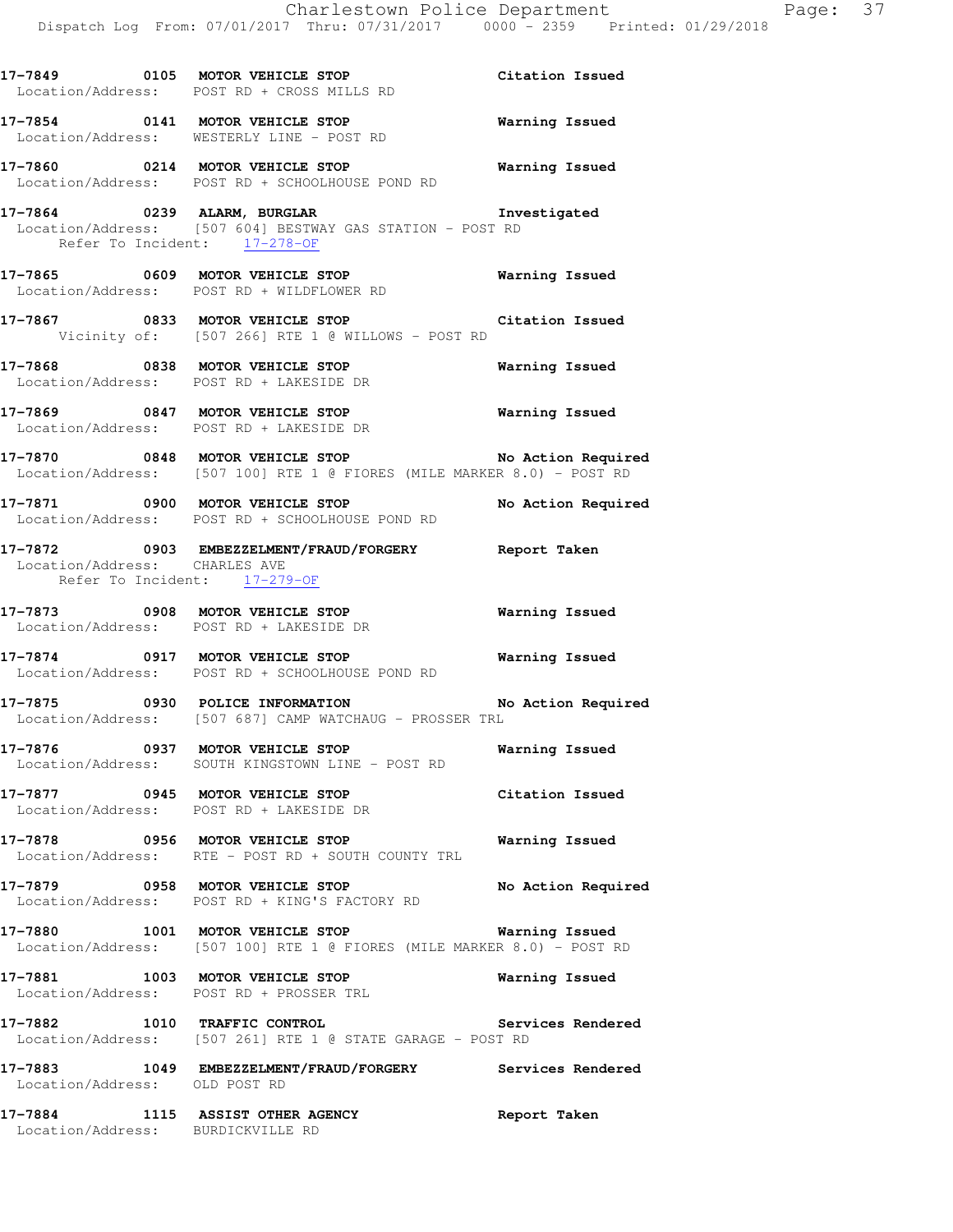Refer To Incident: 17-280-OF

| 17-7885           | 1231 ASSIST OTHER AGENCY |  | Services Rendered |  |
|-------------------|--------------------------|--|-------------------|--|
| Location/Address: | ASHAWAY COLONY LN        |  |                   |  |

**17-7887 1437 MOTOR VEHICLE COMPLAINT Investigated**  Location/Address: [507 20] NINIGRET PARK/SENIOR CENTER - PARK LN

**17-7889 1626 FOLLOW-UP INVESTIGATION Investigated**  Location/Address: [507 410] DUNKIN DONUTS - OLD POST RD

**17-7891 2046 POLICE INFORMATION No Action Required**  Location/Address: [507 642] CHARLESTOWN POLICE DEPARTMENT - OLD POST RD

**17-7893 2146 ASSIST OTHER TOWN DEPT Services Rendered**  Location/Address: [507 321] CHARLESTOWN BEACH - CHARLESTOWN BEACH RD

**17-7894 2155 ASSIST OTHER TOWN DEPT Services Rendered**  Location/Address: [507 31] BLUE SHUTTERS BEACH - EAST BEACH RD

### **For Date: 07/26/2017 - Wednesday**

|                                | 17-7899 0035 MOTOR VEHICLE STOP<br>Location/Address: SK LINE - POST RD                                                 | Citation Issued       |
|--------------------------------|------------------------------------------------------------------------------------------------------------------------|-----------------------|
|                                | 17-7901 0050 MOTOR VEHICLE STOP<br>Location/Address: POST RD + KING'S FACTORY RD                                       | <b>Warning Issued</b> |
|                                | 17-7902 0100 MOTOR VEHICLE STOP 6 Warning Issued<br>Location/Address: POST RD + GENERAL STANTON LN                     |                       |
|                                | 17-7903 0106 MOTOR VEHICLE STOP<br>Location/Address: POST RD + KING'S FACTORY RD                                       | No Action Required    |
|                                | 17-7906 0117 MOTOR VEHICLE STOP<br>Location/Address: POST RD + KING'S FACTORY RD                                       | Warning Issued        |
|                                | 17-7910 0156 SUSPICIOUS ACTIVITY/VEHICLE No Action Required<br>Location/Address: SOUTH COUNTY TRL + WHIPPLE DR         |                       |
|                                | 17-7921 0513 POLICE INFORMATION<br>Location/Address: POST RD + SCHOOLHOUSE POND RD                                     | Services Rendered     |
|                                | 17-7922 0530 TRAFFIC CONTROL<br>Location/Address: POST RD + SOUTH COUNTY TRL                                           | Services Rendered     |
|                                | 17-7923 0833 ASSIST OTHER AGENCY<br>Location/Address: ALTON CAROLINA RD                                                | Services Rendered     |
|                                | 17-7926 1103 ANNOYING PHONE CALLS<br>Location/Address: GENERAL STANTON LN<br>Refer To Incident: 17-281-OF              | Report Taken          |
| Location/Address: CLEARVIEW RD | 17-7927 1123 ANNOYING PHONE CALLS Peace Restored                                                                       |                       |
|                                | 17-7929 1236 THREATS In Location/Address: [507 62] OCEAN VIEW MOTEL - POST RD                                          | Investigated          |
| 17-7930 1247 ALARM, FIRE       | False Alarm<br>Location/Address: SOUTH COUNTY TRL                                                                      |                       |
|                                | 17-7931 1526 FOLLOW-UP INVESTIGATION Investigated<br>Location/Address: [507 848] ADARE'S BOUTIQUE - OLD POST RD        |                       |
|                                | 17-7934 1636 MOTOR VEHICLE STOP 6 Warning Issued<br>Location/Address: NARROW LN + POST RD                              |                       |
|                                | 17-7937 1710 MOTOR VEHICLE STOP 6 Warning Issued<br>Location/Address: [507 841] BREACHWAY GRILL - CHARLESTOWN BEACH RD |                       |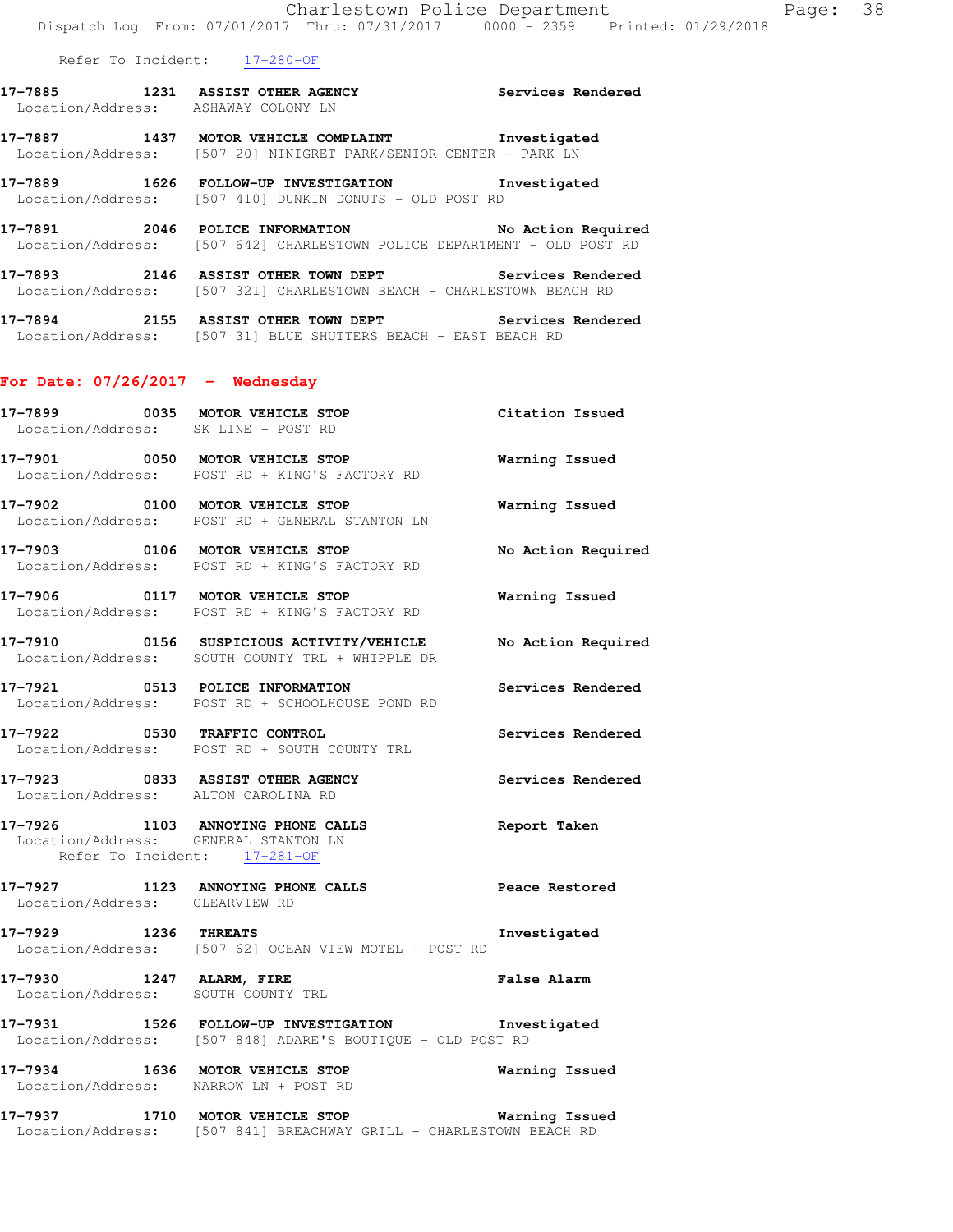**17-7938 1723 MOTOR VEHICLE STOP Warning Issued**  Location/Address: [507 841] BREACHWAY GRILL - CHARLESTOWN BEACH RD

**17-7939 1733 MOTOR VEHICLE STOP Warning Issued**  Location/Address: CHARLESTOWN BEACH RD + BENHAM ST

**17-7940 1745 MOTOR VEHICLE STOP Warning Issued**  Location/Address: [507 310] RTE 1A @ CUMBERLAND FARMS - OLD POST RD

**17-7943 1837 MOTOR VEHICLE STOP Warning Issued**  Location/Address: POST RD + LAKESIDE DR

**17-7944 1859 MOTOR VEHICLE STOP Warning Issued**  Location/Address: [507 258] RTE 1 @ SOUTH KINGSTOWN LINE (MM 11.4) - POST RD

**17-7945 1909 MOTOR VEHICLE STOP Warning Issued**  Location/Address: POST RD + LAKESIDE DR

**17-7946 1914 MOTOR VEHICLE STOP Warning Issued**  Location/Address: POST RD + KING'S FACTORY RD

**17-7947 1920 LARCENY Report Taken**  Vicinity of: [507 219] SHELTER COVE MARINA - CHARLESTOWN BEACH RD Refer To Incident: 17-282-OF

**17-7949 2023 MOTOR VEHICLE STOP Warning Issued**  Location/Address: [507 266] RTE 1 @ WILLOWS - POST RD

**17-7950 2059 ASSIST OTHER TOWN DEPT Services Rendered**  Location/Address: [507 327] CHARLESTOWN BEACH TOWN PARKING LOT - CHARLESTOWN BEACH RD

**17-7951 2115 ASSIST OTHER TOWN DEPT Services Rendered**  Location/Address: [507 31] BLUE SHUTTERS BEACH - EAST BEACH RD

**17-7952 2201 POLICE INFORMATION No Action Required**  Location/Address: [507 21] BURLINGAME STATE PARK - CAMPING AREA - BURLINGAME STATE PARK RD

### **For Date: 07/27/2017 - Thursday**

**17-7955 0018 SUSPICIOUS ACTIVITY/VEHICLE Investigated**  Location/Address: [507 247] HUNGRY HAVEN RESTAURANT - SOUTH COUNTY TRL

**17-7956 0018 ANIMAL COMPLAINT Investigated**  Location/Address: SAND PLAIN RD

**17-7959 0033 SUSPICIOUS ACTIVITY/VEHICLE Investigated**  Location/Address: [507 374] SAINT MARYS CHURCH - CAROLINA BACK RD

**17-7963 0058 MOTOR VEHICLE STOP Warning Issued**  Location/Address: [507 72] CUMBERLAND FARMS - OLD POST RD

**17-7973 0204 ASSIST OTHER POLICE DEPT Investigated**  Location/Address: SOUTH COUNTY TRL

**17-7974 0322 FOLLOW-UP INVESTIGATION Investigated**  Location/Address: [507 531] NARRAGANSETT INDIAN TRIBAL HEALTH CENTER - SOUTH COUNTY TRL

**17-7976 0541 TRAFFIC CONTROL Services Rendered**  Location/Address: POST RD + LAKESIDE DR

**17-7977 0545 ALARM, BURGLAR Building Checked/Secured**  Location/Address: [507 254] GALAPAGOS COLLECTION - OLD POST RD

**17-7978 0608 OFFICER WANTED Investigated**  Location/Address: [507 642] CHARLESTOWN POLICE DEPARTMENT - OLD POST RD Refer To Summons: 17-114-AR Juvenile Arrest Age: 14 Charges: VIOLATION OF FAMILY COURT ORDER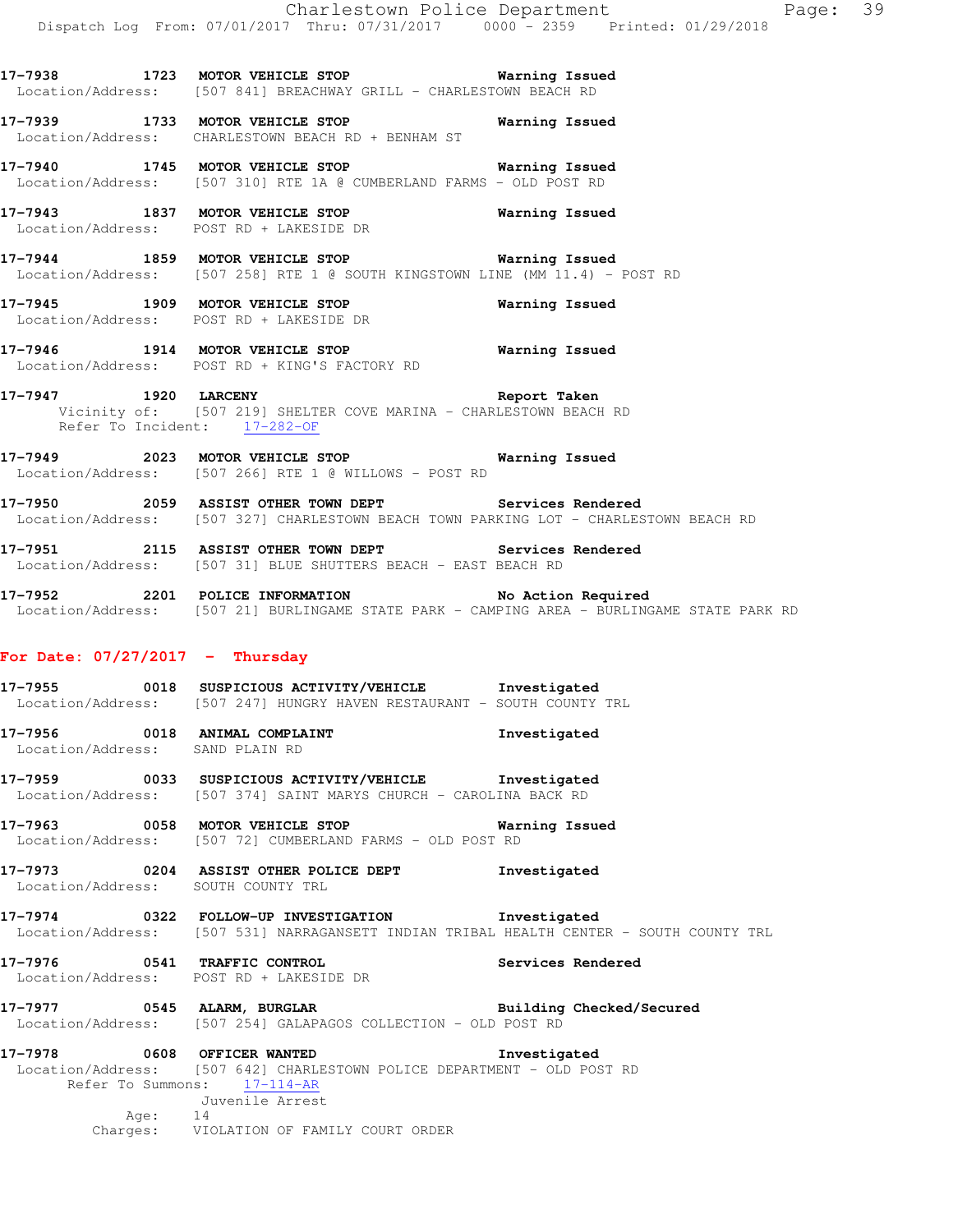|                                                            | Dispatch Log From: 07/01/2017 Thru: 07/31/2017 0000 - 2359 Printed: 01/29/2018                                                                 | Charlestown Police Department<br>Page: 40                                                  |
|------------------------------------------------------------|------------------------------------------------------------------------------------------------------------------------------------------------|--------------------------------------------------------------------------------------------|
|                                                            | Refer To Incident: 17-283-OF                                                                                                                   |                                                                                            |
| 17-7979 0700 COMPLAINT<br>Location/Address: STILL WATER RD |                                                                                                                                                | Investigated                                                                               |
|                                                            | 17-7980 0704 COMPLAINT 2000 1nvestigated<br>Location/Address: [507 72] CUMBERLAND FARMS - OLD POST RD                                          |                                                                                            |
| 17-7981 0904 COMPLAINT                                     | Location/Address: [507 642] CHARLESTOWN POLICE DEPARTMENT - OLD POST RD                                                                        | Investigated                                                                               |
|                                                            | 17-7983 0957 FOLLOW-UP INVESTIGATION Investigated<br>Location/Address: [507 604] BESTWAY GAS STATION - POST RD                                 |                                                                                            |
|                                                            | 17-7985 1142 MOTOR VEHICLE STOP <b>Warning Issued</b><br>Location/Address: [507 261] RTE 1 @ STATE GARAGE (MILE MARKER 9.6) - POST RD          |                                                                                            |
| Refer To Incident: 17-284-OF                               | 17-7986 1145 LOST/STOLEN LICENSE PLATES Services Rendered<br>Location/Address: [507 642] CHARLESTOWN POLICE DEPARTMENT - OLD POST RD           |                                                                                            |
|                                                            | 17-7987 1202 JUVENILE OFFENSES<br>Location/Address: [507 235] NINIGRET INN - PROSSER TRL                                                       | Investigated                                                                               |
| Location/Address: KLONDIKE RD                              | 17-7989 1429 SUSPICIOUS ACTIVITY/VEHICLE 1nvestigated                                                                                          |                                                                                            |
|                                                            | 17-7992 1555 MOTOR VEHICLE COMPLAINT Could Not Locate<br>Vicinity of: NARROW LN + OLD POST RD                                                  |                                                                                            |
|                                                            | 17-7993 1605 DISABLED MV 3ervices Rendered<br>Location/Address: [507 258] RTE 1 @ SOUTH KINGSTOWN LINE (MM 11.4) - POST RD                     |                                                                                            |
|                                                            | 17-7994 1613 DISABLED MV<br>Location/Address: NARROW LN + KNUDSEN DR                                                                           | Services Rendered                                                                          |
| 17-7995 1634 OFFICER WANTED                                | Services Rendered<br>Location/Address: [507 1] CHARLESTOWN TOWN HALL - SOUTH COUNTY TRL                                                        |                                                                                            |
|                                                            | 17-7997 1804 MOTOR VEHICLE STOP<br>Location/Address: POST RD + KING'S FACTORY RD                                                               | No Action Required                                                                         |
| 17–8000                                                    | 2002 POLICE INFORMATION Services Rendered<br>Location/Address: [507 375] PAWAGET PARK - SPORTSMAN RD                                           |                                                                                            |
|                                                            | 17-8001 2049 POLICE INFORMATION No Action Required                                                                                             | Location/Address: [507 21] BURLINGAME STATE PARK - CAMPING AREA - BURLINGAME STATE PARK RD |
|                                                            | 17-8002 2114 ASSIST OTHER TOWN DEPT Services Rendered<br>Location/Address: [507 31] BLUE SHUTTERS BEACH - EAST BEACH RD                        |                                                                                            |
|                                                            | 17-8003 2118 MOTOR VEHICLE STOP<br>Location/Address: [507 258] RTE 1 @ SOUTH KINGSTOWN LINE (MM 11.4) - POST RD                                | Citation Issued                                                                            |
|                                                            | 17-8004 2139 PARKING VIOLATIONS<br>Location/Address: [507 327] CHARLESTOWN BEACH TOWN PARKING LOT - CHARLESTOWN BEACH RD                       | <b>Services Rendered</b>                                                                   |
|                                                            | 17-8005 2148 ASSIST OTHER TOWN DEPT Services Rendered<br>Location/Address: [507 327] CHARLESTOWN BEACH TOWN PARKING LOT - CHARLESTOWN BEACH RD |                                                                                            |
| Location/Address: ROSS HILL RD                             | 17-8007 2213 PSYCHOLOGICAL EMERGENCY<br>Refer To Incident: 17-285-OF                                                                           | Transported to Hospital                                                                    |
| For Date: $07/28/2017$ - Friday                            |                                                                                                                                                |                                                                                            |
| 17-8009<br>Location/Address: EAST BEACH RD                 | 0058 SUSPICIOUS ACTIVITY/VEHICLE    Investigated                                                                                               |                                                                                            |

**17-8010 0109 TRANSPORT Services Rendered**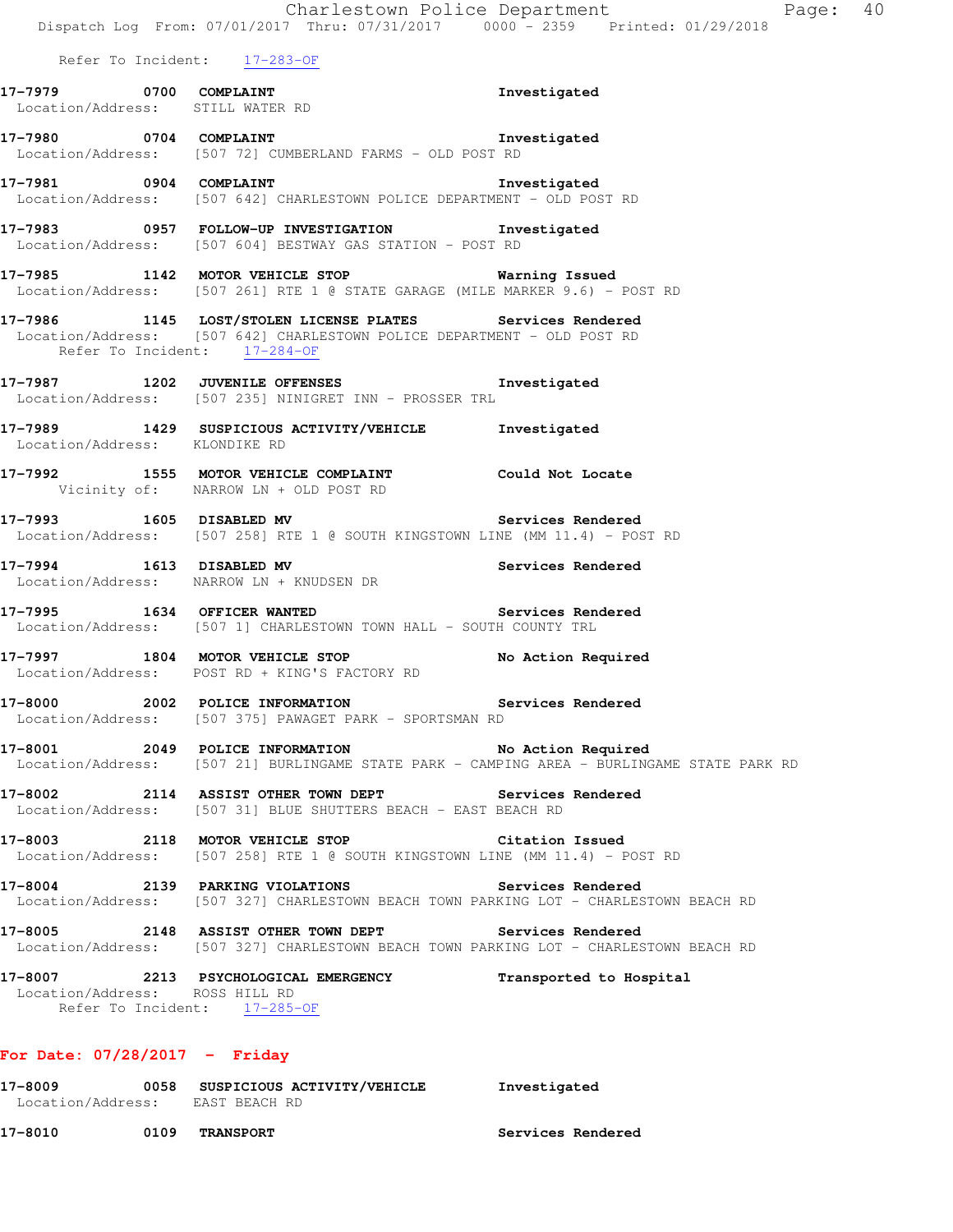|                                                                                        | Dispatch Log From: 07/01/2017 Thru: 07/31/2017 0000 - 2359 Printed: 01/29/2018                                                   | Charlestown Police Department<br>Page: 41                                                  |
|----------------------------------------------------------------------------------------|----------------------------------------------------------------------------------------------------------------------------------|--------------------------------------------------------------------------------------------|
|                                                                                        | Location/Address: [507 62] OCEAN VIEW MOTEL - POST RD                                                                            |                                                                                            |
| Location/Address: OCEAN RIDGE DR                                                       | 17-8023 0417 ALARM, BURGLAR Building Checked/Secured                                                                             |                                                                                            |
|                                                                                        | 17-8024 0541 MOTOR VEHICLE STOP Citation Issued<br>Location/Address: SOUTH COUNTY TRL + NEW BISCUIT CITY RD                      |                                                                                            |
|                                                                                        | 17-8025 0607 MOTOR VEHICLE STOP 600 Warning Issued<br>Location/Address: [507 276] RTE 2 @ RICHMOND LINE - SOUTH COUNTY TRL       |                                                                                            |
|                                                                                        | 17-8026 0622 MOTOR VEHICLE STOP Warning Issued<br>Location/Address: POST RD + PROSSER TRL                                        |                                                                                            |
|                                                                                        | 17-8027 0628 MOTOR VEHICLE STOP <b>WATER WATER</b><br>Location/Address: [507 266] RTE 1 @ WILLOWS - POST RD                      |                                                                                            |
|                                                                                        | 17-8028 0712 POLICE INFORMATION No Action Required                                                                               | Location/Address: [507 21] BURLINGAME STATE PARK - CAMPING AREA - BURLINGAME STATE PARK RD |
| Refer To Incident: 17-286-OF                                                           | 17-8029 0816 POLICE INFORMATION Services Rendered<br>Location/Address: [507 642] CHARLESTOWN POLICE DEPARTMENT - OLD POST RD     |                                                                                            |
|                                                                                        | 17-8030 0845 MOTOR VEHICLE STOP 6 Warning Issued<br>Location/Address: SOUTH COUNTY TRL + CAROLINA BACK RD                        |                                                                                            |
|                                                                                        | 17-8032 0941 MOTOR VEHICLE STOP Citation Issued<br>Location/Address: EAST BEACH RD + POST RD                                     |                                                                                            |
| Location/Address: EAST BEACH RD                                                        | 17-8031 0943 MOTOR VEHICLE STOP Citation Issued                                                                                  |                                                                                            |
| Location/Address: AUBURN DR                                                            | 17-8033 1002 MOTOR VEHICLE COMPLAINT 17-8033                                                                                     |                                                                                            |
|                                                                                        | 17-8034 1047 MOTOR VEHICLE STOP Citation Issued<br>Location/Address: POST RD + SOUTH COUNTY TRL                                  |                                                                                            |
|                                                                                        | 17-8035 1058 MOTOR VEHICLE STOP 6 Warning Issued<br>Location/Address: [507 302] RTE 1A @ SOUTH SHORE MENTAL HEALTH - OLD POST RD |                                                                                            |
|                                                                                        | 17-8036 1207 ANIMAL COMPLAINT COMPOSER Unfounded<br>Location/Address: [507 44] KINGSTON PIZZA - OLD POST RD                      |                                                                                            |
| Location/Address: AUBURN DR                                                            | 17-8040 1432 FOLLOW-UP INVESTIGATION Removed Hazard                                                                              |                                                                                            |
| Location/Address: CHARLESTOWN BEACH RD                                                 | 17-8041 1445 FIRE, OTHER                                                                                                         | Extinquished                                                                               |
|                                                                                        | 17-8042 1541 DIS CONDUCT / FIGHT Unfounded<br>Location/Address: ALTON CAROLINA RD + CAROLINA BACK RD                             |                                                                                            |
| 17-8043 1554 VANDALISM<br>Location/Address: WIITALA DR<br>Refer To Incident: 17-288-OF |                                                                                                                                  | Investigated                                                                               |
| Location/Address: OLD SHANNOCK RD                                                      | 17-8044 1603 POLICE INFORMATION                                                                                                  | No Action Required                                                                         |
| Location/Address: PERKINS LN                                                           | 17-8045 1616 POLICE INFORMATION<br>Refer To Incident: 17-287-OF                                                                  | Report Taken                                                                               |
| 17-8046 1721 THREATS<br>Location/Address: OLD SHANNOCK RD                              |                                                                                                                                  | Investigated                                                                               |
|                                                                                        | 17-8047 1748 FOLLOW-UP INVESTIGATION Services Rendered                                                                           | Location/Address: [507 21] BURLINGAME STATE PARK - CAMPING AREA - BURLINGAME STATE PARK RD |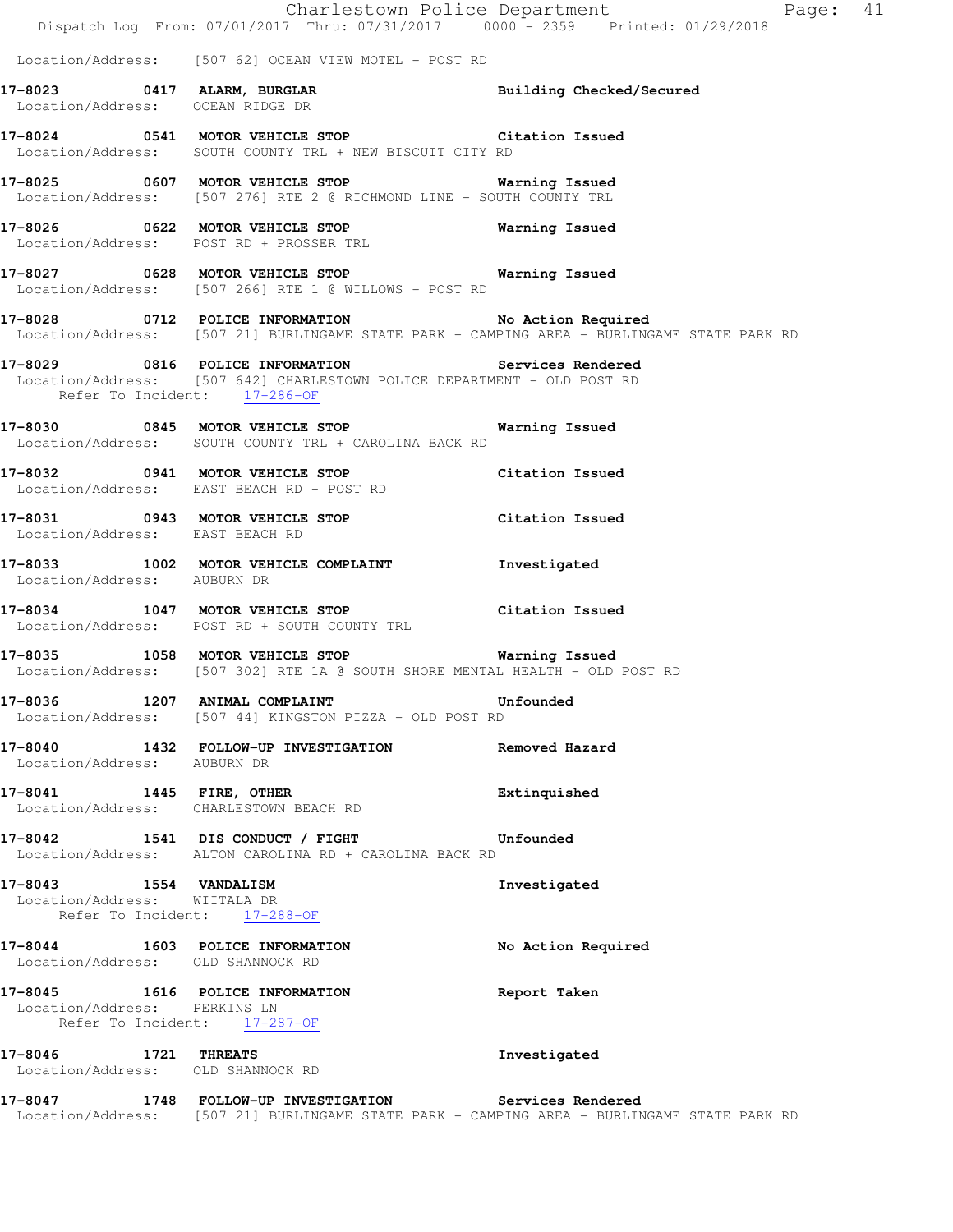17-8053 2102 MOTOR VEHICLE STOP **Services Rendered** Location/Address: [507 261] RTE 1 @ STATE GARAGE (MILE MARKER 9.6) - POST RD

**17-8055 2116 ASSIST OTHER TOWN DEPT Services Rendered**  Location/Address: [507 31] BLUE SHUTTERS BEACH - EAST BEACH RD

**17-8056 2127 ASSIST OTHER TOWN DEPT Services Rendered**  Location/Address: [507 49] CHARLESTOWN TOWN BEACH - CHARLESTOWN BEACH RD

**17-8057 2157 MOTOR VEHICLE COMPLAINT Unfounded**  Location/Address: [507 258] RTE 1 @ SOUTH KINGSTOWN LINE (MM 11.4) - POST RD

#### **For Date: 07/29/2017 - Saturday**

- **17-8062 0035 MOTOR VEHICLE STOP Warning Issued**  Location/Address: OLD POST RD + SHEILA DR
- **17-8064 0041 ASSIST CITIZEN Services Rendered**  Location/Address: [507 31] BLUE SHUTTERS BEACH - EAST BEACH RD
- **17-8070 0113 MOTOR VEHICLE STOP Warning Issued**  Location/Address: [507 72] CUMBERLAND FARMS - OLD POST RD
- **17-8074 0135 MOTOR VEHICLE STOP No Action Required**  Location/Address: SK LINE - POST RD
- **17-8076 0150 MOTOR VEHICLE STOP Warning Issued**  Location/Address: POST RD + SCHOOLHOUSE POND RD
- **17-8079 0205 DOMESTIC/Assault/Diso/Other Arrest(s) Made**  Location/Address: [507 865] ARNOLD FAMILY CABIN - KING'S FACTORY RD Refer To Arrest: 17-75-AR Arrest: SPEARS, CRAIG B Address: 11B KING'S FACTORY RD Apt. #B CHARLESTOWN, RI Age: 46<br>Charges: DOM DOMESTIC-DISORDERLY CONDUCT

DOMESTIC-SIMPLE ASSAULT/BATTERY

- **17-8080 0553 FOLLOW-UP INVESTIGATION Could Not Locate**  Location/Address: NORTH CASTLE WAY
- **17-8081 0706 FOLLOW-UP INVESTIGATION Could Not Locate**  Location/Address: NORTH CASTLE WAY Refer To Incident: 17-288-OF
- **17-8082 0738 ASSIST CITIZEN Services Rendered**  Location/Address: [507 20] NINIGRET PARK - PARK LN
- **17-8083 0758 VANDALISM Report Taken**  Location/Address: COLUMBIA HEIGHTS OVAL Refer To Incident: 17-289-OF
- **17-8084 0804 SUSPICIOUS ACTIVITY/VEHICLE Investigated**  Location/Address: OLD POST RD
- **17-8085 0941 MOTOR VEHICLE STOP Warning Issued**  Location/Address: [507 266] RTE 1 @ WILLOWS - POST RD
- **17-8086 0953 ROAD HAZARD/OBSTRUCTION Services Rendered**  Location/Address: HILLCREST DR
- **17-8089 1000 ASSIST CITIZEN Services Rendered**  Location: [507 883] QUONOCHONTAUG EAST BEACH ASSOCIATION (QEBA)
- **17-8087 1028 VIOLATION OF RO/NCO Report Taken**  Location/Address: [507 619] OLD COACH RD Refer To Incident: 17-290-OF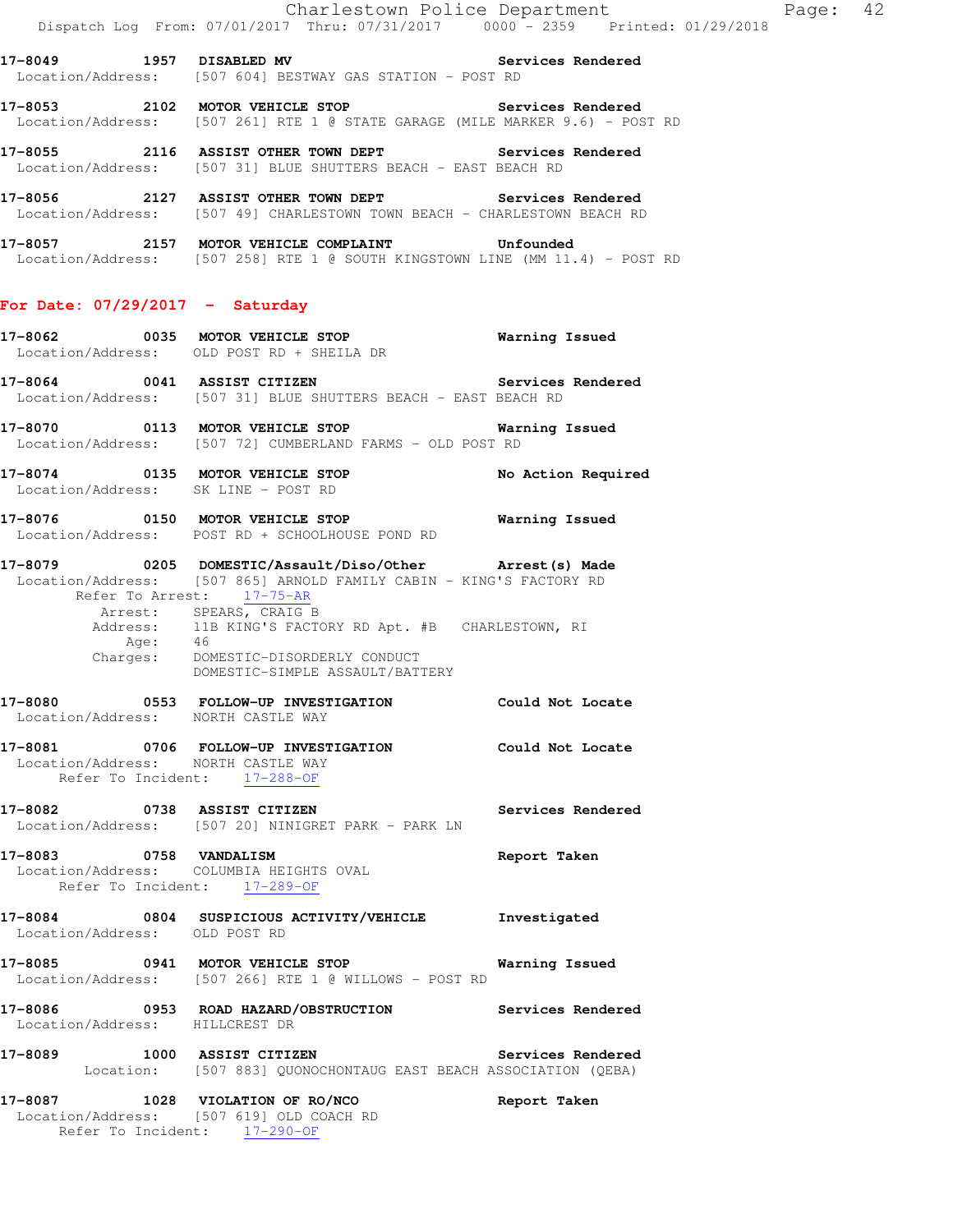Charlestown Police Department Fage: 43 Dispatch Log From: 07/01/2017 Thru: 07/31/2017 0000 - 2359 Printed: 01/29/2018 Refer To Arrest: 17-76-AR Arrest: BAGLEY, TIMOTHY M Address: 44 MAYNARD PAWTUCKET, RI Age: 43 Charges: VIOLATION OF PROTECTIVE ORDER **17-8090 1246 MOTOR VEHICLE STOP Warning Issued**  Location/Address: POST RD + TAMANACO DR **17-8091 1311 MOTOR VEHICLE STOP Warning Issued**  Location/Address: POST RD + BEND RD **17-8092 1401 FOLLOW-UP INVESTIGATION Could Not Locate**  Location/Address: NORTH CASTLE WAY Refer To Incident: 17-288-OF **17-8093 1600 MOTOR VEHICLE STOP Warning Issued**  Location/Address: SOUTH COUNTY TRL + BOTKA DR **17-8094 1620 FOLLOW-UP INVESTIGATION Services Rendered**  Location/Address: ROSS HILL RD **17-8095 1639 MOTOR VEHICLE STOP Warning Issued**  Location/Address: POST RD + KING'S FACTORY RD **17-8097 1737 COMPLAINT Services Rendered**  Location/Address: POST RD + EAST BEACH RD **17-8101 1947 MOTOR VEHICLE STOP Warning Issued**  Location/Address: SOUTH COUNTY TRL + BOTKA DR **17-8102 1956 MOTOR VEHICLE STOP Warning Issued**  Location/Address: SOUTH COUNTY TRL + SAND PLAIN RD **17-8105 2019 MOTOR VEHICLE STOP Warning Issued**  Location/Address: [507 261] RTE 1 @ STATE GARAGE (MILE MARKER 9.6) - POST RD **17-8106 2058 ASSIST OTHER TOWN DEPT Services Rendered**  Location/Address: [507 31] BLUE SHUTTERS BEACH - EAST BEACH RD **17-8107 2100 ASSIST OTHER TOWN DEPT Services Rendered**  Location/Address: [507 327] CHARLESTOWN BEACH TOWN PARKING LOT - CHARLESTOWN BEACH RD **17-8108 2116 MOTOR VEHICLE STOP Warning Issued**  Location/Address: [507 247] HUNGRY HAVEN RESTAURANT - SOUTH COUNTY TRL **17-8109 2124 SUSPICIOUS ACTIVITY/VEHICLE Investigated**  Location/Address: [507 61] CHARLESTOWN GALLERY - SOUTH COUNTY TRL **17-8110 2156 MOTOR VEHICLE STOP Citation Issued**  Location/Address: POST RD + SCHOOLHOUSE POND RD **17-8111 2216 MOTOR VEHICLE STOP Warning Issued**  Location/Address: POST RD + KING'S FACTORY RD **17-8112 2220 DISABLED MV Investigated**  Location/Address: [507 100] RTE 1 @ FIORES (MILE MARKER 8.0) - POST RD **17-8114 2246 FIREWORKS/Possession/Use/Other Could Not Locate**  Location/Address: DUHAMEL AVE **For Date: 07/30/2017 - Sunday 17-8116 0026 OFFICER WANTED Investigated**  Location/Address: OLD SHANNOCK RD **17-8117 0032 MOTOR VEHICLE STOP Warning Issued**  Location/Address: [507 913] MILE MARKER 6.4 - MEADOW LN

**17-8125 0103 FIREWORKS/Possession/Use/Other Could Not Locate**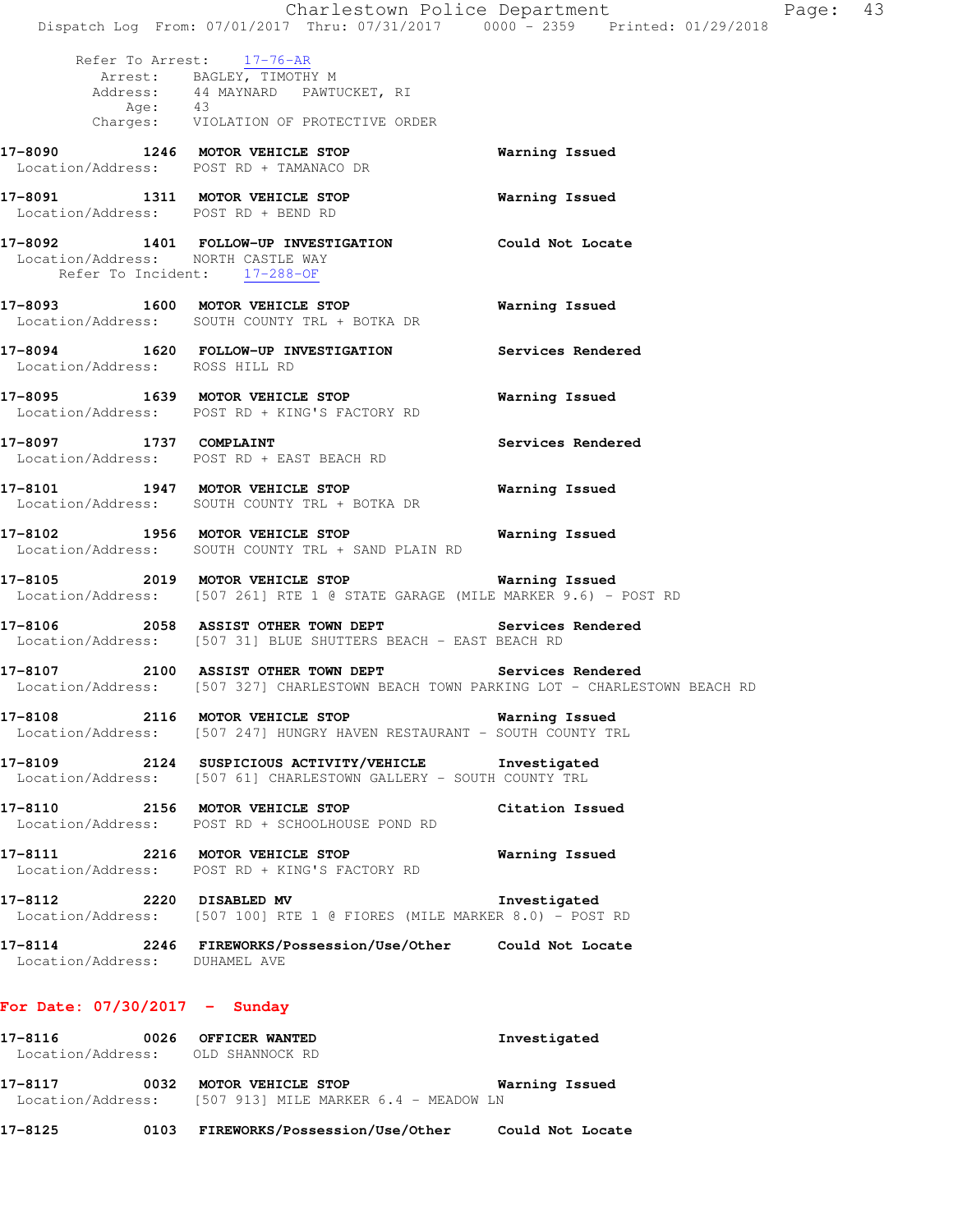|                                        | Dispatch Log From: 07/01/2017 Thru: 07/31/2017 0000 <sup>-</sup> 2359 Printed: 01/29/2018                                                        | Charlestown Police Department | Page: 44 |  |
|----------------------------------------|--------------------------------------------------------------------------------------------------------------------------------------------------|-------------------------------|----------|--|
|                                        | Location/Address: BURDICKVILLE RD + DRIFTWOOD DR                                                                                                 |                               |          |  |
| Location/Address: DRIFTWOOD DR         | 17-8142 0239 OFFICER WANTED                                                                                                                      | Could Not Locate              |          |  |
|                                        | 17-8145 0510 TRAFFIC CONTROL<br>Location/Address: POST RD + KING'S FACTORY RD                                                                    | Services Rendered             |          |  |
|                                        | 17-8146  0557 MOTOR VEHICLE STOP    Varning Issued<br>Location/Address: [507 100] RTE 1 @ FIORES (MILE MARKER 8.0) - POST RD                     |                               |          |  |
|                                        | 17-8147 0600 MOTOR VEHICLE STOP<br>Location/Address: POST RD + LAKESIDE DR                                                                       | Warning Issued                |          |  |
|                                        | 17-8148 0702 MVA - Minor<br>Location/Address: [507 279] RTE 2 @ CHARLESTOWN TOWN HALL - SOUTH COUNTY TRL Refer To Accident: $17-118-AC$          | Investigated                  |          |  |
|                                        | 17-8149 0723 MOTOR VEHICLE STOP<br>Location/Address: POST RD + TAMANACO DR                                                                       | Citation Issued               |          |  |
|                                        | 17-8150 0725 MOTOR VEHICLE STOP<br>Location/Address: PROSSER TRL + POST RD                                                                       | Warning Issued                |          |  |
|                                        | 17-8151 0738 MOTOR VEHICLE STOP<br>Location/Address: POST RD + SCHOOLHOUSE POND RD                                                               | Warning Issued                |          |  |
|                                        | 17-8152 0744 MOTOR VEHICLE STOP<br>Location/Address: EAST BEACH RD + OVERLOOK DR                                                                 | Warning Issued                |          |  |
|                                        | 17-8153 0753 MOTOR VEHICLE STOP<br>Location/Address: EAST BEACH RD + OVERLOOK DR                                                                 | Citation Issued               |          |  |
|                                        | 17-8154 0759 MOTOR VEHICLE STOP<br>Location/Address: POST RD + LAKESIDE DR                                                                       | Warning Issued                |          |  |
|                                        | 17-8157 1113 ROAD HAZARD/OBSTRUCTION<br>Location/Address: POST RD + SOUTH COUNTY TRL                                                             | Removed Hazard                |          |  |
| Location/Address: CHARLESTOWN BEACH RD | 17-8158 1220 DISTURBANCE/Music/Noise Services Rendered                                                                                           |                               |          |  |
|                                        | 17-8159 1354 DISABLED MV 17-8159<br>Location/Address: [507 238] LOBSTER POT RESTAURANT - POST RD                                                 |                               |          |  |
|                                        | 17-8160 1406 PARKING VIOLATIONS Warning Issued<br>Location/Address: [507 320] QUONOCHONTAUG BREACHWAY - WEST BEACH RD                            |                               |          |  |
|                                        | 17-8161 1444 MOTOR VEHICLE STOP Citation Issued<br>Location/Address: [507 100] RTE 1 @ FIORES (MILE MARKER 8.0) - POST RD                        |                               |          |  |
|                                        | 17-8165 1705 OFFICER WANTED<br>Location/Address: MATUNUCK SCHOOLHOUSE RD                                                                         | Services Rendered             |          |  |
|                                        | 17-8166 1828 MOTOR VEHICLE STOP 6 Citation Issued<br>Location/Address: [507 49] CHARLESTOWN TOWN BEACH - CHARLESTOWN BEACH RD                    |                               |          |  |
|                                        | 17-8167 2014 ALARM, BURGLAR CHARM False Alarm<br>Location/Address: [507 372] SOUTH SHORE MENTAL HEALTH - OLD POST RD                             |                               |          |  |
|                                        | 17-8168 2141 ASSIST OTHER TOWN DEPT Services Rendered<br>  Location/Address: [507 327] CHARLESTOWN BEACH TOWN PARKING LOT - CHARLESTOWN BEACH RD |                               |          |  |
|                                        | 17-8169 2153 ASSIST OTHER TOWN DEPT Services Rendered<br>Location/Address: [507 31] BLUE SHUTTERS BEACH - EAST BEACH RD                          |                               |          |  |
| 17-8171 2231 WELL BEING CHECK          | Location/Address: [507 642] CHARLESTOWN POLICE DEPARTMENT - OLD POST RD                                                                          | Services Rendered             |          |  |

**For Date: 07/31/2017 - Monday**